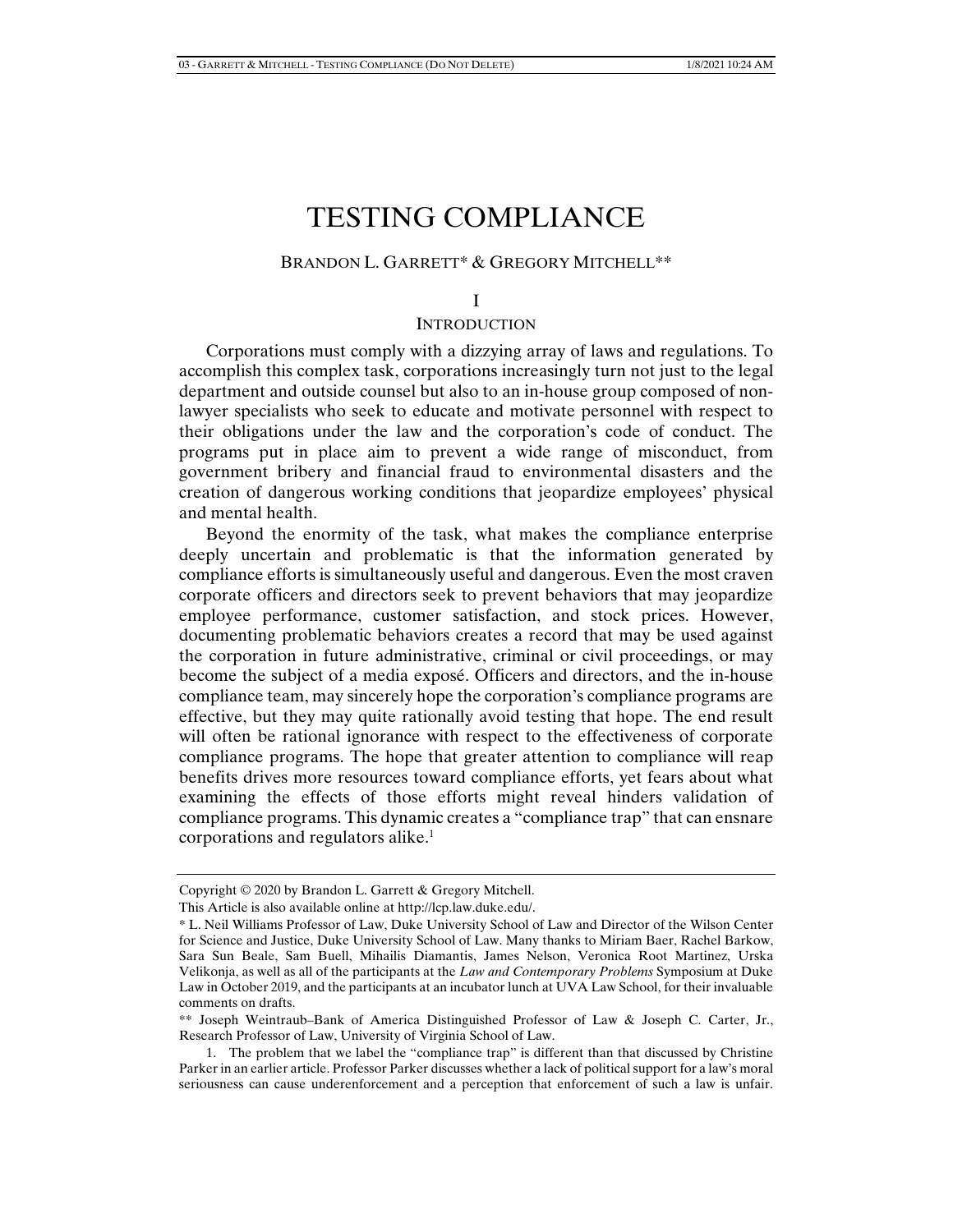In this Article, we explore ways out of this trap, focusing in particular on the regulatory conditions and mindsets that lead organizations and their watchdogs alike into the trap and make it so difficult to escape. We argue that hope-based compliance—a mentality that leads insiders and outsiders to assess compliance programs by examining how many resources organizations devote to the effort and whether the programs appear well-intentioned or comply with accepted best practices within an industry—predictably arises from the incentives and practices evident under current laws. Unfortunately hope-based compliance founded on good intentions and industry best practices provides little hope for effective selfregulation. We propose a set of legal reforms that would create the conditions for a move to evidence-based compliance.

Part II introduces the turn to internal compliance as a key element of government regulation and discusses the considerations that prevent organizations and their watchdogs from insisting on validated internal compliance. To make these considerations concrete and illustrate how they lead to more compliance programs without more validation of those programs, we then look at the compliance trap in the domains of (a) federal criminal prosecutions generally, (b) enforcement of the Foreign Corrupt Practices Act, (c) enforcement of the Bank Secrecy Act, and (d) enforcement of worker protection laws.

Part III then turns to data collected from public sources concerning compliance at Fortune 100 companies to assess how organizations present their compliance programs to the public. Consistent with the story told in Part II, we find that, while almost all Fortune 100 firms publicly disclose an extensive compliance apparatus, few publicly disclose any systematic efforts to assess the effects of their compliance programs.

Part IV examines the primary legal proposals advanced to try to incentivize organizations to undertake serious compliance efforts—an affirmative defense based on an organization's compliance efforts and a privilege for compliancerelated information. We discuss the limits to these proposals, and then we build on these proposals to try to create legal conditions that will lead organizations and regulators out of the compliance trap. We discuss how a mandate for reporting on efforts to validate compliance, paired with a privilege focused on compliance validation data and a rule against use of mandated compliance reports in litigation, could extricate us from the compliance trap.

In Part V, we discuss how "compliance cartels"—coordinated compliance efforts among similarly-situated players within particular regulatory domains—

Christine Parker, *The 'Compliance' Trap: The Moral Message in Responsive Regulatory Enforcement,* 40 LAW & SOC'Y REV. 591, 591 (2006). The problem that is our focus is not compliance with the law broadly, but the reliance on internal compliance measures as a form of regulation. Our subject is related, however, because, as Parker develops, a regulator that avoids blunt deterrent fines by trying to create positive incentives for compliance risks efforts by industry to weaken the impact of enforcement on compliance. Parker suggests the only way to avoid that "trap" is to strengthen enforcers politically. *Id.* at 611. We, instead, suggest a more modest solution focusing on auditing and improvement of compliance requirements.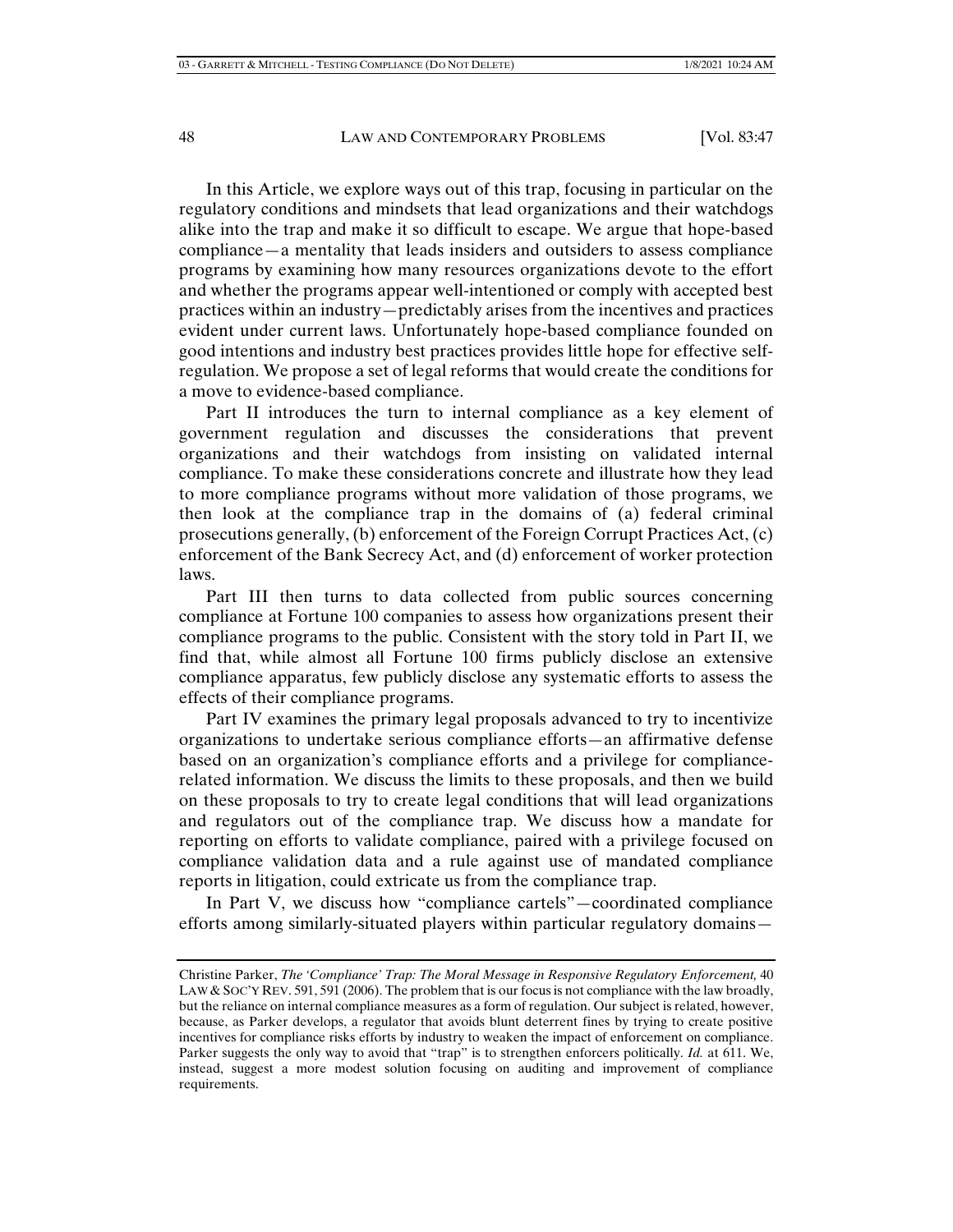could efficiently produce shared information that would promote validated compliance within and across industries. We also provide concrete advice on how to go about testing compliance programs to overcome the problem that many inhouse specialists and outside compliance consultants lack a validation mindset and fail to develop serious tests of implemented programs even if the will to validate exists.

Our concluding message is simple: implementation of compliance programs without rigorous validation of those programs constitutes nothing more than a hope that these programs will protect workers, stockholders, and the general public from organizational misconduct. That hope is likely to go unfulfilled, at a tremendous monetary and opportunity cost, in many cases. The compliance revolution must be empirically tested or should be considered a failed revolution.

#### II

#### THE RISE OF COMPLIANCE AND THE COMPLIANCE TRAP

Over the past three decades, an approach emphasizing compliance has entered the core of modern regulation, in areas ranging from civil rights and mass torts to environmental crimes and foreign bribery.<sup>2</sup> A range of federal agencies within the United States emphasize compliance when deciding whether to pursue enforcement actions, including the Department of Justice (DOJ), Environmental Protection Agency (EPA), Health and Human Services (HHS), and the Securities and Exchange Commission (SEC).<sup>3</sup> The compliance approach has also gone international: the Organization for Economic Cooperation and Development (OECD) recommends in-house compliance to combat bribery of foreign officials.4 The DOJ has provided detailed guidance to evaluate corporate

 <sup>2.</sup> *See, e.g.*, Stavros Gadinis & Amelia Miazad, *The Hidden Power of Compliance*, 103 MINN. L. REV. 2135, 2146 (2019) (noting that "U.S. Sentencing Guidelines [had] offered an up-to-ninety-fivepercent reduction in penalties for companies" with effective compliance regimes "as early as 1991"); *see also* Brandon Garrett, *Structural Reform Prosecution*, 93 VA. L. REV. 856 (2007) (attributing the rise of compliance-based settlements to corporate misconduct in the 1990s).

<sup>3</sup>*. See, e.g.*, Report of Investigation Pursuant to Section 21(a) of the Securities Exchange Act of 1934 and Commission Statement on the Relationship of Cooperation to Agency Enforcement Decisions, Exchange Act Release No. 44,969, 76 SEC Docket 296 (Oct. 23, 2001) [hereinafter SEC Report of Investigation] (asking, among factors informing SEC discretion, "[d]id the company adopt and ensure enforcement of new and more effective internal controls and procedures designed to prevent a recurrence of the misconduct?"); *see also* EPA Incentives For Self-Policing: Discovery, Disclosure, Correction and Prevention of Violations, 65 Fed. Reg. 19,618, 19,618 (Apr. 11, 2000) [hereinafter EPA Incentives]("[I]ncentives that [the] EPA makes available for those who meet the terms of the Audit Policy include . . . a determination not to recommend criminal prosecution of the disclosing entity . . . .").

 <sup>4.</sup> *See, e.g.*, ORG. FOR ECON. CO-OPERATION AND DEV. [OECD], RECOMMENDATION OF THE COUNCIL FOR FURTHER COMBATING BRIBERY OF FOREIGN PUBLIC OFFICIALS IN INTERNATIONAL BUSINESS TRANSACTIONS 6–8 (2009) [hereinafter OECD RECOMMENDATION], https:// www.oecd.org/daf/anti-bribery/44176910.pdf [https://perma.cc/ME4F-2U74] (recommending that member states encourage "companies to develop and adopt adequate . . . compliance programmes . . . for the purpose of preventing and detecting foreign bribery"); *see also* OECD, GOOD PRACTICE GUIDANCE ON INTERNAL CONTROLS, ETHICS, AND COMPLIANCE 13–15 (Feb. 18, 2010) [hereinafter OECD GOOD PRACTICE GUIDANCE], https://www.oecd.org/daf/anti-bribery/44884389.pdf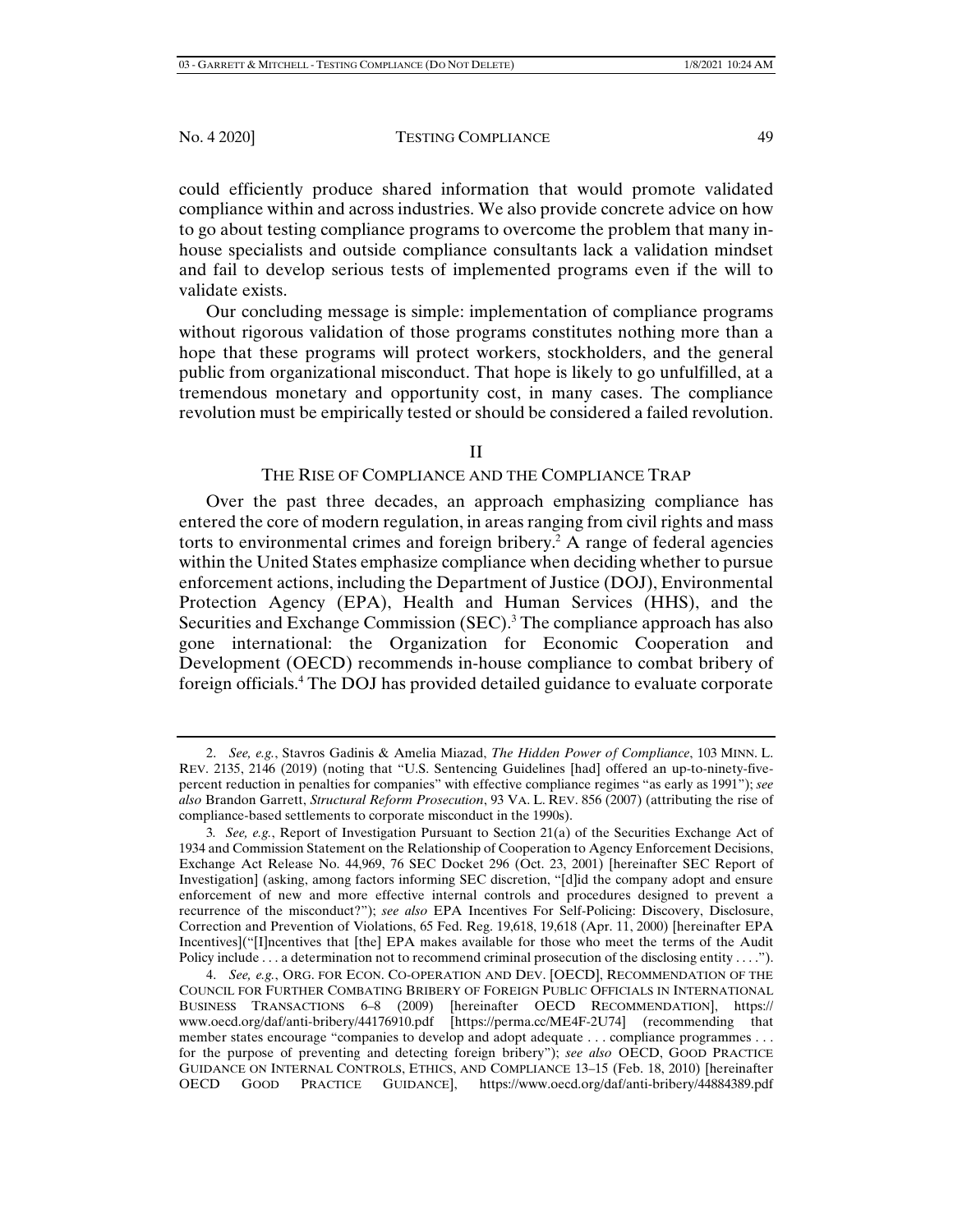compliance programs as a factor to consider when deciding what sanctions to pursue against alleged corporate wrongdoers.5

In those areas and many others, regulators, prosecutors, and private plaintiffs seek to not only punish a company for violations and compensate victims, but to encourage the organization to self-regulate. The compliance revolution starts from the premise that many organizations want to be good citizens and that these organizations are in the best position to determine how to comply with the goals set by lawmakers. Scholars advocating this "new governance" approach recognize that some organizations will exploit delegations of enforcement, but they reject reliance on active enforcement under a "command and control" regime as unrealistic given budgetary limits, and as inefficient given the difficulty of creating regulatory schemes in complex industries often subject to global competition and competing regulatory demands.<sup>6</sup>

Predictably, a compliance industry has mushroomed to counsel companies on how to fulfill the compliance mission. Yet by all accounts, it is a pervasive problem that we lack metrics to evaluate whether compliance programs—the focus of so much litigation and regulation—actually reduce underlying violations.7 A combination of informational gaps, perverse incentives, and practical difficulties explain why compliance programs will often be better described as aspirational than validated means of achieving compliance.

First, public and private enforcement actions, by their nature, focus on revealed behavior rather than the quality of compliance efforts. Compliance measures may not earn a company credit from regulators if those measures fail to prevent violations no matter how sound those measures were—and private litigants often pursue civil claims regardless of the quality of compliance measures in place. Enforcement efforts suffer, in short, from an outcome bias (that is, negative outcomes or illegal behaviors elicit action, while positive outcomes and legal behaviors go unnoticed and elicit little or no response). In fact, corporations with sound compliance programs may be at greater risk of

<sup>[</sup>https://perma.cc/R7HN-X64B] (articulating "good practices for ensuring effective . . . compliance programmes . . . for the purpose of preventing and detecting foreign bribery").

 <sup>5.</sup> *See, e.g.*, FRAUD SECTION, CRIM. DIV., U.S, DEP'T OF JUST., EVALUATION OF CORPORATE COMPLIANCE PROGRAMS, 1 (2017) [hereinafter 2017 CORPORATE COMPLIANCE EVALUATION] (providing guidance on the "Filip Factors" that "prosecutors should consider in . . . determining whether to bring charges" against corporations); *see also* U.S. DEP'T OF JUST., CRIM. DIV., EVALUATION OF CORPORATE COMPLIANCE PROGRAMS 11 (2019), 1 [hereinafter 2019 CORPORATE COMPLIANCE EVALUATION] (providing guidance on "decisions as to whether, and to what extent, the corporation's compliance program was effective . . . for purposes of determining [*inter alia*] the appropriate (1) form of any resolution or prosecution"); U.S. Dep't of Just., Just. Manual § 9-28.300 (2018) (considering "the adequacy and effectiveness of the corporation's compliance program at the time of the offense, as well as at the time of a charging decision" in charging decisions).

 <sup>6.</sup> *See, e.g.*, Orly Lobel, *New Governance as Regulatory Governance*, *in* OXFORD HANDBOOK OF GOVERNANCE 65, 68–77 (David Levi-Faur, ed. 2012) (describing the "scholarly critique" of commandand-control regulation); *id.*, at 72 ("In part, the literature describes new governance as a response to increased globalization.").

 <sup>7.</sup> Parker, *supra* note 1, at 591.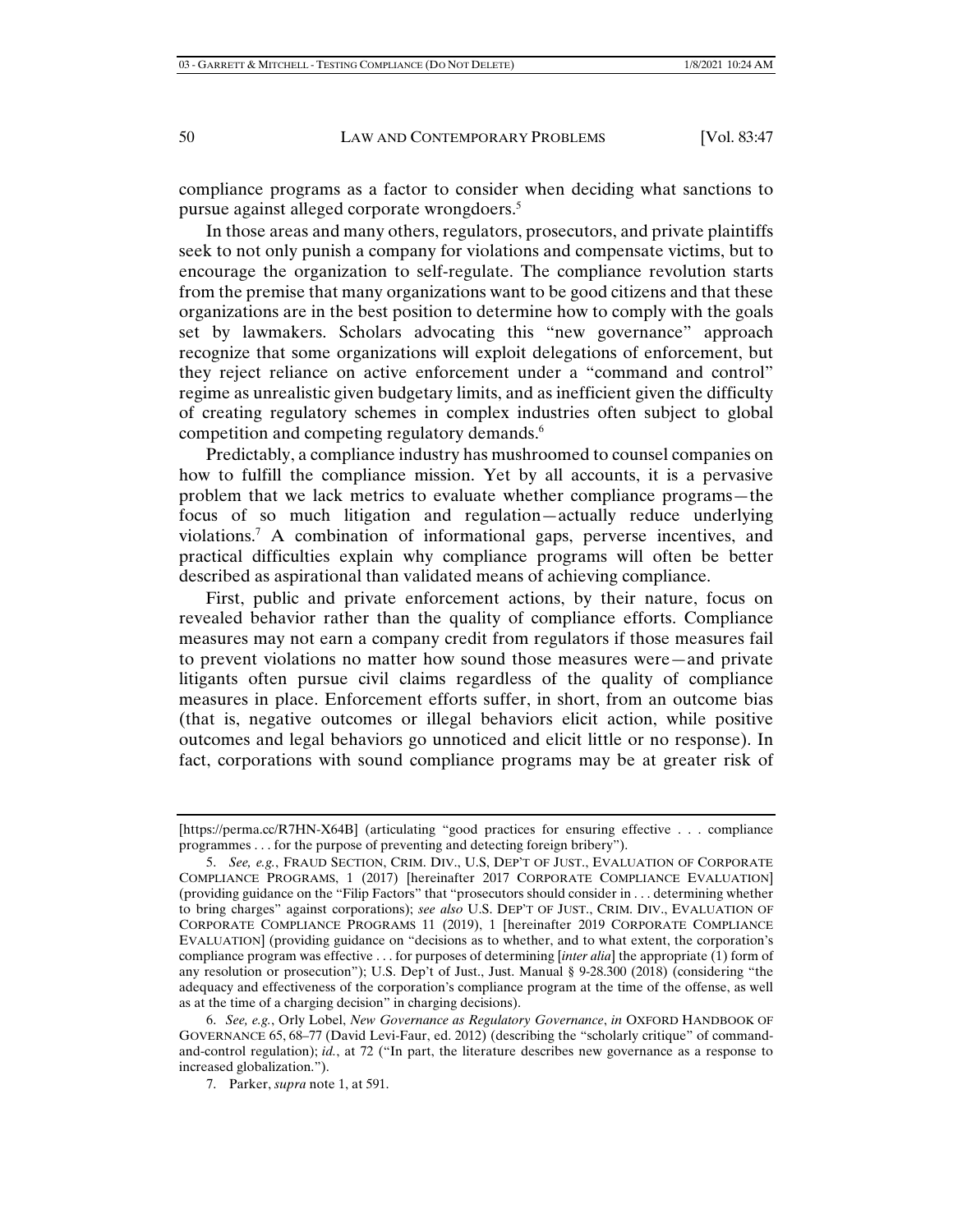litigation because effective programs should reveal areas of weakness to be exploited by regulators, plaintiff-side lawyers, and whistleblowers.<sup>8</sup>

Second, companies have no way to know, ex ante, which compliance measures will succeed in preventing violations, but gathering information on effectiveness can create internal problems apart from the external risks that come with possible disclosure of compliance-testing information. Considerable sums may be expended to validate a compliance program only to find that program is ineffective. Compliance departments operate under budgetary constraints that may make revamping compliance measures difficult, and the staff who put in place the ineffective programs may justifiably fear reputational harm from acknowledging the need for revamping. Moreover, serious validation efforts require that the conduct of employees be scrutinized for improprieties, a process that can create distrust and concern among those being scrutinized. A safer course for compliance teams is to focus on educating personnel about their general legal and ethical obligations, only focusing on actual behavior in the context of investigation of internal complaints, and then tweaking educational efforts to address behavioral gaps revealed by the investigations.

Third, without compliance data, outside decisionmakers, whether they be regulators, prosecutors, or judges, cannot easily distinguish cosmetic from effective compliance. Powerful regulators and prosecutors could insist that compliance be studied and audited, but they rarely insist that such care be taken, even as part of a plea agreement or conciliation agreement, much less that independent scientific researchers be given access to corporate data.<sup>9</sup> The fact that the persons with power to order validation efforts rarely do so reveals that the lack of validation is more than just an internal incentives problem—there is often little incentive for the regulators themselves to demand validation. Politically appointed regulators may be subject to industry capture, or they may see validation in the same way as corporate insiders: testing an imposed compliance program for effectiveness risks creating data, which may reveal wasted resources and lost opportunities associated with the imposed program. A much safer course is to tout the supposedly tough measures imposed on an organization through a settlement, without explaining how toughness was measured.

Fourth, non-governmental watchdogs lack the power to compel disclosure of the information needed to assess compliance programs unless legal action is taken, yet the threat of private litigation deters the creation of the very information needed to assess compliance programs. These non-governmental watchdogs, whether private attorneys general or issue-driven non-profits, understandably resist creation of privileges and safe havens designed to promote

 <sup>8.</sup> Jennifer Arlen, *The Potentially Perverse Effects of Corporate Criminal Liability*, 23 J. LEGAL STUD. 833, 836–37 (1994).

 <sup>9.</sup> *See* discussion *infra* Part. II.B.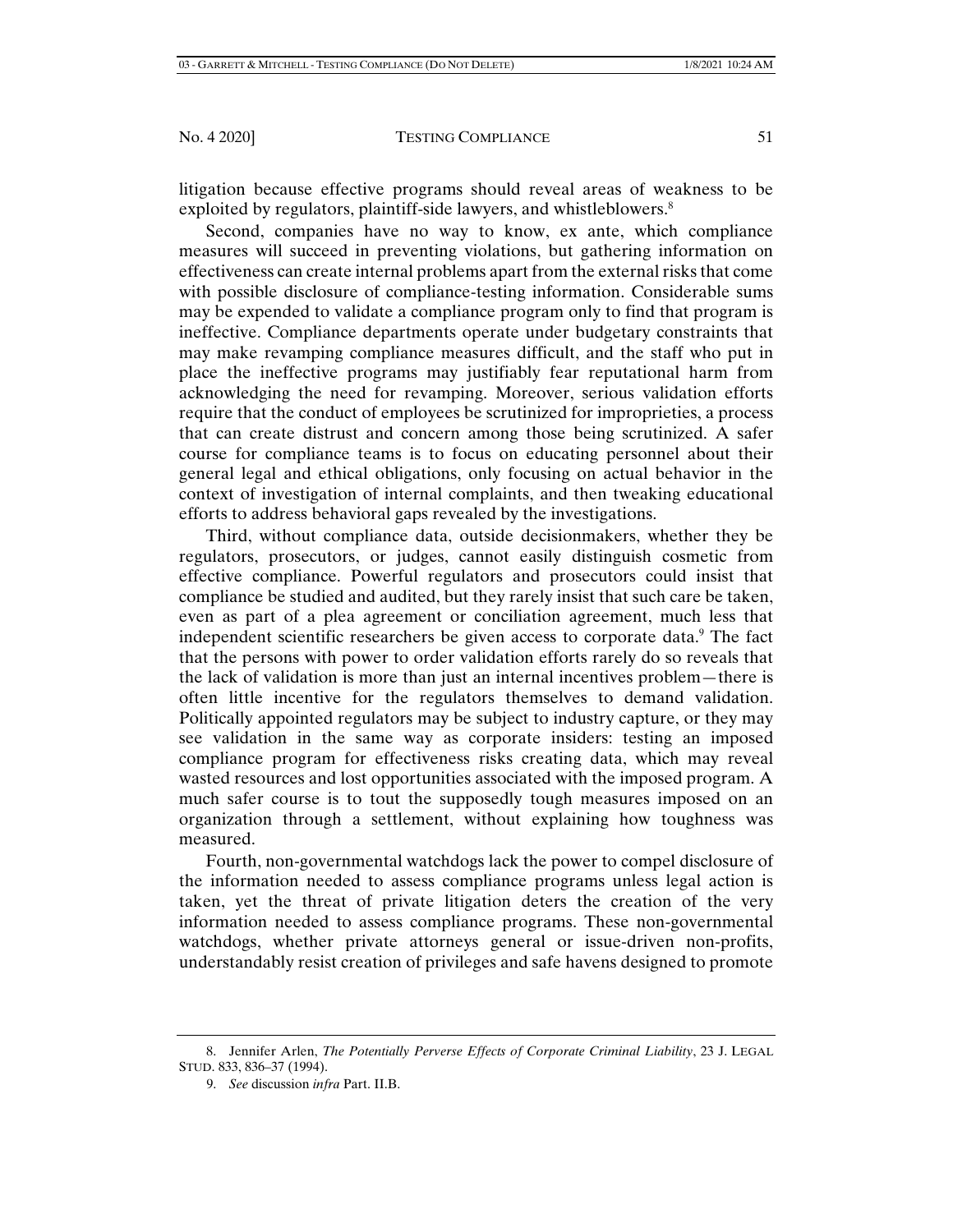internal scrutiny of compliance programs.10 They fear that such protections will be exploited by firms to conceal wrongdoing without prompting meaningful change. Yet without such protections, many organizations will not voluntarily engage in self-critical scrutiny of their compliance programs absent legal mandates to do so.

Finally, the lack of compliance validation may be the product of a lack of imagination. Corporations ordinarily count on consumer markets and stock markets to keep score, but financial markets provide poor measures of corporate compliance efforts because licit conduct will be unremarkable and illicit conduct often remains latent for years. Serious validation efforts often require that new baselines and metrics be created to keep score; but designing and carrying out an empirical study to examine the efficacy of a compliance intervention can be difficult and time-consuming. Regulators and compliance team members, many of whom are lawyers or industry insiders, often do not have the empirical training needed to instill a validation mindset. As a consequence, companies and their watchdogs often focus on implementation rather than validation. In the following Subparts, we illustrate the compliance trap in operation across a variety of cases and contexts.

# A. The Compliance Trap in Action: Siemens Corporation

The Siemens corporation settled the largest foreign bribery prosecution in history in 2008, having paid over \$1.4 billion in bribes to government officials around the world for over a decade.<sup>11</sup> Siemens ultimately pleaded guilty to violations of the Foreign Corrupt Practices Act (FCPA) and agreed to pay \$1.6 billion in fines to American and German prosecutors, as well as agreeing to four years of supervision by two corporate monitors.<sup>12</sup> The monitors were directed to conduct an initial review of Siemens's anti-corruption compliance program and prepare an initial assessment, followed by three annual reports, with a final report addressing whether the compliance program was "reasonably designed and implemented" to "detect and prevent violations."13 The monitors were given sweeping powers to access Siemens's documents and records, conduct on-site

 <sup>10.</sup> *See, e.g.*, Joseph E. Murphy, *Policies in Conflict: Undermining Corporate Self-policing*, 62 RUTGERS U.L. REV. 421, 450–51 (2017) (discussing opposition to extension of the self-evaluative privilege to compliance programs); PUB. CITIZEN, CORPORATE IMPUNITY 6 (2018) (describing a shift towards rewarding self-reporting as a "softening" of corporate enforcement), https://www.citizen.org/ wp-content/uploads/corporate-enforcement-public-citizen-report-july-2018.pdf [https://perma.cc/8RA6- QDPR].

 <sup>11.</sup> Press Release, U.S. Dep't of Just., Siemens AG and Three Subsidiaries Plead Guilty to Foreign Corrupt Practices Act Violations and Agree to Pay \$450 Million in Combined Criminal Fines (Dec. 15, 2008), https://www.justice.gov/archive/opa/pr/2008/December/08-crm-1105.html [https://perma.cc/ EH2W-X7WP].

 <sup>12.</sup> *Id.* 

 <sup>13.</sup> Notice Regarding Corporate Monitorship ¶¶ 4–7, United States v. Siemens Aktiengesellschaft, No. 08-367 (D.D.C. Dec. 18, 2012), ECF No. 23; *see also* Plea Agreement ¶ 12, *Siemens Aktiengesellschaft*, No. 08-367 (D.D.C. Dec. 15, 2008), ECF No. 14.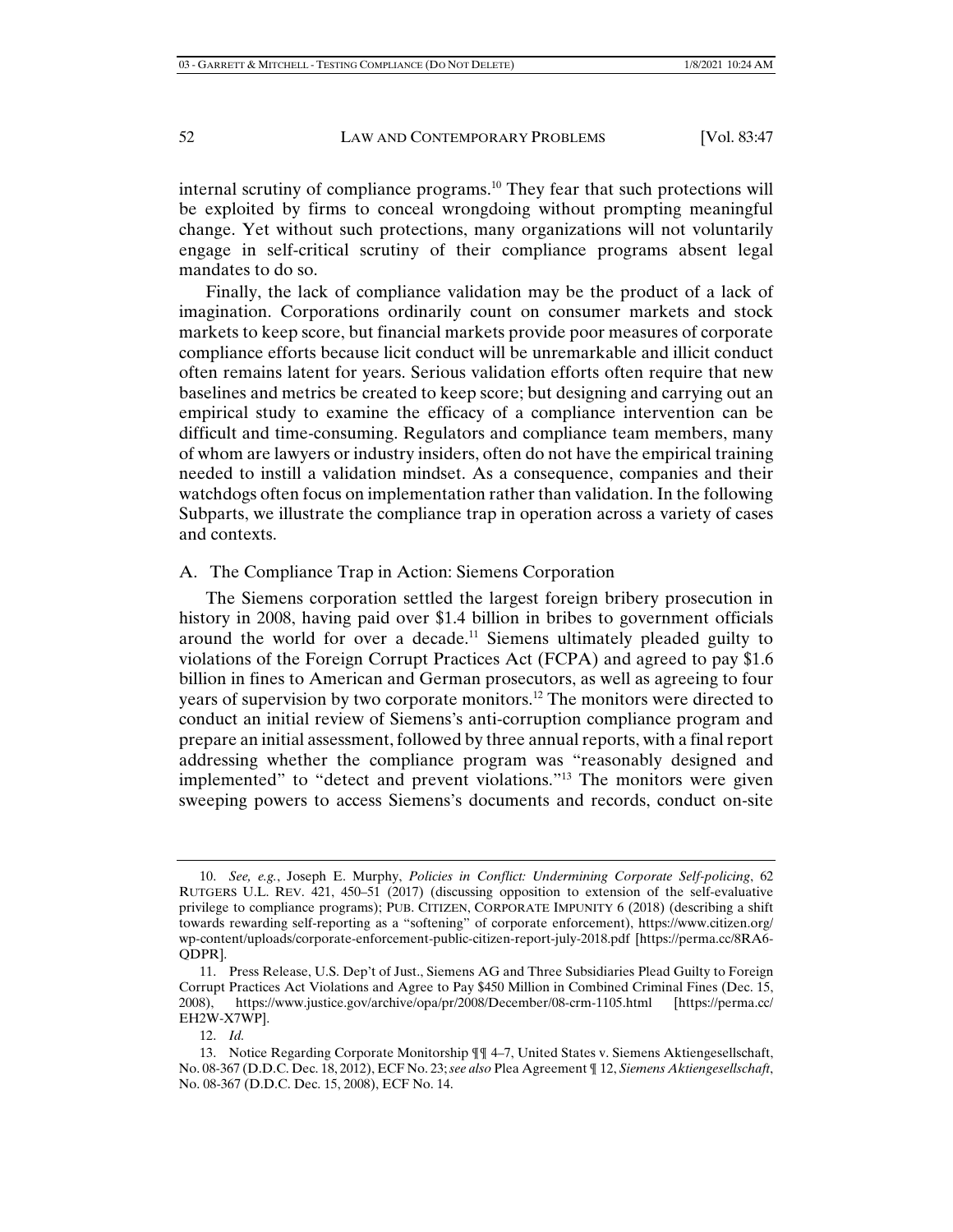inspections, interview employees, and test compliance systems.<sup>14</sup> That monitorship was, by all accounts at the time, quite successful, and the company emerged from that period of oversight lauding its transformation and adoption of a sweeping new compliance program designed to prevent corruption in its global operations.15

In 2014, a group of reporters asked that the reports of Siemens's corporate monitors be made public.16 Their Freedom of Information Act (FOIA) request was opposed by the DOJ, stating that the monitor reports contained sensitive information and that making such documents public might harm the ability of monitors to gather candid and accurate information. These efforts could be undermined since the monitor reports contained "detailed descriptions of Siemens' compliance programs and business operations."17

The DOJ also made a very different argument, however, endorsing an objection raised by Siemens itself, after Siemens and a monitor both intervened in the litigation.18 Disclosing this information would provide a "free roadmap" to competitors as to "what works" and "how to build an effective compliance program" without the "extraordinary costs" that Siemens incurred.19 Perhaps Siemens would have good reasons to protect its investment in compliance. It is much harder to understand why the DOJ would not want a company convicted of serious crimes to have to share such information if it could help other companies to effectively prevent such corruption offenses. Ultimately, the federal district judge agreed that much of the sought-after material, including the monitor work plans and reports, was "plainly commercial," which would provide a "free roadmap" to others in industry," and therefore exempt from FOIA. However, the court also ordered the company to provide reports and documents in camera for further review.20

The reasons that the DOJ offered in this high-profile litigation for keeping the workings of a supposedly highly effective compliance program non-public crystallize the problem we call the "compliance trap." Enforcers should want

 <sup>14.</sup> Notice Regarding Corporate Monitorship, *supra* note 13, ¶ 7.

 <sup>15.</sup> SIEMENS, COMPLIANCE PROGRAM @ SIEMENS 5 (2010), https://www.oecd.org/countries/ iraq/44927648.pdf [https://perma.cc/B2F7-3TY9] (claiming in a report to OECD that Siemens "is now seen as an industry benchmark in compliance and sustainability").

 <sup>16.</sup> Complaint for Injunctive Relief ¶¶ 1–2, 100Reporters LLC v. U.S. Dep't of Just., 248 F. Supp. 3d 115 (No. 1:14-cv-01264) (D.D.C. 2016), 2014 WL 3720435. Those reporters have made available online a series of documents from the FOIA litigation. *See, e.g.*, Adam Dobrik, *DOJ's Siemens Compliance Monitor Position 'Troubling'*, GLOB. INVESTIGATIONS REV. (Aug. 24, 2016), https://globalinvestigationsreview.com/article/jac/1067691/doj's-siemens-compliance-monitor-position- "troubling" [https://perma.cc/79PS-JC6N].

 <sup>17.</sup> Def. U.S. Dep't of Just.'s Combined Reply in Support of its Motion for Summary Judgment and Opposition to Plaintiff's Cross-Motion for Summary Judgment at 25, *100Reporters LLC*, 248 F. Supp. 3d 115 (No. 1:14-cv-1264), 2016 WL 10006770 [hereinafter Defendant's Combined Reply].

 <sup>18.</sup> *See 100Reporters LLC*, 248 F. Supp. 3d at 126.

 <sup>19.</sup> Defendant's Combined Reply, *supra* note 17, at 15. Separately, the DOJ argued that "Disclosure would also chill vigorous discussions within DOJ regarding the adequacy of monitors' efforts, thereby undermining the effectiveness of such monitorships in addressing corporate crime." *Id.* at 10.

 <sup>20.</sup> *100Reporters LLC*, 248 F. Supp. 3d at 134, 140, 166–67.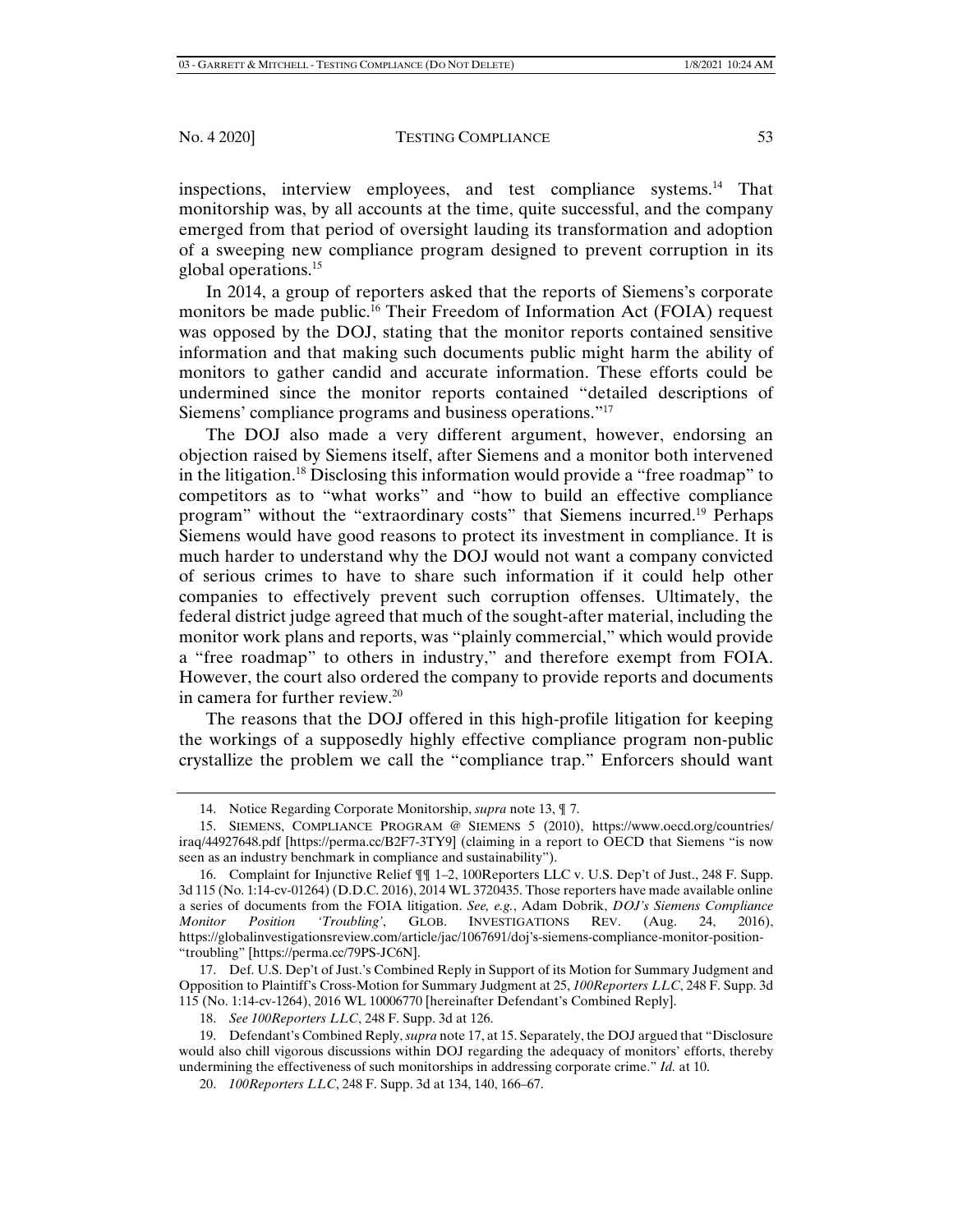companies to share sound compliance practices to improve standards in industry generally. Individual companies, however, have incentives not to share information about compliance failures, lest they risk liability. Nor do companies have strong incentives to share information about compliance successes, lest their competitors use their strategies too. Yet regulators should want all companies in industry to use effective techniques to prevent crimes from occurring. Rather than address this problem, regulators and enforcers like the DOJ, as we will explore, have exacerbated the problem by failing to incentivize sharing compliance strategies, and even encouraging companies to keep such information to themselves.

The notion that the compliance function should be handled not just by the legal department within a company, but by compliance specialists, is relatively new. Traditionally, compliance with law was the subject assigned to the general counsel of a company, or to compliance professionals that reported to the general counsel.<sup>21</sup> Today, there is a far more diverse set of practices among public companies, with some companies centralizing compliance with the general counsel, while others view at least some types of compliance with legal and ethical standards as a separate function.<sup>22</sup> Prosecutors and regulators have sometimes required that companies separate the compliance function and create new compliance positions reporting to the board and not just to the general counsel. Scholars have debated whether structuring compliance separately within a firm is a good or bad idea. $^{23}$ 

Over the past three decades, compliance has entered the core of modern regulation, in areas ranging from civil rights, to mass torts, to environmental crimes, and foreign bribery. A range of federal agencies emphasize compliance when deciding whether to pursue enforcement actions, including the EPA, HHS- $OIG$ , and the  $SEC.<sup>24</sup>$  The United States Sentencing Guidelines (Guidelines) reward convicted companies that maintain "effective" compliance programs.<sup>25</sup> The Patient Protection and Affordable Care Act (colloquially called Obamacare) requires that health care providers maintain effective compliance and ethics programs.26 The Delaware Court of Chancery, in 1996, held that a corporate

24. *See* sources cited *supra* note 3.

 <sup>21.</sup> Michele DeStefano, *Making a Culture of Compliance: Why Departmentalization May Not Be the Answer*, 10 HASTINGS BUS. L. J. 71, 110 n.98 (2014).

 <sup>22.</sup> *Id.* at 100–01 nn.115–20.

 <sup>23.</sup> *See*, *e.g.*, *id.* at 170 (arguing that "informal norms and networks, human ethics, and motivation" are more critical than official compliance structures); *see also* Tanina Rostain, *General Counsel in the Age of Compliance: Preliminary Findings and New Research Questions*, 21 GEO. J. LEGAL ETHICS 465, 469 (2008) (arguing that complex modern regulations require extensive non-legal skillsets of compliance professionals); Donald C. Langevoort, *Getting (Too) Comfortable: In-house Lawyers, Enterprise Risk and the Financial Crisis*, 2012 WIS. L. REV. 495, 500, 502, 518 (2012) (observing that "the right outcome depends on the particular firm's history, incentives, and culture").

 <sup>25.</sup> U.S. SENT'G GUIDELINES MANUAL § 8C2.5(f) (U.S. SENT'G COMM'N 2018).

 <sup>26.</sup> *See* Patient Protection and Affordable Care Act of 2010, Pub. L. No. 111-148, § 6102 (2010) (mandating that skilled nursing facilities establish "compliance and ethics program[s] that [are] effective in preventing and detecting criminal, civil, and administrative violations").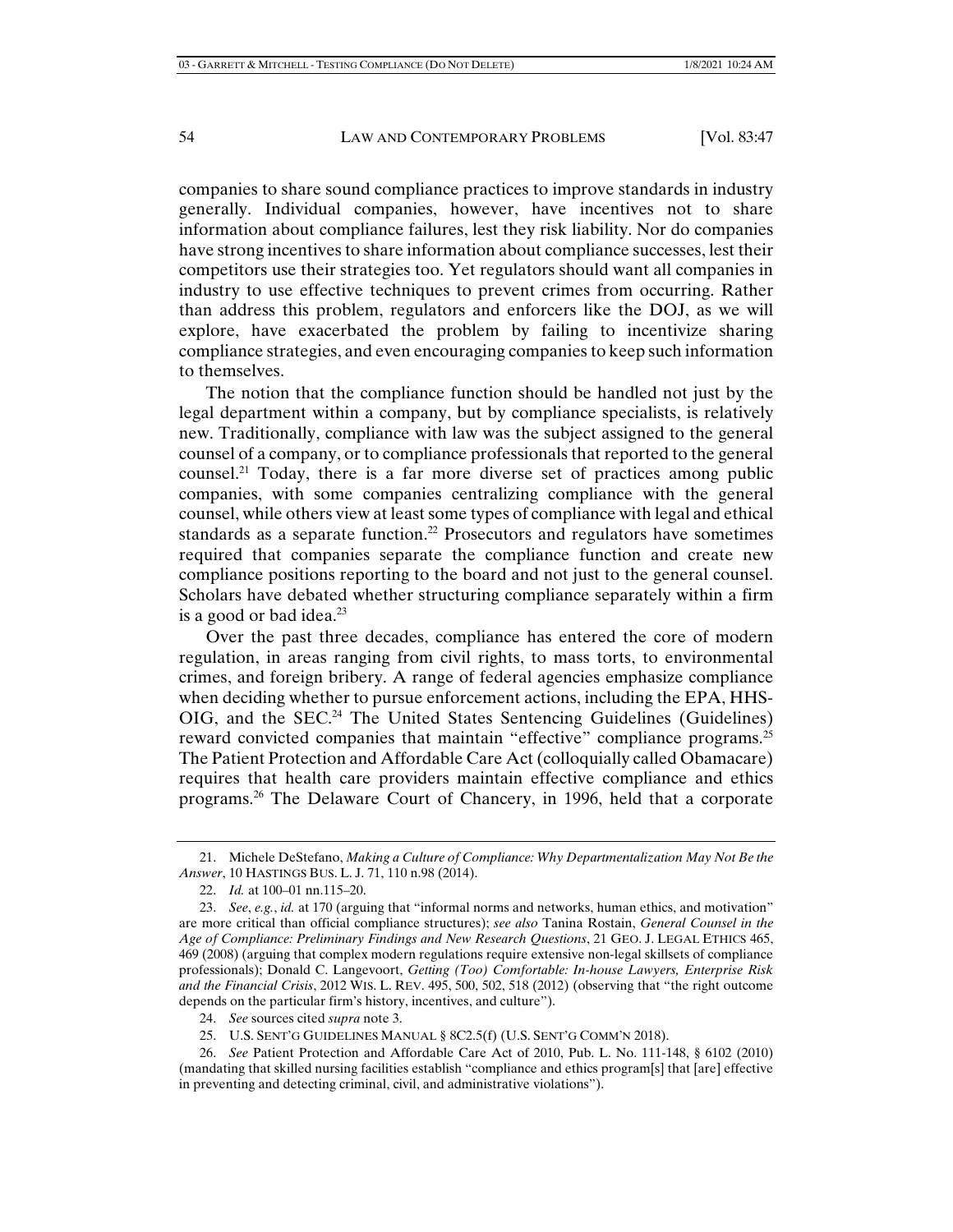director may be held liable for failure to implement adequate compliance.<sup>27</sup> The OECD has recommendations for compliance to combat bribery.28 The DOJ provided detailed guidance in 2017 designed to evaluate corporate compliance programs, with this guidance updated in 2019.29

This turn to internal compliance promises the prevention of unlawful behavior without the need for costly and risky public enforcement actions that, if unsuccessful, may undercut a law's deterrence effects. Yet we presently have little reason to believe this promise is being fulfilled. As also illustrated by the Siemens case, the information that the public needs to assess internal compliance programs is often lacking, with organizations understandably reluctant to divulge that information, and that reluctance is sometimes abetted by regulators and prosecutors.

Under current DOJ guidelines, when deciding whether to take action against a company for violation of federal law, prosecutors should gather information on the methodology used by the company "to identify, analyze, and address the particular risks it faced" and the "information or metrics . . . the company collected and used to help detect the type of misconduct in question."30 If no such information exists, then presumably the company undertook no serious effort to identify and mitigate compliance risks, suggesting that compliance efforts, either intentionally or unintentionally, were more cosmetic than real."31 But presently, the DOJ does not require that its assessments of a company's compliance and risk mitigation programs be made public. Until we understand why organizations and those charged with their oversight fail to engage in the empirical studies needed to validate compliance programs or fail to make public such information when it exists, we cannot begin to avoid the compliance trap.

# B. The Rise of Unvalidated Corporate Compliance

The goal of this Part is to describe how, in four important areas, compliance is central to enforcement efforts but remains ill-defined and lacks incentives to validate or audit the effectiveness of compliance. In particular, we discuss the role of internal compliance and how it is treated in the context of the federal prosecution and sentencing of corporations generally and specifically under the FCPA, enforcement actions under the Bank Secrecy Act, and sexual harassment cases filed under Title VII.

 <sup>27.</sup> *In re* Caremark Int'l., Inc. Derivative Lit., 698 A.2d 959, 970 (Del. Ch. 1996).

 <sup>28.</sup> OECD RECOMMENDATION, *supra* note 4; OECD GOOD PRACTICE GUIDANCE, *supra* note 4.

 <sup>29.</sup> *See* 2017 CORPORATE COMPLIANCE EVALUATION, *supra* note 5, at 11; *see also* Dep't of Just., Just. Manual § 9-28.300 (2018).

 <sup>30.</sup> *See* 2017 CORPORATE COMPLIANCE EVALUATION, *supra* note 5, at 4.

 <sup>31.</sup> Kimberly D. Krawiec, *Cosmetic Compliance and the Failure of Negotiated Governance*, 81 WASH. U. L. Q. 487, 500–11 (2003).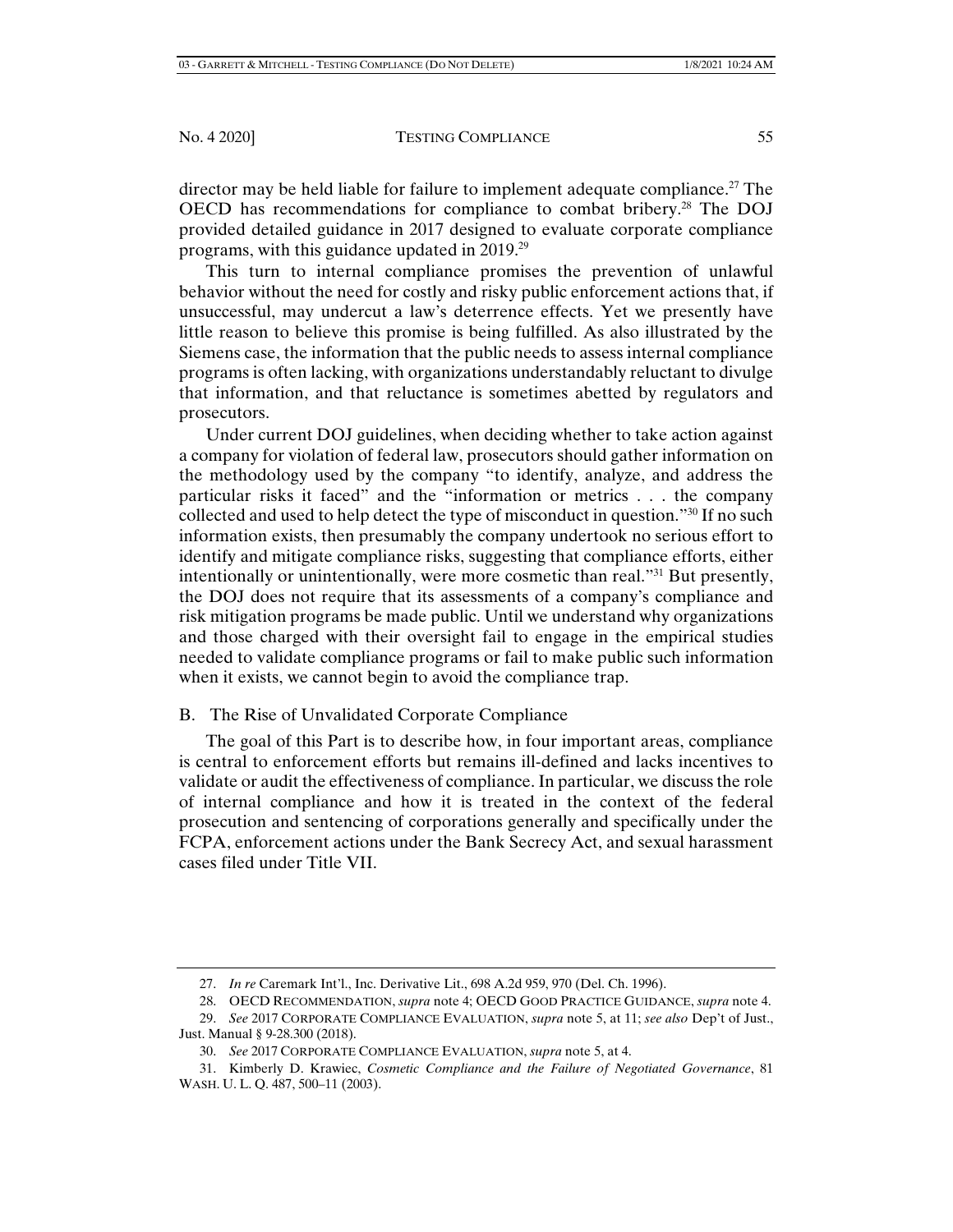#### 1. Compliance in Corporate Prosecutions

Compliance lies at the core of the modern approach towards corporate crime that has evolved over the past two decades. The U.S. Sentencing Guidelines adopted an approach that was the first to make corporate compliance salient. When the original federal Guidelines took effect in 1987, they did not include any separate rules for the sentencing of corporations or other types of organizations. The United States Sentencing Commission (Commission) studied the matter further and decided to draft separate Organizational Sentencing Guidelines (Organizational Guidelines), which took effect in  $1991<sup>32</sup>$  The Guidelines, including the Organizational Guidelines, are now advisory after *United States v. Booker*33; however, judges still begin their work by calculating the range the Guidelines recommend, and often stay within that range.<sup>34</sup>

As the Commission designed the Organizational Guidelines, it ultimately rejected a pure deterrence approach towards punishing organizations, deciding that it was too hard to estimate what fine it would take to prevent a company from re-offending or hiding misconduct.<sup>35</sup> Using fines to punish a company raises real complications. Even large fines may have no effect if companies can pass on costs to shareholders or customers, while the managers responsible remain unaffected. $36$  The Commission also wanted to reward companies that appeared to try hard to prevent, detect, and report wrongdoing. After all, without a strong compliance defense, as Professors Jennifer Arlen and Reinier Kraakman have argued, a company will have no incentive to prevent crime, uncover wrongdoing, and report it to the authorities.<sup>37</sup> Many types of business crimes, such as fraud schemes that deceive victims, may never come to light unless companies themselves uncover what went wrong.

The approach that the Organizational Guidelines adopted rewards a company that, among other things, has an "effective compliance and ethics program."38 Companies with "good" culpability have points taken away and can

 <sup>32.</sup> Cindy R. Alexander, Jennifer Arlen & Mark A. Cohen, *Regulating Corporate Criminal Sanctions: Federal Guidelines and the Sentencing of Public Firms,* 42 J.L. & ECON., 393, 394 (1999).

 <sup>33.</sup> *See* United States v. Booker, 543 U.S. 220, 266–67 (2005) (holding mandatory sentencing guidelines unconstitutional under the 6th Amendment).

 <sup>34.</sup> *See* 2019 U.S. SENT'G COMM'N Q. DATA REP. 11 tbl.8, https://www.ussc.gov/sites/default/files/ pdf/research-and-publications/federal-sentencing-statistics/quarterly-sentencing-updates/USSC-2019\_ Quarterly\_Report\_Final.pdf [https://perma.cc/R48A-LYFJ] (finding judges stay within Guideline ranges in more than 50% of sentences).

 <sup>35.</sup> *See* Jeffrey S. Parker, *Criminal Sentencing Policy for Organizations: The Unifying Approach of Optimal Penalties*, 26 AM. CRIM. L. REV. 513, 555 (1989) (reporting that deterrence advocates on the Commission were unable to establish an empirical justification for guidelines based on a theory of deterrence); *see also* Ilene H. Nagel & Winthrop M. Swenson, *The Federal Sentencing Guidelines for Corporations: Their Development, Theoretical Underpinnings, and Some Thoughts About Their Future*, 71 WASH. U. L.Q. 205, 219 (1993) (characterizing the available empirical evidence as "bordering on mere assumptions").

 <sup>36.</sup> Jennifer Arlen & Reinier Kraakman, *Controlling Corporate Misconduct: An Analysis of Corporate Liability Regimes*, 72 N.Y.U. L. REV. 687, 699 (1997).

 <sup>37.</sup> *Id.*

 <sup>38.</sup> *See* U.S. SENT'G GUIDELINES MANUAL § 8C2.5(f) (U.S. SENT'G COMM'N 2018).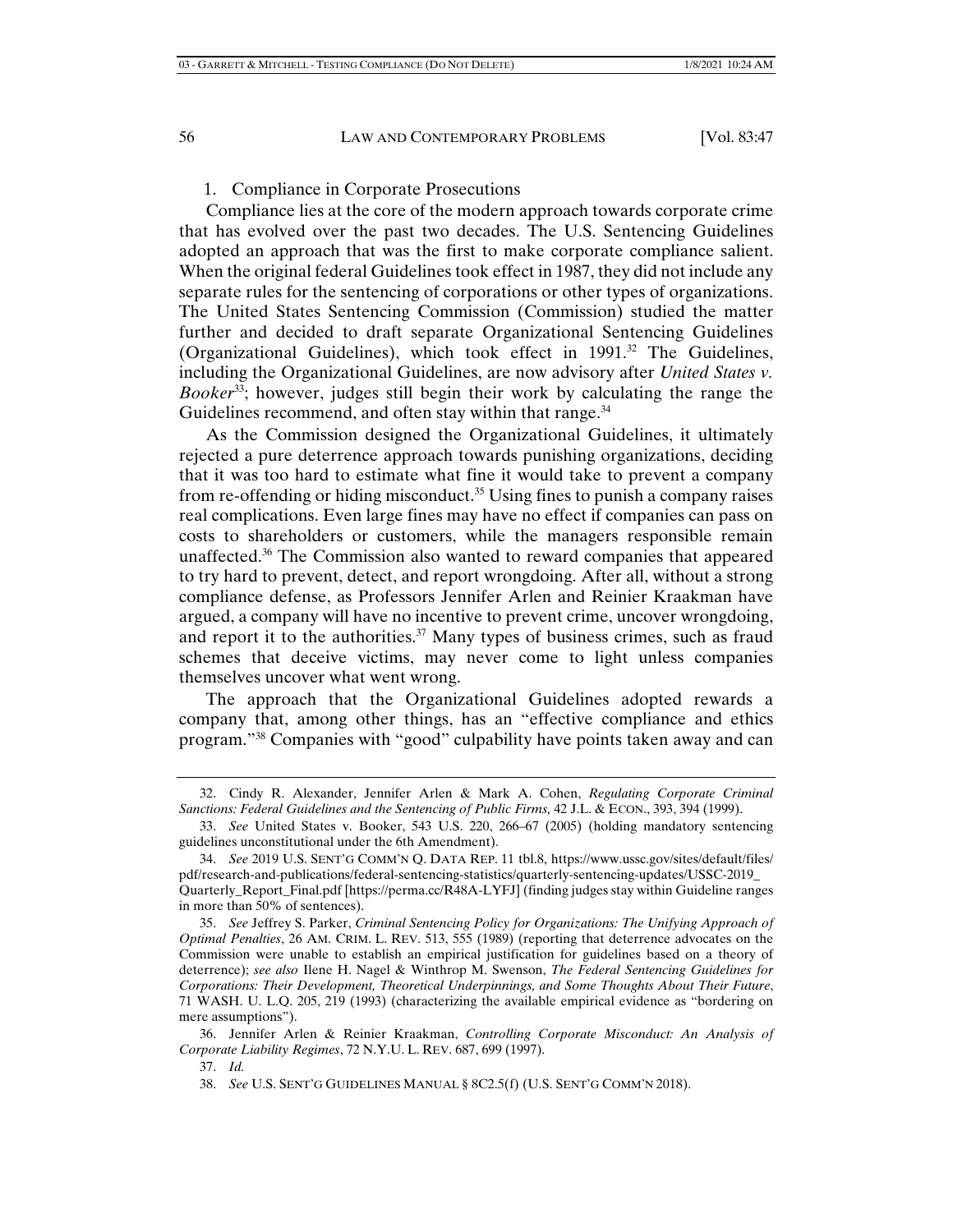have fines cut in half or even more.<sup>39</sup> Two factors in particular can reduce the fine: (1) evidence of an effective compliance and ethics program and (2) evidence of a desire to end the misconduct, as indicated by self-reporting, cooperation, or acceptance of responsibility.40

What counts as an effective compliance program? The Guidelines state that a compliance program must be "reasonably designed, implemented, and enforced so that the program is generally effective in preventing and detecting criminal conduct."41 In 2003, the Commission moved this description of effective compliance from footnoted "commentary" into the guidelines, to highlight its importance, and added details about what should be in place, like training, monitoring, anonymous reporting of misconduct, and evaluation.<sup>42</sup> And in 2010, the Commission amended the rule to make clear that, even if a high-level employee committed a crime, the company may still receive a reduced sentence if it presents evidence of an effective compliance program.<sup>43</sup>

It is hard to know what evidence is needed to meet this "effective compliance" test, however, because only a handful of companies have ever received credit under the effective compliance factor. In fiscal years 2009 through 2012, for example, the Commission reported no companies as receiving credit under this factor Presently, it is impossible to know whether so few companies receive credit under the effective compliance factor because few companies have effective compliance programs, because prosecutors and judges reject the evidence companies submit on this factor, or because other factors drive the outcome in a case.

Courts can also order a convicted company to adopt stronger compliance protections as part of the company's sentence. The Commission amended the guidelines to encourage probation to supervise compliance. The court may "employ appropriate experts" to review a compliance program.<sup>44</sup> The company can be ordered to allow unannounced visits by probation officers to examine books or records (or by an expert appointed by the judge for such purposes), and to make employees available for "interrogation."45 Nevertheless, corporate probation is typically unsupervised.46

The emphasis on compliance in the Guidelines may have had a greater impact by influencing prosecutors, who now offer alternatives to prosecution (in the form of deferred prosecution and non-prosecution agreements) to corporations

 <sup>39.</sup> *Id.* § 8C2.6.

 <sup>40.</sup> *Id.* § 8C2.5(f)–(g).

 <sup>41.</sup> *Id*. § 8B2.1(a)(2).

 <sup>42.</sup> *Id.* § 8B2.1(a)(2), (b)(2); U.S. SENT'G COMM'N, REPORT OF THE AD HOC ADVISORY GROUP ON THE ORGANIZATIONAL GUIDELINES (2003).

 <sup>43.</sup> U.S. SENT'G GUIDELINES MANUAL § 8C2.5(3).

 <sup>44.</sup> *Id.* § 8D1.4 cmt. n.1.

 <sup>45.</sup> *Id.* § 8D1.4(5).

 <sup>46.</sup> BRANDON L. GARRETT, TOO BIG TO JAIL: HOW PROSECUTORS COMPROMISE WITH CORPORATIONS 3 (2016).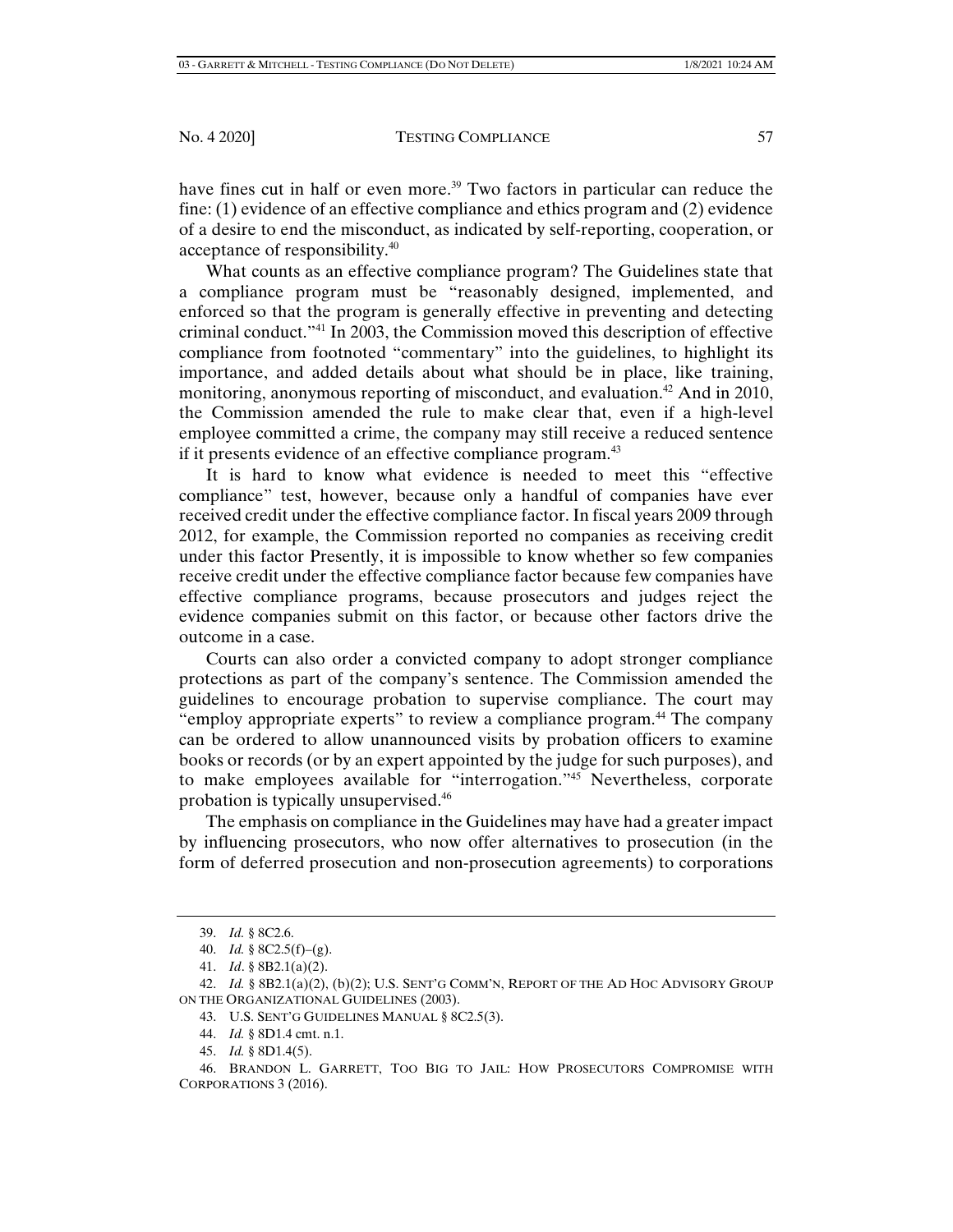that self-report, cooperate, and adopt effective compliance programs.<sup>47</sup> A company can avoid indictment and have its case stayed for a period of time on the judge's docket while it complies with a deferred prosecution agreement, or it can avoid a court filing at all by complying with the terms of a non-prosecution agreement.<sup>48</sup> In general, these agreements require the firm to pay a monetary penalty, acknowledge responsibility, admit inculpatory facts, agree to cooperate in any additional investigations, implement compliance improvements, and permit prosecutorial oversight.49

In 1999, under then-Deputy Attorney General Eric Holder, the DOJ issued its first memorandum providing guidelines for corporate prosecutions.<sup>50</sup> The deferred prosecution approach was more firmly set out in 2003 in a set of revised DOJ guidelines, or "Principles," for the prosecution of organizations contained in the U.S. Attorneys' Manual.<sup>51</sup> These Principles were popularly called the "Thompson Memo," after Larry Thompson, the Deputy Attorney General at the time who authored the guidelines.<sup>52</sup> The DOJ emphasized at the inception that compliance was a central goal of the new approach, asserting that this approach would make prosecutors "a force for positive change of corporate culture, alter corporate behavior, and prevent, discover, and punish serious [white collar] crime."53 The Principles state that the existence and "effectiveness of the corporation's [pre-existing] compliance program" is a factor in deciding whether to prosecute a company in the first place.<sup>54</sup> The Principles add that "the existence" of a compliance program is not sufficient, in and of itself, to justify not charging

 <sup>47.</sup> For a discussion of the increasing emphasis on information and compliance in charging decisions, see Veronica Root Martinez, *The Government's Prioritization of Information Over Sanction: Implications for Compliance*, 83 LAW & CONTEMP. PROBS., no. 4, at 87, 102–06 (2020).

 <sup>48.</sup> Cindy R. Alexander & Mark A. Cohen, *The Evolution of Corporate Criminal Settlements: An Empirical Perspective on Non-Prosecution, Deferred Prosecution, and Plea* Agreements, 52 AM. CRIM. L. REV. 537, 544–45 (2015)

 <sup>49.</sup> *See* Cindy R. Alexander, Yoon-Ho Alex Lee, *Non-Prosecution of Corporations: Toward A Model of Cooperation and Leniency*, 96 N.C. L. REV. 859, 870 (2018) ("[S]ettlement agreements often contain provisions that commit the company to reforms, depending on the type of misconduct."); Miriam H. Baer, *Three Conceptions of Corporate Crime (and One Avenue for Reform)*, 84 LAW & CONTEMP. PROBS., no. 4, at 1, 2 (2020) ("This [deferred prosecution agreement] may require any number of commitments including the payment of fines, oversight by monitors, compliance and governance changes, and promises to alter or disband certain operational practices.").

 <sup>50.</sup> Memorandum from Eric H. Holder Jr., Deputy Att'y Gen., to All Component Heads and U.S. Att'ys on Bringing Criminal Charges Against Corporations (June 16, 1999), https://www.justice.gov/ sites/default/files/criminal-fraud/legacy/2010/04/11/charging-corps.PDF [https://perma.cc/J6RH-QVD3].

 <sup>51.</sup> Memorandum from Larry D. Thompson, Deputy Att'y Gen., to Heads of Dep't Components & U.S. Att'ys on Principles of Federal Prosecutions of Business Organizations (Jan. 20, 2003) [hereinafter *Thompson Memo on Business Organizations*] https://web.archive.org/web/20030608114303/http:/ www.usdoj.gov/dag/cftf/corporate\_guidelines.htm [https://perma.cc/J6N7-S3VJ]; U.S. Dept. of Just., U.S. Att'ys' Manual § 9-28.800 (2008). The U.S. Attorneys' Manual is now the Justice Manual.

 <sup>52.</sup> *Thompson Memo on Business Organizations*, *supra* note 51.

 <sup>53.</sup> U.S. Dep't of Just., Just. Manual § 9-28.200A (2018).

 <sup>54.</sup> *Id.* at § 9-28.300(5).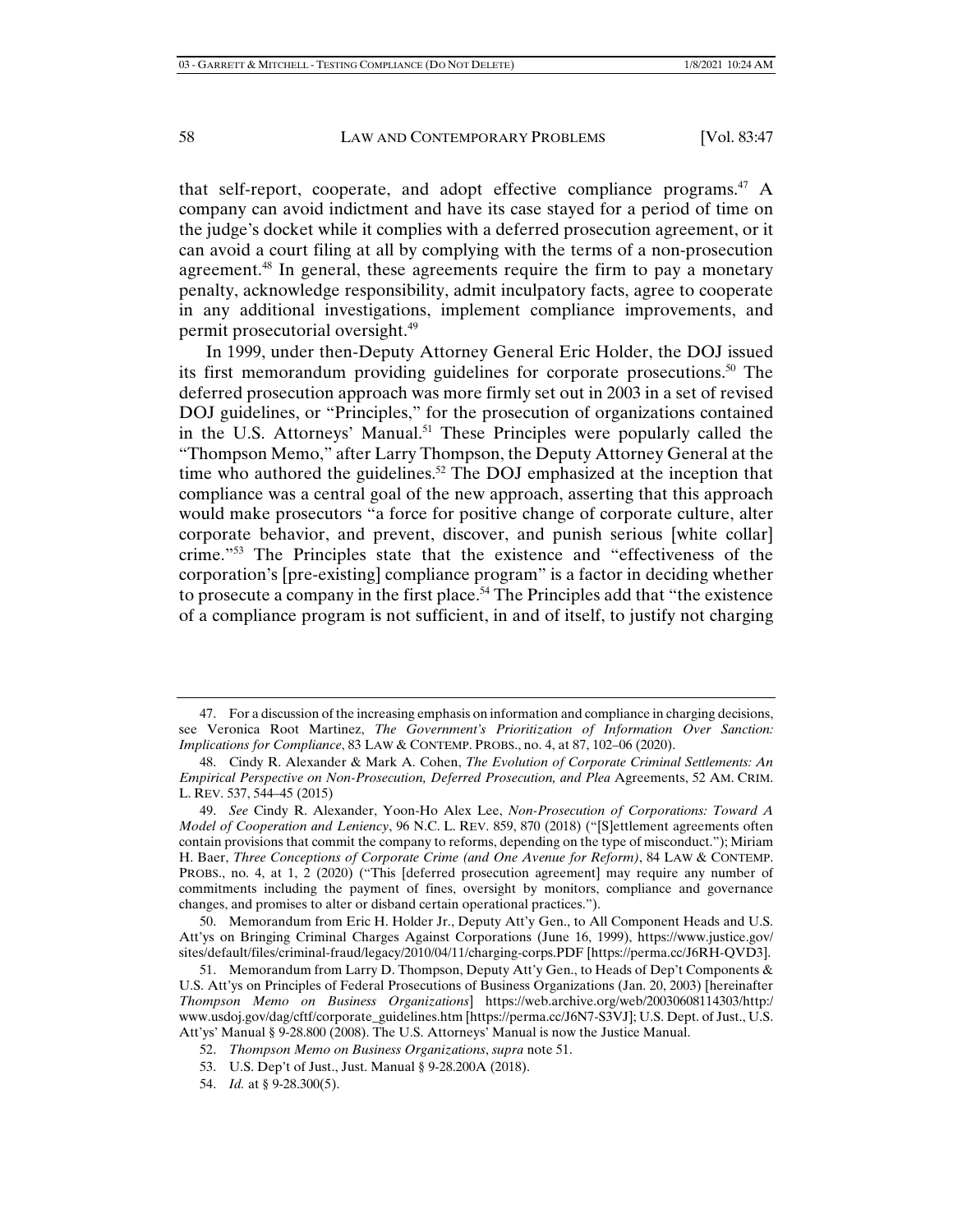a corporation for criminal misconduct undertaken by its officers, directors, employees, or agents."<sup>55</sup> However, the Principles then add:

The Department has no formulaic requirements regarding corporate compliance programs. The fundamental questions any prosecutor should ask are: Is the corporation's compliance program well designed? Is the program being applied earnestly and in good faith? Does the corporation's compliance program work?<sup>5</sup>

Finally, the Principles note that prosecutors should try to assess whether the program is just a "paper program," and should consider "whether the corporation has provided for a staff sufficient to audit, document, analyze, and utilize the results of the corporation's compliance efforts."57 Those additional caveats highlight how loosely prosecutors appear to regulate compliance in practice. Prosecutors do not seem to follow the approach of the Organizational Guidelines, which emphasize that no compliance program is "effective" if the company does not "evaluate periodically" its effectiveness.<sup>58</sup> The first author has found that in practice, prosecutors do not routinely insist that a company assess or evaluate compliance. Between 2001 and 2012, few deferred and nonprosecution agreements require that the company evaluate the effectiveness of its compliance program to find out if it is really working or not.<sup>59</sup> While the agreements typically say that the compliance program must be "clearly articulated" and "rigorous" and "effective," those terms are not defined.<sup>60</sup>

Perhaps as a result, compliance itself may not commonly be evaluated carefully. According to one industry survey in 2013, less than half of companies conduct periodic compliance assessments.<sup>61</sup> Senator Edward Kennedy, who sponsored the legislation that gave birth to the Guidelines, pointed out that the key to sentencing organizations was that prosecutors and judges "must be able to tell the difference between sincere and cosmetic compliance efforts." $62$ Prosecutors have perhaps more power than any other government actor to demand compliance reforms and supervise their implementation. Yet Judge Rakoff, Senior Judge of the United States District Court for the Southern District of New York, has observed that what prosecutors now do largely consists of

 59. GARRETT, *supra* note 46 at 175 fig.7.1 (showing that only 54 of 254, or 21% of agreements studied contained any such requirement).

 <sup>55.</sup> *Id.* at § 9-28.800.

 <sup>56.</sup> *Id*.

 <sup>57.</sup> *Id*.

 <sup>58.</sup> U.S. SENT'G GUIDELINES MANUAL § 8B2.1(b)(5)(B) (U.S. SENT'G COMM'N 2018). Notably, however, how those assessments are to be done is not defined in the Guidelines.

 <sup>60.</sup> *Id.*

 <sup>61.</sup> Sue Reisinger, *ACC Study Sees Compliance Moving Out of the GC's Office*, CORP. COUNSEL (Oct. 15, 2013), https://www.law.com/corpcounsel/almID/1202623517245&rss=rss\_cc\_mostvi/ [https:// perma.cc/TT5R-KXBK].

 <sup>62.</sup> Senator Edward M. Kennedy, Keynote Address at the United States Sentencing Commission Symposium: Corporate Crime in America: Strengthening the "Good Citizen" Corporation (Sept. 7, 1995).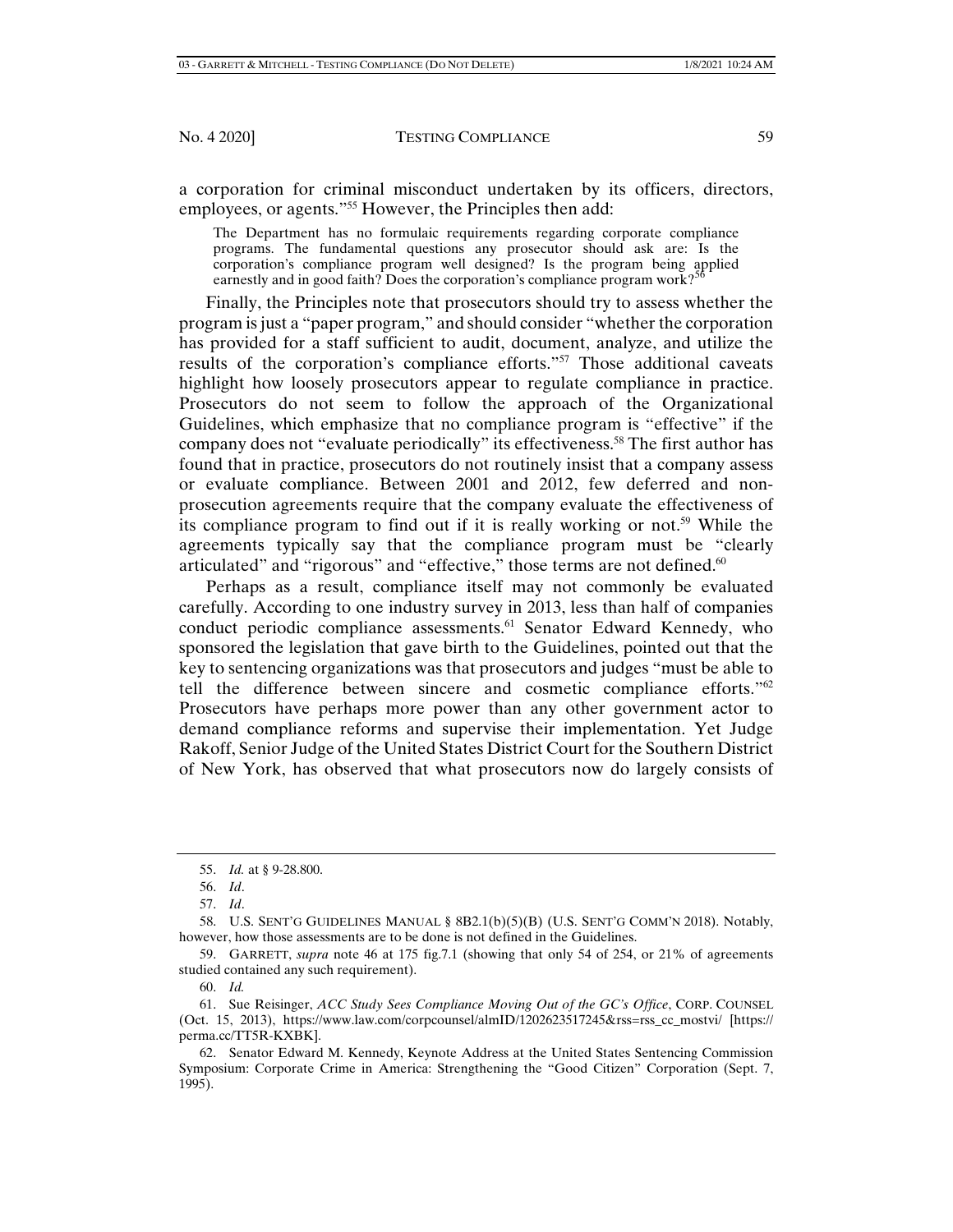"imposing internal compliance measures that are often little more than windowdressing."63

Despite the priority placed on effective compliance by the Organizational Guidelines, there is little evidence that prosecutors rigorously try to assess whether compliance was working when misconduct occurred or whether compliance reforms that they order a company to adopt have positive effects.<sup>64</sup> In a 2014 study of corporate federal prosecutions agreements, the first author found that sixty-three percent of publicly available agreements required compliance reforms.<sup>65</sup> The study further showed that sixty-four percent of the agreements cited to steps already in place to improve compliance, and more than a quarter cited to compliance reforms required by regulators.<sup>66</sup> Most agreements did not require firms to hire monitors to evaluate compliance programs.<sup> $67$ </sup> While the Guidelines say that no compliance program is "effective" if the company does not "evaluate periodically" its effectiveness,<sup>68</sup> prosecutors do not normally insist on such an evaluation.<sup>69</sup>

Indeed, for some time, the DOJ resisted recommendations from scholars and the Government Accountability Office to develop "performance measures."70 The DOJ's stance on performance measures ostensibly began to change in late 2015, when the DOJ retained a Compliance Counsel Expert, in order to refocus efforts to assess corporate compliance in criminal investigations.<sup>71</sup> The new expert would "help prosecutors develop appropriate benchmarks for evaluating corporate compliance and remediation measures and communicating with stakeholders in setting those benchmarks."72 In February 2017, the DOJ's Fraud Section produced detailed new guidance, titled "Evaluation of Corporate Compliance Programs,"73 which the DOJ updated and adopted in 2019.74 These guidelines were designed as a supplement to the existing organizational charging guidelines, which already stated that the "existence and effectiveness" of a

68. U.S. SENT'G GUIDELINES MANUAL § 8B2.1 (U.S. SENT'G COMM'N 2018).

 <sup>63.</sup> Jed S. Rakoff, *The Financial Crisis: Why Have No High-Level Executives Been Prosecuted?*, N.Y. REV. BOOKS (Jan. 9, 2014), https://www.nybooks.com/articles/2014/01/09/financial-crisis-why-noexecutive-prosecutions/ [https://perma.cc/RYZ8-M7MK].

 <sup>64.</sup> GARRETT, *supra* note 46, at 48.

 <sup>65.</sup> *Id.*

 <sup>66.</sup> *Id.*

 <sup>67.</sup> *See id.* at 174 ("[O]nly 25 percent of the deferred prosecution and non-prosecution agreements entered into between 2001 and 2012 required a monitor (65 of 255 agreements).").

 <sup>69.</sup> GARRETT, *supra* note 46, at 48.

 <sup>70.</sup> U.S. GOV'T ACCOUNTABILITY OFF., GAO-10-110, CORPORATE CRIME: DOJ HAS TAKEN STEPS TO BETTER TRACK ITS USE OF DEFERRED AND NON-PROSECUTION AGREEMENTS, BUT SHOULD EVALUATE EFFECTIVENESS 20 (2009), https://www.gao.gov/assets/300/299781.pdf [https:// perma.cc/7MYB-2S7D].

 <sup>71.</sup> Press Release, U.S. Dep't of Just., New Compliance Counsel Expert Retained by the DOJ Fraud Section (2015), https://www.justice.gov/criminal-fraud/file/790236/download [https://perma.cc/977C- $XSG2$ ].

 <sup>72.</sup> *Id.*

 <sup>73. 2017</sup> CORPORATE COMPLIANCE EVALUATION, *supra* note 5.

 <sup>74. 2019</sup> CORPORATE COMPLIANCE EVALUATION, *supra* note 5.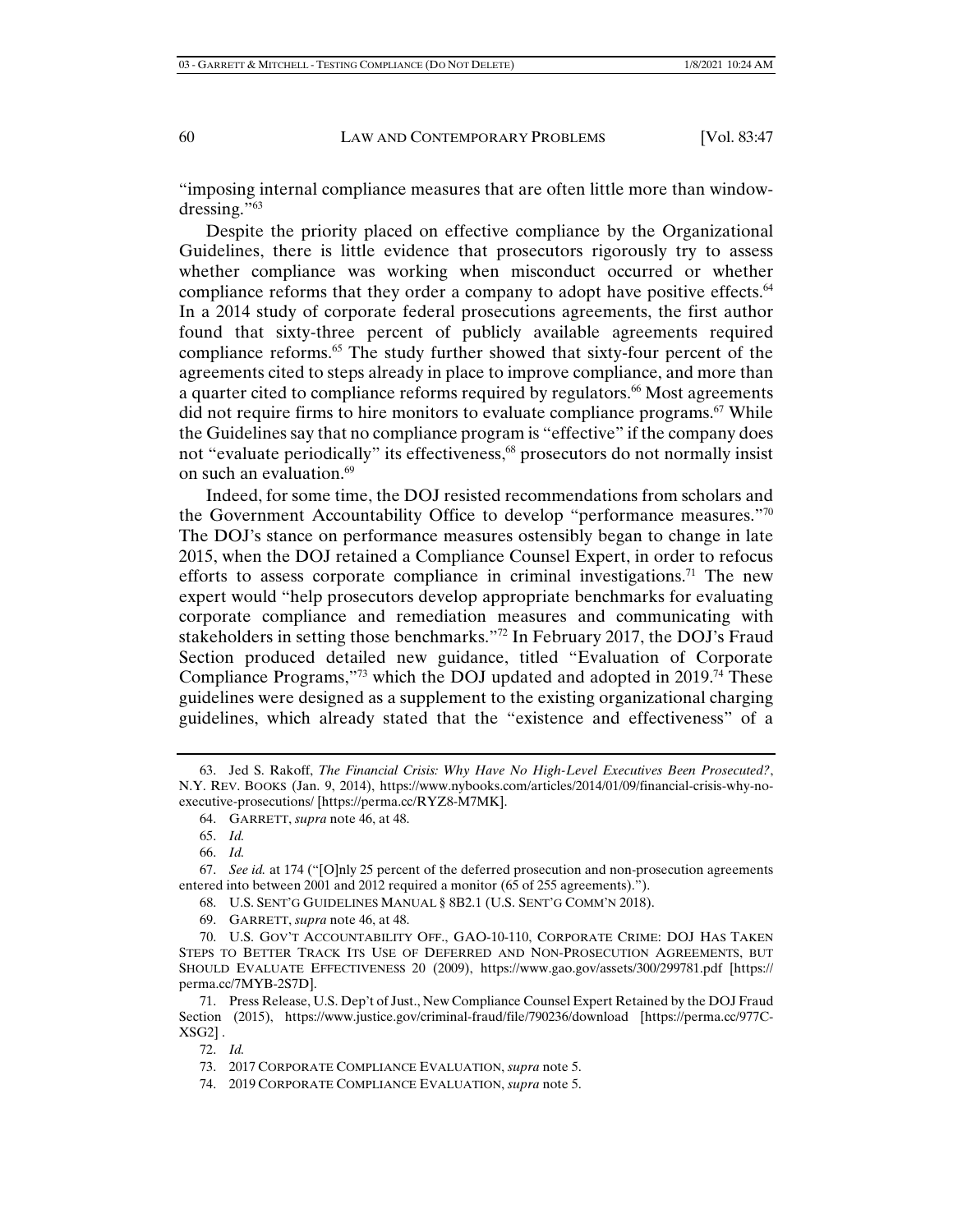compliance program were relevant to charging decisions, as well as a corporation's remedial efforts to implement or improve its compliance.<sup>75</sup> The guidelines emphasize there should be "an individualized determination in each case."76

Of greatest interest here, the analysis emphasizes far more than any prior guidance the need to conduct risk assessments and audit the effectiveness of compliance, using several types of methods. The guidance emphasizes asking what tools the company uses to engage in "root cause analysis of the misconduct at issue."77 The guidance does not address what risk assessment tools or data gathering or methods are effective in any given type of industry; it merely highlights the need for a data-driven analysis to ensure that compliance is working.

This DOJ guidance includes as relevant the collection of critical data and analysis of its implications. However, the guidance does not include any statement that such data collection is to be rewarded. Instead, much of the focus is on the culture of compliance, demonstrated commitment to compliance, training on compliance, resources for compliance, and due diligence regarding compliance in the mergers and acquisitions context. The guidance is a step forward for the DOJ, and each of those factors may correspond with a strong compliance program. However, indicia of investment in compliance is no substitute for empirical validation of a compliance program. The important point for our purposes is to emphasize that the legal framework exists for encouraging organizations to validate their compliance programs because such validation should be taken into account in charging and sentencing decisions. Unfortunately, available public data suggests that prosecutors and judges fail to utilize this framework consistently to create an expectation on the part of organizations that validated compliance programs, and only validated compliance programs, will be rewarded should the firm be prosecuted.

# 2. FCPA Prosecutions

The FCPA<sup>78</sup> provides a related case in point. The Act prohibits certain payments and gifts to foreign government officials and mandates record-keeping and internal controls designed to detect and prevent corrupt behavior.<sup>79</sup> Although enacted in 1977, enforcement of the FCPA exploded in the twenty-first century.80 The statute itself makes compliance relevant to liability, since it prohibits not just bribery but also the failure to maintain accurate books and records and a "system of internal accounting controls sufficient to provide

<sup>75</sup>*.* 2017 CORPORATE COMPLIANCE EVALUATION, *supra* note 5, at 1.

 <sup>76.</sup> *Id.*; 2019 CORPORATE COMPLIANCE EVALUATION, *supra* note 5, at 1.

 <sup>77. 2019</sup> CORPORATE COMPLIANCE EVALUATION, *supra* note 5, at 16.

 <sup>78.</sup> Foreign Corrupt Practices Act of 1977, Pub. L. No. 95-213, 91 Stat. 1494 (codified as amended at 15 U.S.C. §§ 78m, 78o, 78dd-1 to -3 (2012)).

 <sup>79. 15</sup> U.S.C. § 78m.

 <sup>80.</sup> Lucinda A. Low, *Ethics, Extraterritorial Anticorruption Laws and Anti-Money Laundering Laws*, 51 ROCKY MT. MIN. L. FOUND. 3-1, 3-51–52, (2005).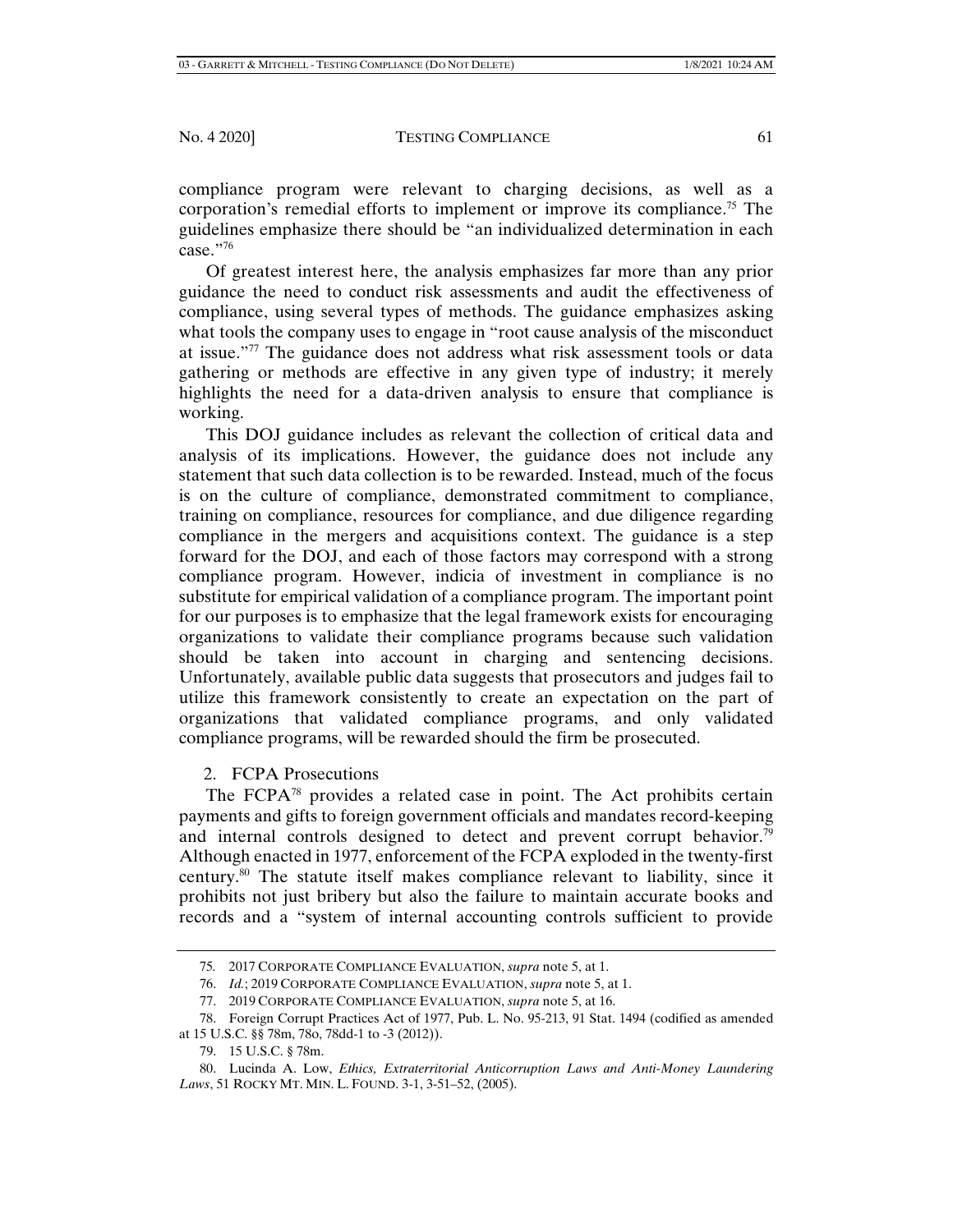reasonable assurances" that transactions are conducted properly.81 Compliance has been important in the practice of FCPA prosecutions, with prosecution agreements typically providing that compliance and ethics programs must be evaluated periodically and typically providing for the appointment of monitors.<sup>82</sup>

Designing a program to prevent illegal payments can be a difficult task for a multinational company with thousands of employees operating in many countries around the world, and with foreign subsidiaries engaging in millions of transactions that could each, standing alone, subject the entire company to prosecution. Having a clear company policy against payments of bribes, training on that policy, and procedures to approve payments with third parties are an important starting place.<sup>83</sup> However, in some parts of the world, practices may be entrenched with the custom that gifts and bribes are considered an obligatory and ordinary part of doing business. $84$  How one audits transactions to be sure that they are not a cover for an illicit bribe is difficult, but one can spot-check transactions, identify certain red flags for improper payments, and carefully investigate potentially problematic transactions.

Many in industries affected by the FCPA hoped for additional guidance on compliance efforts when the DOJ released in 2012 a book-length guide to the FCPA.<sup>85</sup> However, that guidebook said little about what makes for a "strong" compliance program," aside from stating that risk assessment is "fundamental" and noting that "targeted audits" can be used to test compliance procedure.<sup>86</sup> More recently, in April 2016, the DOJ Criminal Fraud Division announced an innovative pilot program in FCPA cases, in which corporations would receive different degrees of leniency based on three overarching factors: (a) voluntary self-disclosure, (b) full cooperation, and (c) timely and appropriate remediation.87 That third category encompasses implementation of "an effective compliance program" as part of remediation.<sup>88</sup> But the criteria used to assess compliance are general, such as whether the company has established a "culture of compliance," whether it dedicates sufficient resources to compliance, and the

 84. For explication on the heterogeneity of the cultural construct of bribery, see generally Steven R. Salbu, *The Foreign Corrupt Practices Act as a Threat to Global Harmony*, 20 MICH. J. INT'L L. 419, 422–26 (1999).

 85. *See generally* CRIM. DIV., U.S. DEP'T OF JUST. & ENF'T DIV., U.S. SEC. & EXCH. COMM'N, A RESOURCE GUIDE TO THE U.S. FOREIGN CORRUPT PRACTICES ACT (2012) [hereinafter FCPA RESOURCE GUIDE], https://www.justice.gov/criminal-fraud/file/1292051/download [https://perma.cc/ 7JLA-VDGX].

 <sup>81. 15</sup> U.S.C. § 78m(b)(2).

 <sup>82.</sup> GARRETT, *supra* note 46, at 75.

 <sup>83.</sup> For example, practice guides making detailed recommendations concerning elements of antibribery compliance programs. *See, e.g.*, Low, *supra* note 80 (explaining that FCPA compliance is best served by programs with a company compliance policy, due diligence procedures for third-party relationships and, among others, personnel training).

 <sup>86.</sup> *Id.* at 58, 62.

 <sup>87.</sup> CRIM. DIV., U.S. DEP'T OF JUST., THE FRAUD SECTION'S FOREIGN CORRUPT PRACTICES ACT ENFORCEMENT PLAN AND GUIDANCE 1–3 (2016), https://www.justice.gov/archives/opa/blog-entry/ file/838386/download [https://perma.cc/FDJ5-FJLZ].

 <sup>88.</sup> *Id.* at 3.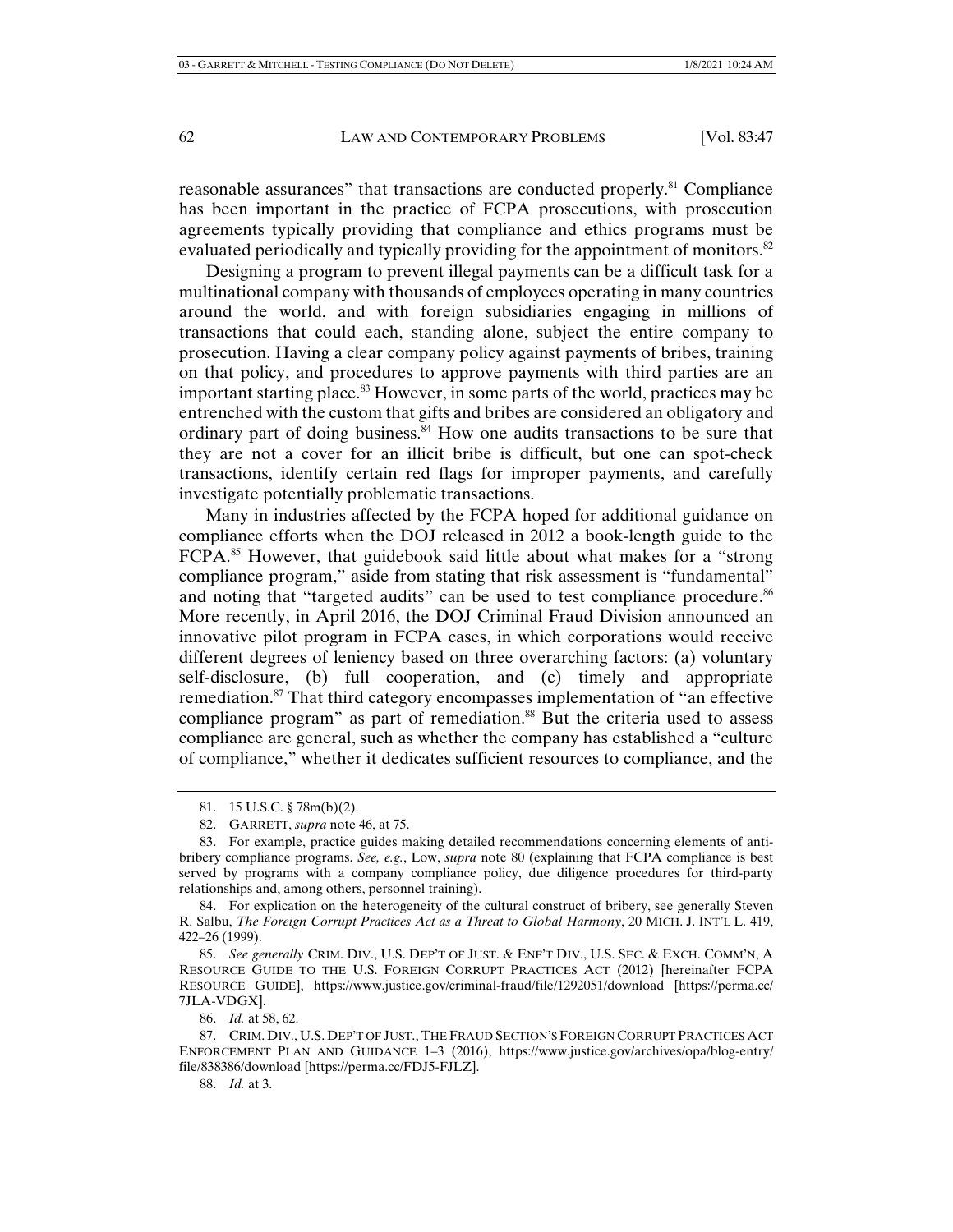"independence of the compliance function."<sup>89</sup> The guidance does include a statement that "auditing of the compliance program to assure its effectiveness" is a relevant factor as well as having "effective risk assessment."90

Practitioners have complained the guidance leaves companies uncertain about how they should go about the task of assessing their risks and ensuring that compliance is sufficiently effective.<sup>91</sup> And what it means to possess a "culture of compliance" is far from clear. Larry Thompson, the author of the Thompson Memo, recently commented that "there is so much uncertainty in FCPA enforcement that *the risk cannot even be intelligently evaluated.*"92 Most important for our purposes, companies do not know whether they must evaluate, audit, or "stress test" their compliance programs, and if so what the results will be if they uncover weaknesses or outright FCPA violations. Instead, the DOJ has merely indicated through guidance that risk assessment and auditing are useful.<sup>93</sup> In particular prosecution agreements, the DOJ has noted that some "targeted" audits are useful, and the DOJ has asked companies and monitors to periodically review compliance, without specifying how to do so.<sup>94</sup>

The DOJ could specify how effective risk assessments or auditing should be conducted. The DOJ could make public monitor reports describing how to build an effective compliance program. The DOJ could clearly reward collection of self-critical data that would empower risk assessments and auditing of compliance. The DOJ could encourage companies to conduct experiments trying one type of program for one subsidiary and another type for a different subsidiary, and then using audits to test which performed better. Not only would greater detail on how to audit compliance provide more notice to companies, but it would allow the DOJ to more carefully assess whether a company should be prosecuted or be allowed to terminate a deferred or non-prosecution agreement. Nevertheless, the DOJ has avoided development of more detailed compliance

94. GARRETT, *supra* note 46, at 75.

 <sup>89.</sup> *Id.*

 <sup>90.</sup> *Id.*

 <sup>91.</sup> *See* Ashby Jones, *Legal Maze's Murkiest Corners*, WALL ST. J. (Dec. 22, 2012), https://www.wsj.com/articles/SB10001424127887324731304578193950561507398 [https://perma.cc/Y25M -Z8AH] (describing in-house counsel for large companies calling the FCPA as one of the top areas of legal uncertainty they face); *Foreign Corrupt Practices Act Assessment: Hearing Before the Subcomm. on Crime, Terrorism, & Homeland Security of the H. Comm. on the Judiciary*, 112th Cong. 38 (2011) (testimony of George J. Terwilliger) ("When faced with that uncertainty, companies sometimes forgo deals they could otherwise do, take a pass on contemplated projects or withdraw from ongoing projects and ventures. Companies making such decisions are not doing so because they are generally risk-averse. They are doing so by the simple reasoning that the risk of non-compliance, as defined by the statute and those charged with its enforcement, cannot be calculated with sufficient certainty.").

 <sup>92.</sup> Larry D. Thompson, *In-Sourcing Corporate Responsibility for Enforcement of the Foreign Corrupt Practices Act*, 51 AM. CRIM. L. REV. 199, 207 (2014) (emphasis in original). Thompson added, "The best face that can be put on the situation is that the Justice Department itself does not understand *its own need* to provide meaningful guidance to help well-intentioned, would-be law-abiding corporations navigate the FCPA minefield." *Id.* at 213.

 <sup>93.</sup> FCPA RESOURCE GUIDE, *supra* note 85, at 66.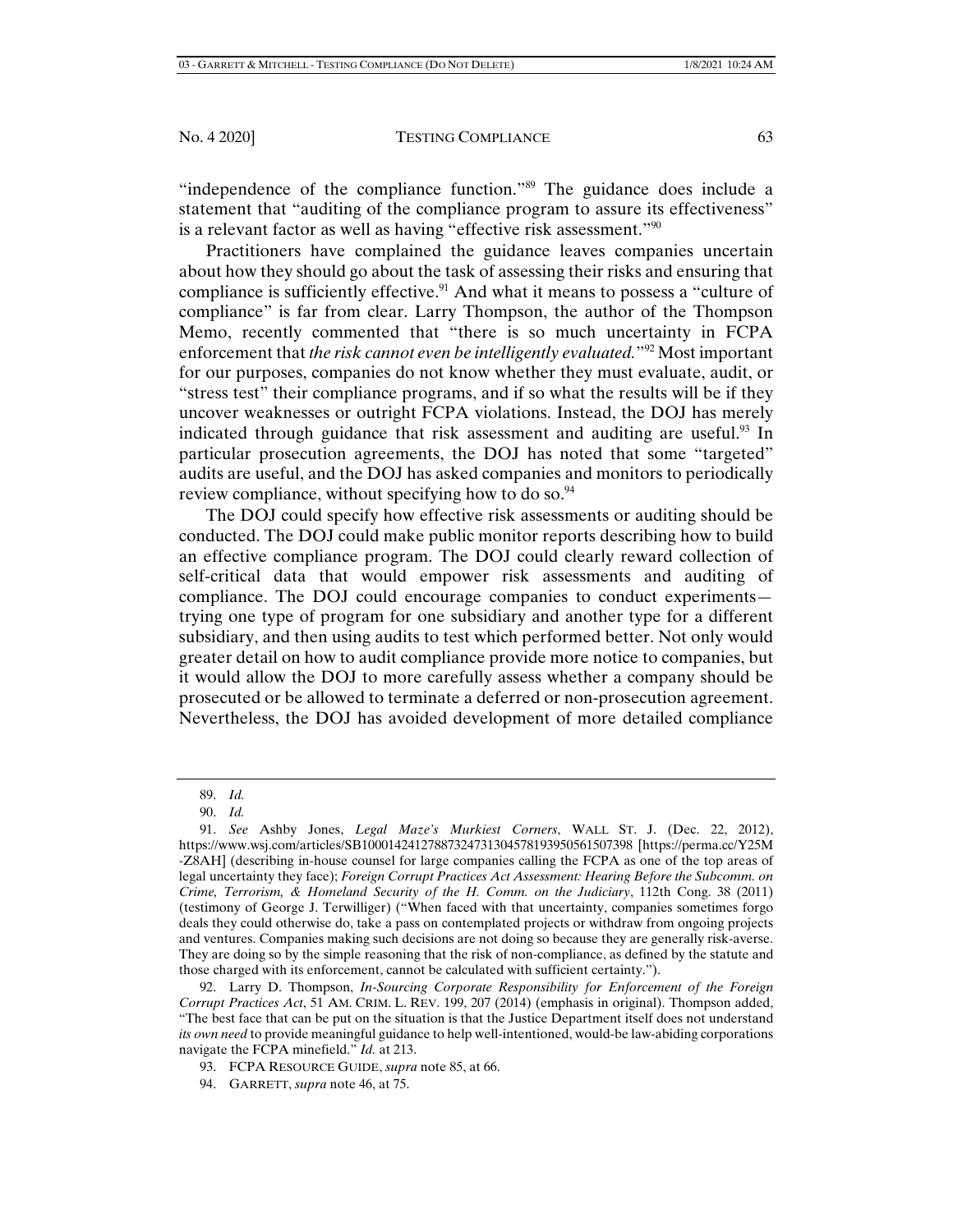guidance and has not used FCPA agreements as a vehicle for evaluating corporate compliance data to test which types of procedures work best.

Again, as with federal prosecutions of corporations generally, the legal environment created under the FCPA properly focuses on *effective* compliance and enables prosecutors to develop guidance on how to both assess compliance and reward it. But the DOJ and U.S. Attorneys have failed to provide the guidance and incentives needed to develop and reward validated compliance programs.

3. The Bank Secrecy Act (BSA)

In some legal domains, statutes not only require compliance but also require that companies use certain methods to audit or assess their compliance with the statute or associated regulations. For instance, the BSA requires that banks and other financial institutions file currency transaction reports (CTRs) for transactions involving more than \$10,000 in cash in a single business day,  $95$  and Suspicious Activity Reports (SARs) for suspicious transactions over \$5,000.96 Banking transactions are usually not conducted with cash at a teller's window but are now chiefly electronic. In a typical year, almost 15 million currency transaction reports are filed, and almost 1.5 million suspicious activity reports are filed.<sup>97</sup> Since 2002, the BSA as amended by the Patriot Act, has required that banks create anti-money laundering (AML) programs to review reports to ensure no transactions violated the law.98 The BSA and implementing regulations have required four key components from these programs: (1) a system of internal controls; (2) independent testing for compliance; (3) the designation of an individual, or individuals, to coordinate and monitor day-to-day compliance; and  $(4)$  training of appropriate personnel.<sup>99</sup>

What good do these documentation requirements do? Perhaps the existence of these documentation requirements deters money laundering if criminals fear that there will be a paper trail of their transactions, and the "structuring" crime under the Act attempts to deter efforts to circumvent those reporting requirements.100 But what must be done to review those millions of reports of transactions is unclear. Banks and their regulators certainly cannot review all the

 <sup>95. 31</sup> U.S.C. § 5313 (2018); 31 C.F.R. § 103.22(b) (2010).

 <sup>96. 12</sup> C.F.R. § 21.11(c)(2).

 <sup>97. 2011</sup> FIN. CRIMES ENF'T NETWORK ANN. REP. 7, https://www.fincen.gov/sites/default/ files/shared/annual\_report\_fy2011.pdf [https://perma.cc/J4GX-VE3W]; s*ee also* Michael J. Deblis III, *Money Laundering: Is the Anti-Structuring Statute Netting the Small Fry with the Big Fish?*, CRIM. JUST., Summer 2014, at 19 ("[T]oday, the volume of reports filed, especially CTRs, is simply too great, and large cash transactions too common . . . to support the façade of the BSA.").

 <sup>98.</sup> *See* USA PATRIOT Act of 2001, Pub. L. No. 107-56, §§ 311, 312, 314, 319, 325 (2001); 31 U.S.C. § 5318(h) (2018), 31 C.F.R. § 103.l8(a)(2) (2010); *see also* 12 C.F.R. §21.11, 21.21 (2011).

 <sup>99. 31</sup> U.S.C. § 5318(h)(1) (2018); 31 C.F.R. § 103.120 (2010). The OCC's enforcement guidelines were last updated in 2007. *See* Interagency Statement on Enforcement of Bank Secrecy Act/Anti-Money Laundering Requirements (July 19, 2007), https://www.occ.gov/news-issuances/news-releases/2007/pubother-state-2007-76.pdf [https://perma.cc/64Y7-2DRK].

 <sup>100. 31</sup> U.S.C. §§ 5322(a), 5324(a).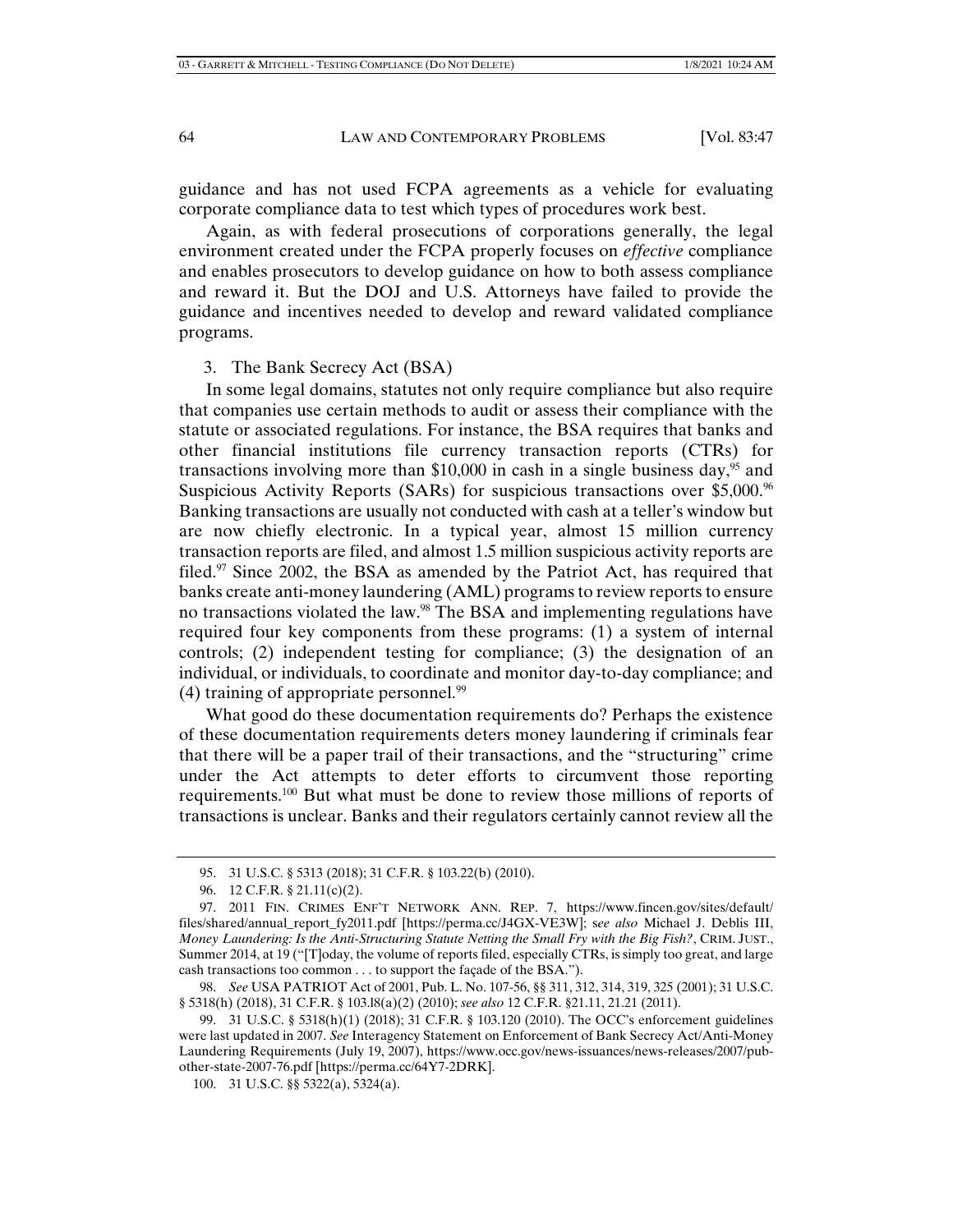vast amount of information collected and disclosed under the Act each year. Regulators have issued guidance on how to focus on the highest risk transactions, including with foreign banks.<sup>101</sup> But the U.S. Senate has held hearings where Senators have complained that OCC enforcement had long been lacking, and that AML compliance was seen as a matter of consumer compliance and not the soundness of a bank.<sup>102</sup>

In response, enforcers have increasingly used the big stick of criminal prosecutions, and now more often bring criminal cases when it is revealed afterthe-fact that banks' AML programs ignored large numbers of SARs. For example, the prosecution agreement with Wachovia described how the bank had tuned their filtering and search functions to provide less than 100 alerts per month due to a lack of adequate personnel to review more alerts.<sup>103</sup> Further, those alerts did not provide information that permitted ready examination of their suspicious elements.104 Prosecution agreements with major banks have in recent years required that the banks adopt a "customer risk-rating methodology" in order to better sift through all of the reports generated.105 Using civil and criminal enforcement to improve compliance at financial institutions may be a good thing if it promotes the use of tools that can better comply with the AML requirements of the Bank Secrecy Act and related statutes and regulations. However, it is not clear that prosecutors or regulators are evaluating what types of risk-rating methods can best sift through the millions of transaction reports and suspicious activity reports, and carefully evaluate them to identify the truly problematic transactions.

Using random sampling to assess the quality of automatic methods, and human judgment in reviewing flagged transactions, would make sense in an area with high volumes of reports. Regulators and prosecutors are in a position to require careful auditing of compliance; after all, banks can lose their charters if convicted of certain crimes, including money laundering crimes.106 But again, the watchdogs appear unwilling, or unable, to provide direction that encourages evidence-based compliance.

 <sup>101.</sup> Financial Crimes Enforcement Network; Anti-Money Laundering Programs; Special Due Diligence Programs for Certain Foreign Accounts, 67 Fed. Reg. 48348, 48350 (July 23, 2002) (codified at 31 C.F.R. §§ 103.181–.183).

 <sup>102.</sup> STAFF OF S. PERMANENT SUBCOMM. ON INVESTIGATIONS, COMM. ON HOMELAND SEC. & GOV'TAL AFFS., 112th CONG., REP. ON U.S. VULNERABILITIES TO MONEY LAUNDERING, DRUGS, AND TERRORIST FINANCING: HSBC CASE HISTORY 246, 318–21 (Comm. Print 2012) ("The OCC's peculiar treatment of AML concerns as a consumer compliance issue has multiple negative consequences . . . ."); *see also Keeping Foreign Corruption out of the United States: Four Case Histories: Hearing Before the S. Permanent Subcomm. on Investigations of the Comm. on Homeland Security & Governmental Affairs*, 111th Cong. (2010); *Tax Haven Banks & U.S. Tax Compliance: Hearing Before the S. Permanent Subcomm. on Investigations of the Comm. on Homeland Security & Governmental Affairs*, 110th Cong. (2008).

 <sup>103.</sup> Wachovia Bank, N.A, FINCen No. 2010-1, 2010 FINCEN LEXIS 6, at \*4 (Mar. 10, 2010).

 <sup>104.</sup> *Id.*

 <sup>105.</sup> *See, e.g.*, Deferred Prosecution Agreement at 6, United States v. HSBC Bank USA, N.A., No. 12-cr-00763 (E.D.N.Y. July 1, 2013), 2012 WL 6120512.

 <sup>106. 12</sup> U.S.C. § 93(d).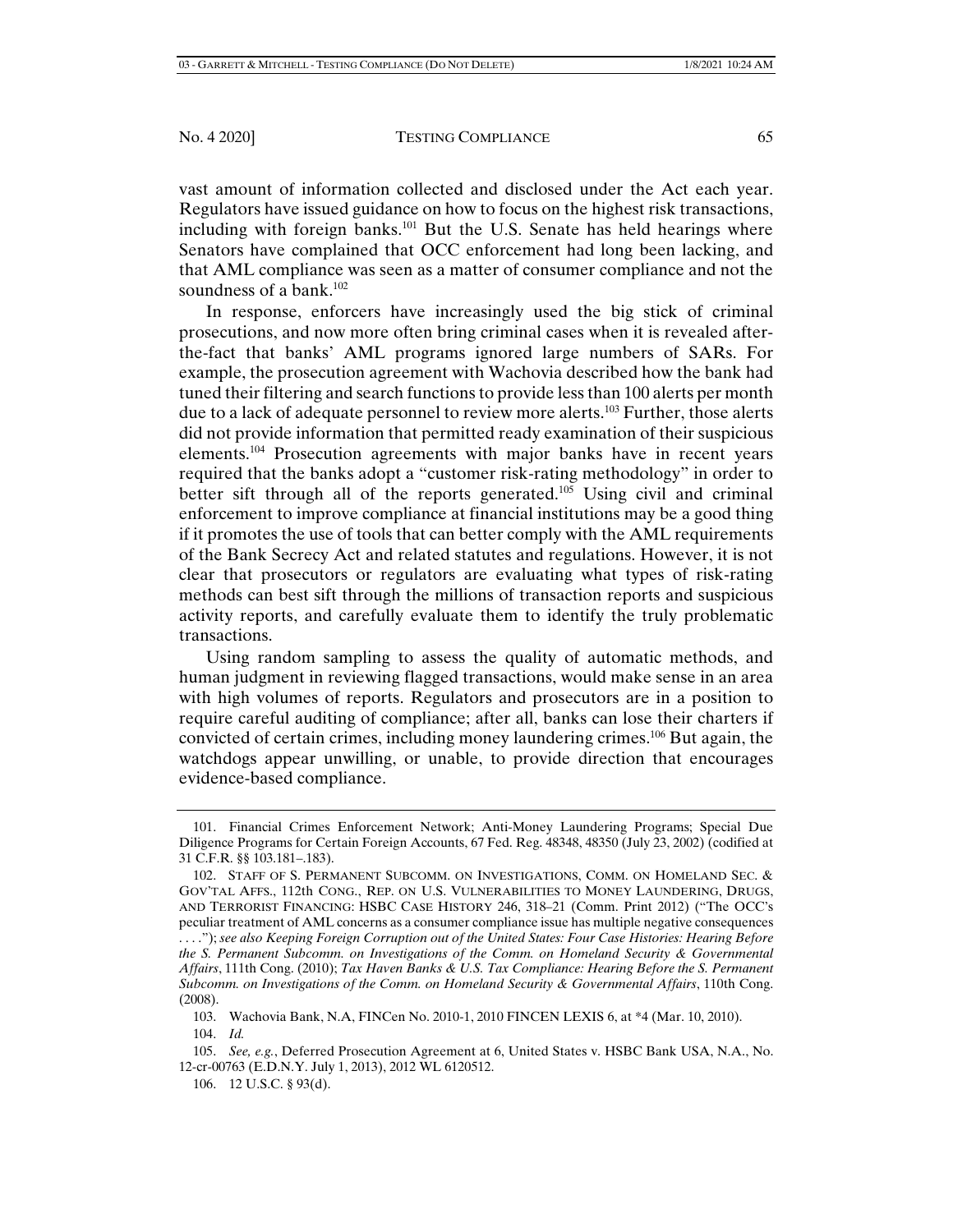#### 4. Worker Protection Laws

Some of the earliest scholarly concern that organizations might use internal compliance programs to curry favor with incumbents, stockholders, regulators, judges, and juries, rather than to drive substantive change within an organization, arose with respect to laws designed to protect workers from discrimination, unsafe working conditions, and wage theft. In 1992, for instance, the sociologist Lauren Edelman examined the measures companies were putting in place to address discrimination following passage of Title VII of the Civil Rights Act of 1964 (Title VII), $107$  and sounded a cautionary note:

When organizations claim that, by creating [equal opportunity and affirmative action] structures, they have eliminated discriminatory practices, they force courts, lawmakers, and society to struggle with the question of what constitutes compliance. Courts, for the most part, only legitimate or delegitimate forms of compliance that organizations devise. But it is important to keep in mind that most organizations' constructions of compliance are never examined in court. Thus organizations' collective response to law becomes the de facto construction of compliance; it is shaped only at the margins by formal legal institutions.<sup>108</sup>

But Edelman was agnostic as to effects of this turn toward internal compliance: "it remains uncertain at this point whether these structures act as a stepping stone toward the achievement of [equal opportunity and affirmative action] ideals or whether they exist as mere window dressing."<sup>109</sup> Writing ten years later, Professor Kim Krawiec argued that the evidence pointed toward a negative conclusion: "a growing body of evidence indicates that internal compliance structures do not deter prohibited conduct within firms and may largely serve a window-dressing function that provides both market legitimacy and reduced legal liability."110

Although there is little evidence that corporations adopted antidiscrimination policies (or other policies nominally directed at protecting workers) with the goal of maintaining and hiding exploitive policies under a mask of cosmetic compliance, the evidence continues to support Professor Krawiec's negative conclusion about the effects of internal compliance programs aimed at protecting workers and promoting diversity.

In-house programs, usually put in place at considerable cost and with the help of outside self-styled expert consultants, often lack any basis in empirical research and often fail to produce any positive change within an organization. For example, Elizabeth Paluck and Donald Green examined a wide variety of antidiscrimination measures that companies are advised to adopt by diversity consultants and concluded that "[w]e currently do not know whether a wide range of programs and policies tend to work on average, and we are quite far from having an empirically grounded understanding of the conditions under

 <sup>107. 42</sup> U.S.C. 2000e *et seq.*

 <sup>108.</sup> Lauren B. Edelman, *Legal Ambiguity and Symbolic Structures: Organizational Mediation of Civil Rights Law*, 97 AM. J. SOCIO. 1531, 1568 (1992).

 <sup>109.</sup> *Id*.

 <sup>110.</sup> Krawiec, *supra* note 31, at 487.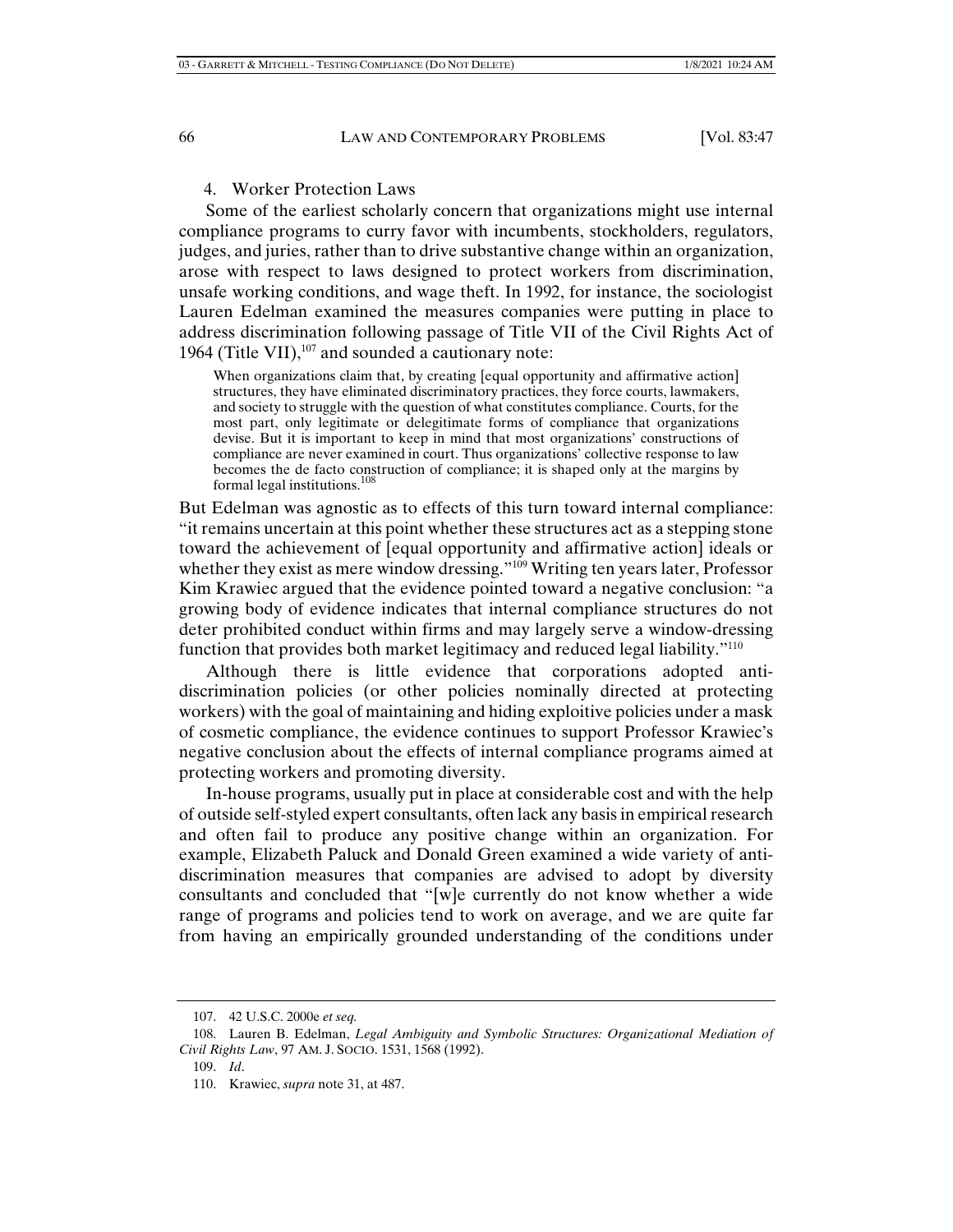which these programs work best."<sup>111</sup> Further, Alexandra Kalev, Frank Dobbin and Erin Kelly surveyed corporations about in-house measures aimed at ending workplace inequality and evaluated the effects of these measures using data submitted to the federal government about the representation of women and minorities within in these corporations.112 They found modest positive effects for some kinds of measures, but many failed to show any effect or were associated with negative effects.<sup>113</sup> In a separate study, Kalev and Dobbin found, in contrast, that compliance reviews by the Office of Federal Contract Compliance Programs (OFCCP)—a process that seeks to alter personnel policies and practices that cause discrimination—were effective at increasing the representation of minorities within companies serving as government contractors.<sup>114</sup>

Aside from OFCCP compliance reviews, the courts, regulators, and private bar have done little to move companies toward empirically-validated programs that promote diversity, prevent discrimination, and prevent exploitation of workers.<sup>115</sup> In a trio of rulings in 1998 in suits alleging workplace discrimination under Title VII, the Supreme Court did recognize an affirmative defense for employers who can show that they took reasonable steps to prevent and correct sexual harassment.116 But the Court offered little guidance on how to evaluate an internal program, leaving it to lower courts and the parties to litigate this issue case by case. Subsequent studies find little evidence that companies responded to these decisions by instituting effective anti-harassment policies and practices.<sup>117</sup>

 115. *But cf. id.* (highlighting that even OFCCP compliance reviews were less effective in the 1980s than the 1970s).

 <sup>111.</sup> Elizabeth Levy Paluck & Donald P. Green, *Prejudice Reduction: What Works? A Review and Assessment of Research and Practice*, 60 ANN. REV. PSYCH. 339, 357–58 (2009).

 <sup>112.</sup> Alexandra Kalev, Frank Dobbin & Erin Kelly, *Best Practices or Best Guesses? Assessing the Efficacy of Corporate Affirmative Action and Diversity Policies*, 71 AM. SOCIO. REV. 589, 610–12 (2006). 113. *Id.*

 <sup>114.</sup> *See* Alexandra Kalev & Frank Dobbin, *Enforcement of Civil Rights Law in Private Workplaces: The Effects of Compliance Reviews and Lawsuits Over Time*, 31 LAW & SOC. INQUIRY 855, 891 (2006) (explaining that the OFCCP has power to debar companies as government contractors for noncompliance with federal law, including federal affirmative action regulations).

 <sup>116.</sup> *See* Kolstad v. Am. Dental Ass'n, 527 U.S. 526, 544–45 (1999) (recognizing "good faith efforts at Title VII compliance" as a defense to punitive damages); Faragher v. City of Boca Raton, 524 U.S. 775, 806–07 (1998) (recognizing an affirmative defense to hostile environment claims); Burlington Indus. v. Ellerth, 524 U.S. 742, 764–65 (1998) (holding that in a case absent tangible employment action "a defending employer may raise an affirmative defense to liability or damages, subject to proof by a preponderance of the evidence . . . [t]he defense comprises two necessary elements: (a) that the employer exercised reasonable care to prevent and correct promptly any sexually harassing behavior, and (b) that the plaintiff employee unreasonably failed to take advantage of any preventive or corrective opportunities provided by the employer or to avoid harm otherwise").

 <sup>117.</sup> *See, e.g.*, Joanna L. Grossman, *The Culture of Compliance: The Final Triumph of Form over Substance in Sexual Harassment Law*, 26 HARV. WOMEN'S L.J. 3, 4 (2003) (noting that updated antiharassment procedures and programs were created without examining likelihood of harassment prevention and adequate redress); Melissa Hart, *The Possibility of Avoiding Discrimination: Considering Compliance and Liability*, 39 CONN. L. REV. 1623, 1623 (2007) (introducing the issue of workplace discrimination programs failing to improve experiences of women and minorities); John H. Marks, *Smoke, Mirrors, and the Disappearance of "Vicarious" Liability: The Emergence of a Dubious Summary-Judgment Safe Harbor for Employers Whose Supervisory Personnel Commit Hostile Environment*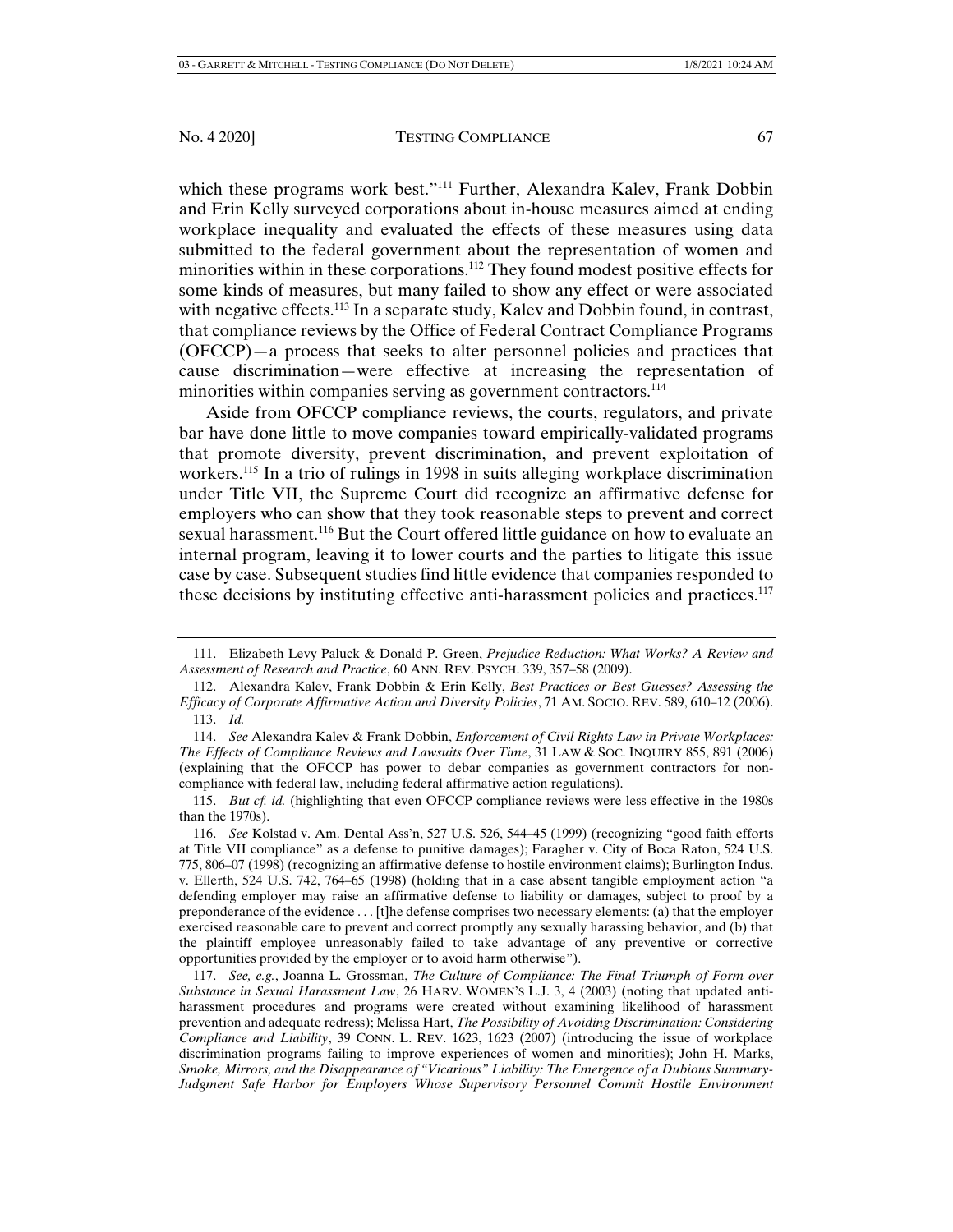As one commentator put it, "[t]he problem is that the lower federal courts have interpreted the elements of the affirmative defense so as to reward employers for engaging in behaviors that have little effect on the incidence of workplace harassment."118

Regardless of whether employers assert this affirmative defense, the measures a company has in place to detect and prevent discrimination will often be attacked by plaintiffs, usually through an expert witness who opines that conditions in the workplace fostered discrimination.<sup>119</sup> Unfortunately, these experts rarely assess the effects of internal compliance measures using proper empirical studies. Instead, they commonly base their opinions on speculative connections between general research and the individual company at hand.<sup>120</sup> Valid empirical studies can be conducted by experts even in the context of litigation, as often happens with respect to statistical analyses of employment data in discrimination cases.121 But aside from statistical studies, only rarely do the plaintiffs' experts attempt to assess the effectiveness of internal policies and procedures aimed at protecting workers using valid empirical methods.

Once litigation has begun, companies will examine personnel data for statistically significant differences in pay or representation across demographic groups and occasionally conduct an internal study designed to assess the effects of their anti-discrimination policies because such inquiries can be covered by the work-product doctrine. But companies resist performing internal studies to assess the effects of their anti-discrimination policies without the protection of a privilege for fear of creating evidence that will be used against them in litigation. Such studies would likely have the benefit of improving compliance and preventing litigation in the first instance, but absent a good prediction of what

*Workplace Harassment*, 38 HOUS. L. REV. 1401, 1435–36 (2002) (describing the creation of a safe harbor which erases vicarious liability for employers who implement anti-harassment policies that include a complaint mechanism); David Sherwyn, Michael Heise & Zev J. Eigen, *Don't Train Your Employees and Cancel Your "1-800" Harassment Hotline: An Empirical Examination and Correction of the Flaws in the Affirmative Defense to Sexual Harassment Charges*, 69 FORDHAM L. REV. 1265, 1298–1301 (2001) (explaining that a short statute of limitations on reports of sexual harassment can negatively affect workplace culture and deny reasonable remedies to injured plaintiffs); Susan Sturm, *Second Generation Employment Discrimination: A Structural Approach*, 101 COLUM. L. REV. 458, 462–63, 567 (2001) (discussing the increased utility of a structural approach to combat employment discrimination as opposed to a rule-enforcement and regulatory approach).

 <sup>118.</sup> Anne Lawton, *Operating in an Empirical Vacuum: The* Ellerth *And* Faragher *Affirmative Defense*, 13 COLUM. J. GENDER & L. 197, 198 (2004).

 <sup>119.</sup> *See* John Monahan et al., *Contextual Evidence of Gender Discrimination: The Ascendance of "Social Frameworks,"* 94 VA. L. REV. 1715, 1716–17 (2008) (describing the increasingly important role of experts who provide context to help understand the specific facts of discrimination suits).

 <sup>120.</sup> *See id.* at 1749 ("If testimony about a specific case is to be offered by an expert, that testimony should be based on valid 'social fact' research that involves the parties before the court, rather than on subjective, unscientific extrapolation from general research conducted outside the case.").

 <sup>121.</sup> *See* Gregory Mitchell, Laurens Walker & John Monahan, *Beyond Context: Social Facts as Case-Specific Evidence*, 60 EMORY L.J. 1109, 1115–16 (2011) (explaining that employment discrimination cases commonly use statistical evidence to prove that being a member of a protected class is predictive of employment outcomes).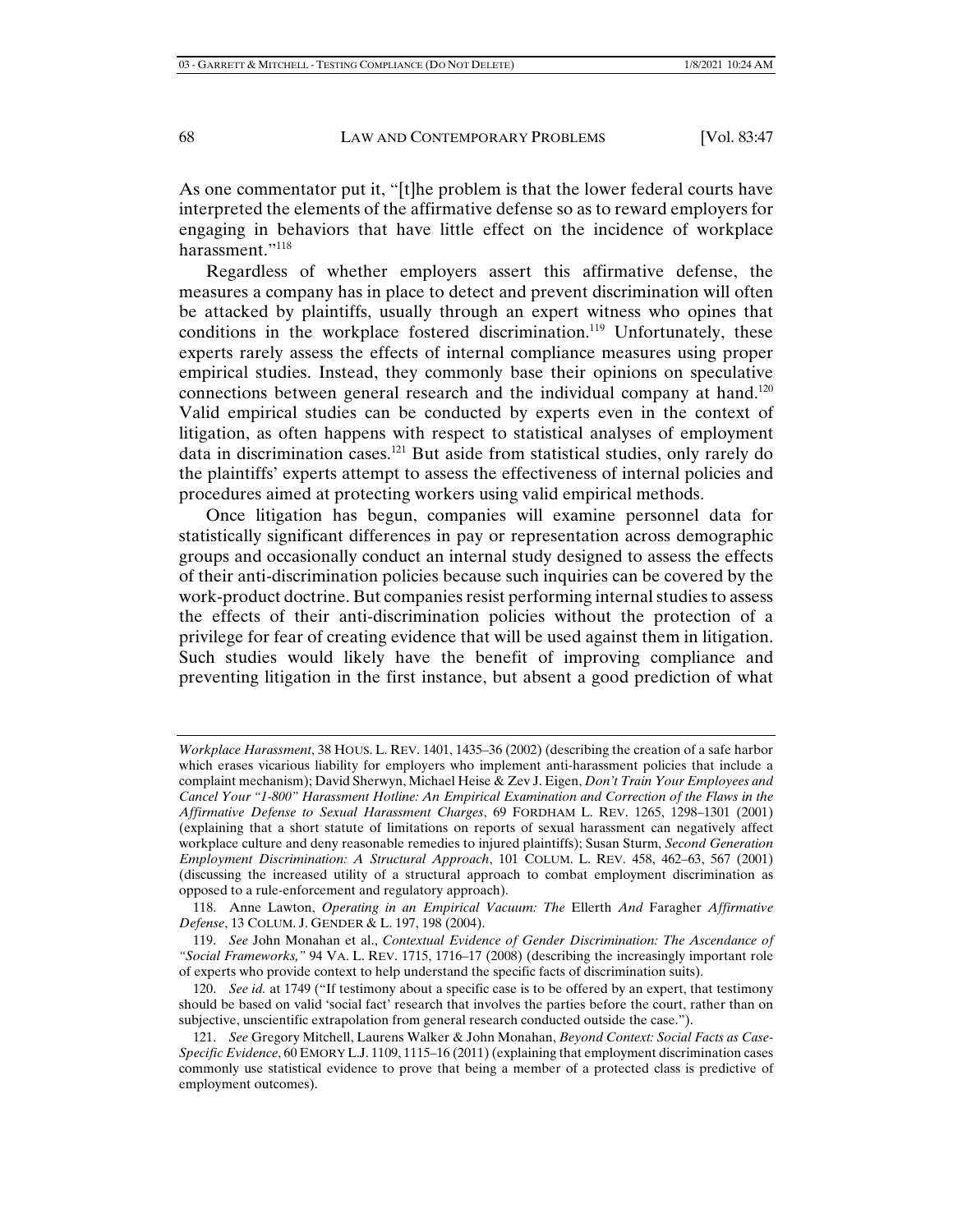the costs and benefits will be, companies remain leery of self-critical audits and data analysis outside of the litigation context.

Nor do courts, government regulators or the plaintiffs' bar, when in a position to compel validated compliance programs through entry of a consent decree or approval of a class action settlement, insist that companies build validation testing into their compliance programs. Indeed, a sample of the consent decrees entered into by companies with the Equal Employment Opportunity Commission (EEOC) between 1999 and 2009 revealed that many of these agreements put in place measures similar to those criticized by the experts retained by the EEOC or plaintiffs in litigation.<sup>122</sup> They also fail to follow evidence-based recommendations on how to prevent discrimination, much less require that companies engage in periodic testing to determine what effects the measures are having. As we saw with respect to enforcement under the FCPA and BSA, those with power to compel validation of internal compliance measures rarely exercise that power.

#### III

#### COMPLIANCE AMONG THE FORTUNE 100

Although prosecutors and regulators do not insist on empirical validation of compliance, it is possible that firms nevertheless engage in such assessments to make cost-benefit-driven decisions about compliance investments. In our experience discussing these issues with chiefs of compliance, in-house counsel, and lawyers who focus their practices on compliance issues, we have learned that such internal validation does not typically occur. The validation efforts that do occur typically involve examining incident levels over time and surveying employees about their knowledge and attitudes on compliance-related topics; both of these approaches can provide only limited information about the validity of a compliance program.

However, our anecdote-based understanding may be inaccurate or applicable to only a limited set of companies. Presently, little is systematically known about the degree to which companies invest in compliance or what form that compliance takes.123 Some industry surveys have occurred, but it is not clear that such surveys provide representative information about compliance within even the industries of focus, much less regarding for-profit corporations generally.<sup>124</sup>

 <sup>122.</sup> The assertions in this paragraph derive from a review of cases supplied by the EEOC, in which it entered into a consent decree. A list of these cases are on file with *Law and Contemporary Problems*. *See also* LAUREN B. EDELMAN, WORKING LAW: COURTS, CORPORATIONS, AND SYMBOLIC CIVIL RIGHTS 168–213 (2016) (discussing how courts and the EEOC have deferred to organizations with respect to proper measures for preventing discrimination); *Consent Decrees*, DIGIT. COMMONS AT CORNELL UNIV. INDUS. LAB. REL. SCH. (2019), https://digitalcommons.ilr.cornell.edu/condec/index. html [https://perma.cc/BK3L-UVSV] (maintaining a collection of EEOC consent decrees).

 <sup>123.</sup> Sean J. Griffith, *Corporate Governance in an Era of Compliance*, 57 WM. & MARY L. REV. 2075, 2100 (2016).

 <sup>124.</sup> John Armour, Brandon Garrett, Jeffrey Gordon & Geeyoung Min, *Board Compliance*, 97 MINN. L. REV. 1191, 1207 (2020).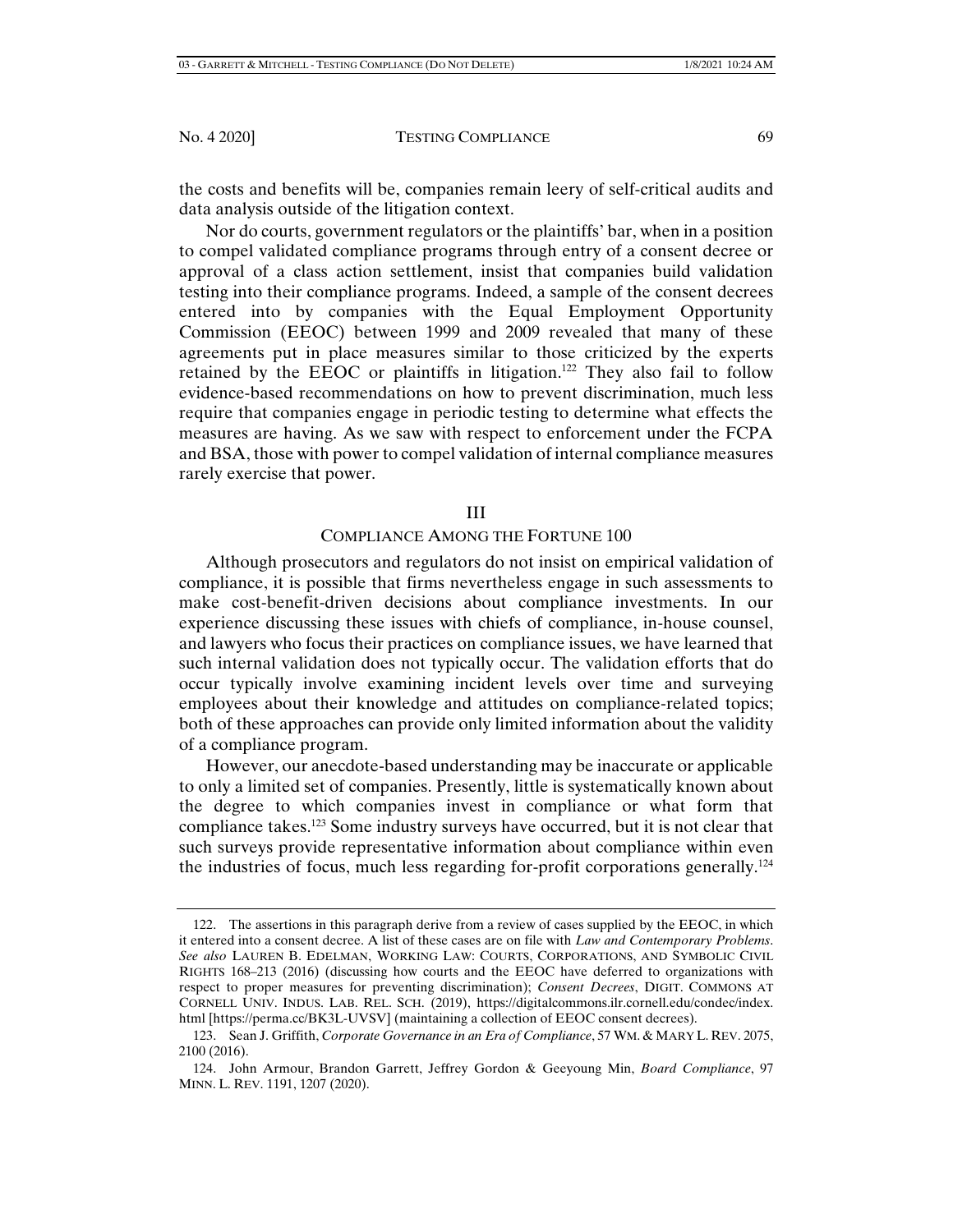Nor are companies required to disclose information about their compliance expenditures. The SEC has required public companies to disclose information about audit, compensation, and nomination committees, which led to a practice of similarly disclosing information, such as charters, for other committees, including board-level compliance committees.125 There is evidence, however, that the vast majority of public corporate boards do not create board-level compliance committees.<sup>126</sup>

To shed some additional light on this question, we examined what the Fortune 100 companies say about their compliance programs in publicly available sources.127 Of those companies, eighty-six described their compliance programs in some detail, while fourteen did not go into any detail; every company at least stated which group within the firm was responsible for compliance.<sup>128</sup> Seventy-six companies described efforts to train and educate officers and employees regarding compliance obligations.129 Many of these companies made compliance policies available online, sometimes with distinct policies applicable to different areas of their business; eighty-one make a code of ethics or code of conduct available online.130 Many firms—seventy-seven of them—described to whom anonymous reports of non-compliance can be made, and of this subset, fifty-nine reported that an executive-level officer was responsible for compliance, with all but one reporting to the Board of Directors.<sup>131</sup>

Consistent with our personal observations, far less is disclosed concerning auditing of the compliance measures. Ninety companies did describe efforts to audit or assess compliance, but for almost all of those companies, it simply involved making clear that anyone can report noncompliance and noting that an audit committee can further investigate instances of noncompliance. A handful of companies state that they conduct risk management efforts to assess

- 130. *Id.*
- 131. *Id.*

 <sup>125. 17</sup> C.F.R. § 299.407 (2006); Armour et al., *supra* note 124, at 1221–25 (discussing case studies of board-level compliance committees).

 <sup>126.</sup> Armour et al., *supra* note 124, at 1225.

 <sup>127.</sup> FORTUNE 500 LIST OF COMPANIES 2020, https://fortune.com/fortune500/2019/search/ [https://perma.cc/M382-TUZD]. We studied the first 100 companies listed. Two research assistants examined each company's public websites to determine what information relating to compliance was publicly disclosed using a structured review examining what details are disclosed, including information about training, compliance audits, whistleblower reporting avenues and protections, resources devoted to compliance, and authority over compliance programs. All data are on file with authors.

 <sup>128.</sup> *Id.*

 <sup>129.</sup> *Id.*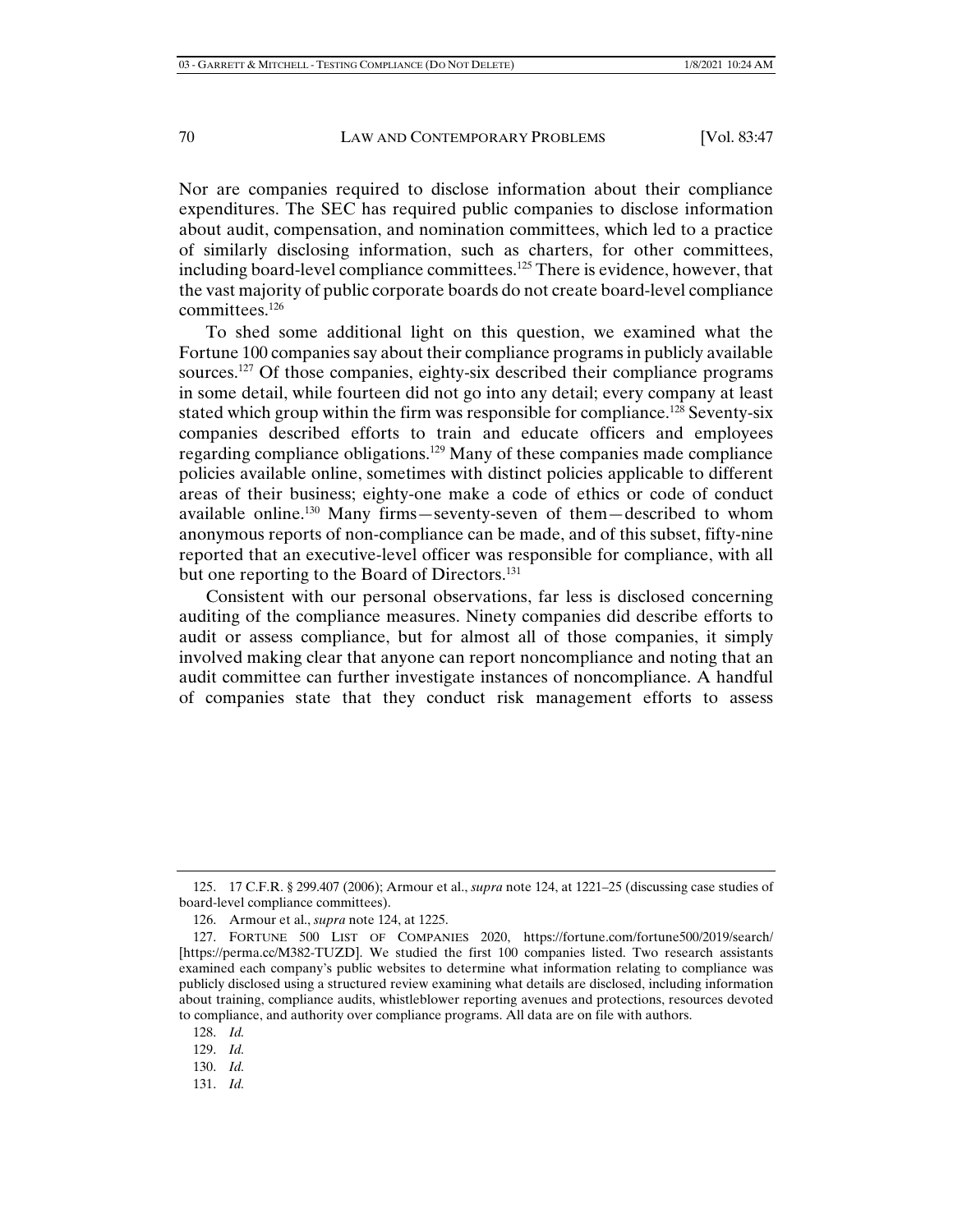compliance,  $132$  while others rely on employee surveys to gauge the effectiveness of training.<sup>133</sup>

This evidence suggests that the largest companies do not publicize efforts to assess compliance rigorously, but that does not mean such efforts are not occurring. However, if the Fortune 100 companies are measuring the effectiveness of their compliance programs, they are not sharing it. It is also possible that what we see is what we get: active educational efforts focused on employee training and assessments of that training using employee surveys and reactive compliance efforts relying on whistleblower reporting and investigation of those reports. The public record reveals few active efforts to detect and remedy weaknesses within internal compliance systems.

# IV

#### INCENTIVIZING VALIDATED COMPLIANCE

To better understand why companies may be reluctant to validate their compliance programs or put in place strong programs, we need to understand the costs and benefits of adopting a strong compliance program. A company's calculus about whether to put in place a strong compliance program will involve direct and indirect costs and benefits. The direct costs and benefits arise when the law or regulators have either mandated compliance (as with some measures required under the BSA) or purport to reward compliance (as with the downward departure recommended under the Organizational Guidelines). High penalties directly tied to ineffective compliance or big rewards directly tied to effective compliance may be sufficient to motivate companies to install strong compliance programs. However, if those enforcing the laws mandating or rewarding compliance cannot or will not distinguish between effective and ineffective compliance programs, then rational companies will look to indirect costs and benefits to determine what resources to devote to compliance. Indirect costs and benefits will depend on the relative costs of strong compliance versus liability for illegal behavior that may occur absent strong compliance, as well as the likelihood of detection and prevention of illegal behavior with and without an effective compliance program in place. This includes the risk of creating incriminating evidence that may be available to whistleblowers and government regulators.

 <sup>132.</sup> *E.g.*, *How We Manage Enterprise Risk*, *Ethics & Compliance*, RAYTHEON TECHS., https:// www.rtx.com/our-company/ethics-and-compliance [https://perma.cc/6NYN-VCMA] (listing five key areas of compliance risk: antitrust, corruption, data privacy, government contracts, and international trade); *Compliance Process Reviews*, *Monitoring & Auditing*, HCA HEALTHCARE, https:// hcahealthcare.com/ethics-compliance/monitoring-and-auditing.dot [https://perma.cc/Q846-S55D] (detailing the procedures for assessing whether facilities follow ethical standards).

 <sup>133.</sup> *E.g.*, *Business Conduct Compliance Training*, LOCKHEED MARTIN, https://www. lockheedmartin.com/en-us/who-we-are/ethics/business-conduct-compliance-training.html [https:// perma.cc/2ULE-RSK9] (sending surveys to employees to gauge the effectiveness of Lockheed's business conduct compliance training).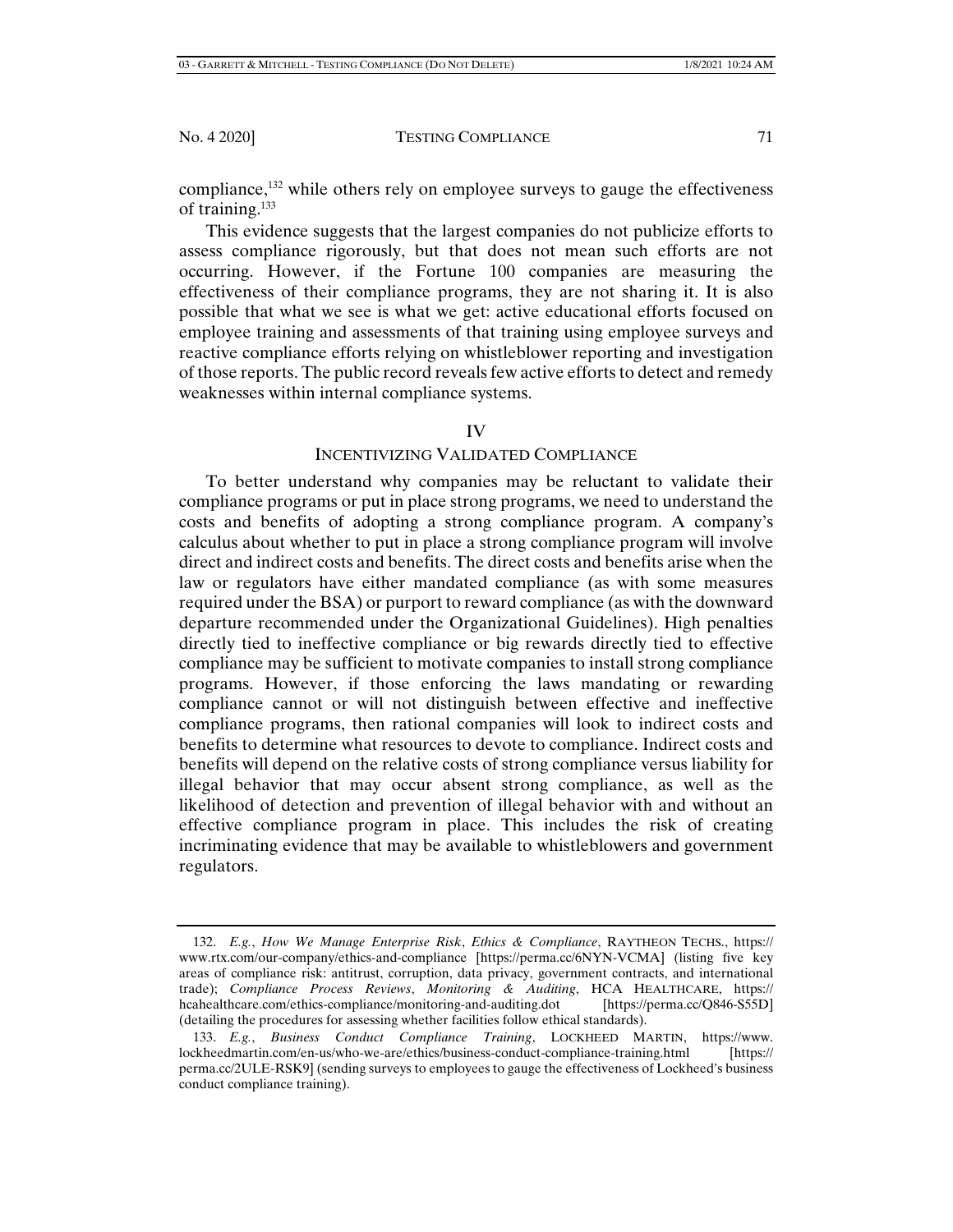A complicating factor for companies calculating the direct costs associated with compliance programs is the fact that compliance with one legal regulator's mandates or commands is not likely to provide immunity from liability to other regulators or private parties that seek to impose liability on the company. Even behavior that may appear to be the exclusive domain of federal regulation, such as dealings with officials in foreign countries under the FCPA, may be subject to parallel litigation where the behavior may affect stock prices or tax obligations.134 The threat of parallel litigation frustrates the ability of any one regulatory actor to incentivize and reward compliance.

Nonetheless, a single law or powerful regulator could set penalties or rewards at such high levels that the single mandate or promise of reward would be sufficient to motivate investments in strong compliance programs. However, as discussed in Part II, the laws that directly mandate or reward compliance provide little guidance on what is required and do not mandate proof of effectiveness, and the courts, regulators, and prosecutors applying these laws do not consistently reward strong compliance or consistently punish weak compliance.

Accordingly, companies are more likely to make decisions about compliance investments based on indirect costs and benefits. A simple deterrence model provides a useful starting place for how companies are likely to address this question: as Professors Arlen and Kraakman have shown, under this model, companies should invest in compliance when the cost of doing so reduces the expected sanction from government enforcers or others, given the likelihood of detection of the conduct, to an amount below the compliance costs. If the sanction is low, or the likelihood of detection is low, one would expect little investment in compliance. But as Arlen and Kraakman note, this simple model is complicated by a potentially perverse fact: the risk of sanction increases as investments in compliance increase, offsetting gains from the compliance.<sup>135</sup> Rational companies may fear investing in compliance precisely because it will uncover violations that would otherwise not be discovered, leading to greater net sanctions. For this reason, Arlen and Kraakman advocate a "composite" regime that clearly rewards compliance and self-reporting with reduced sanctions.<sup>136</sup>

Social welfare should increase under this regime if regulators reward effective but not cosmetic compliance, for the former should reduce the overall level of socially undesirable behavior while the latter may conceal, and even perpetuate, such behavior. Professor Arlen has recommended that prosecutors set their fines to incentivize compliance and reward self-reporting of violations, while giving civil regulators sole authority to impose and assess structural reforms.137

 <sup>134.</sup> GARRETT, *supra* note 46, at 137–40 (describing parallel civil litigation).

 <sup>135.</sup> Arlen & Kraakman, *supra* note 36, at 706–11 (discussing the impact of policing measures on likelihood of sanctions).

 <sup>136.</sup> *Id.* at 687.

 <sup>137.</sup> *See generally* Jennifer Arlen, *Removing Prosecutors from the Boardroom*, *in* ANTHONY BARKOW & RACHEL BARKOW, PROSECUTORS IN THE BOARDROOM: USING CRIMINAL LAW TO REGULATE CORPORATE CONDUCT 79 (Anthony S. Barkow & Rachel E. Barkow eds., 2011).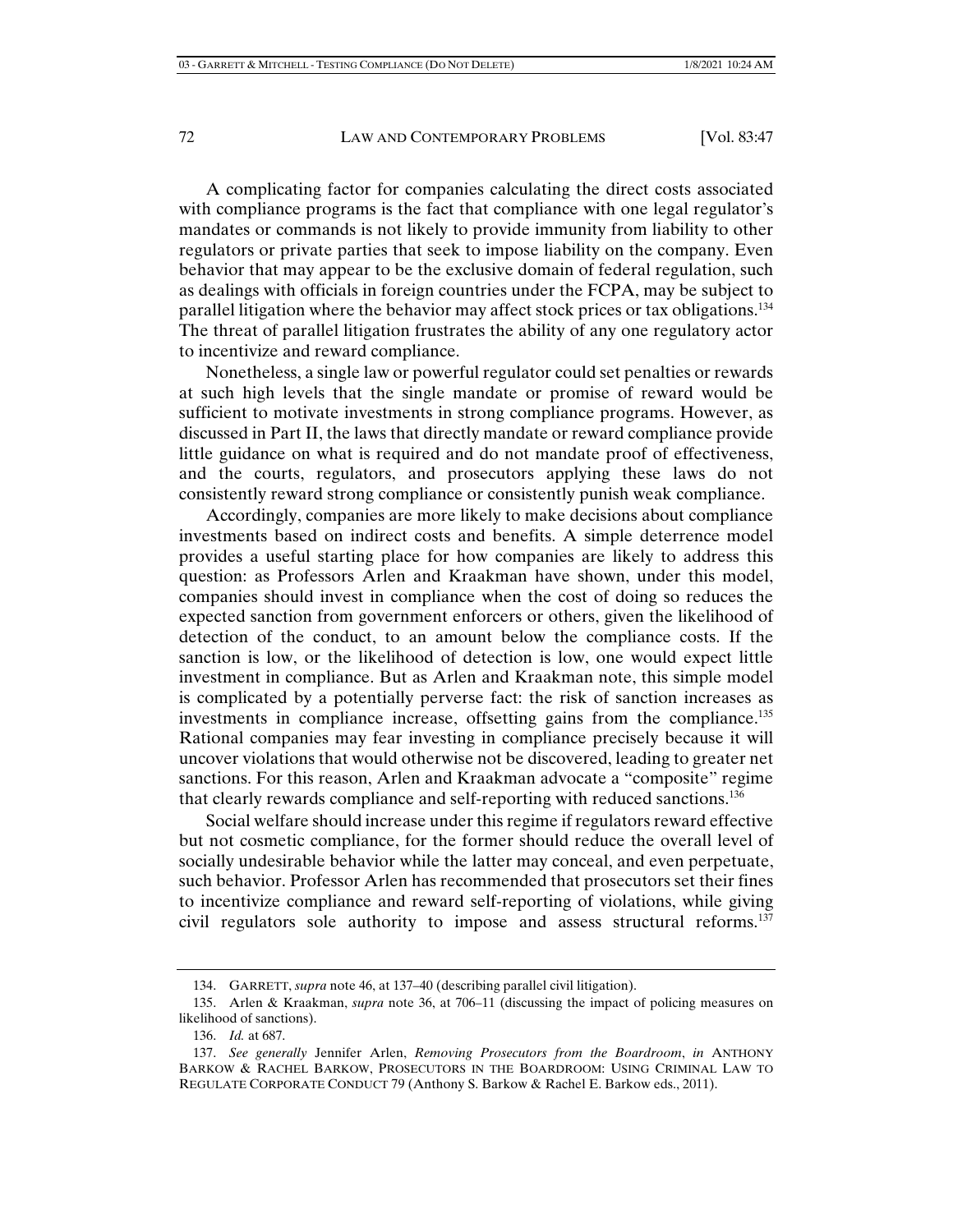Although the legal apparatus for this composite regime exists, as discussed in Part II, it does not appear that we have this regime in practice. In the following Subparts, we discuss existing proposals aimed at putting in place the sort of regime that Professors Jennifer Arlen and Reinier Kraakman proposed, problems with these proposals, and how we might move toward a real composite regime that rewards effective compliance programs.

# A. Existing Proposals

In this Subpart, we discuss two prominent proposals aimed at encouraging compliance that have been advanced by the business community and scholars, in particular, a compliance defense and a privilege for compliance-related evidence. We argue that neither is sufficient to cause companies to engage in validation of their compliance programs.

# 1. A Compliance Defense

Many scholars have noted that failure to give adequate credit for compliance creates perverse incentives for companies.138 Some have proposed a compliance defense, with most of the scholarship focusing on criminal law,  $139$  and arguing more states should adopt the Model Penal Code, which recognizes a compliance defense.140 The Second Circuit Court of Appeals rejected an argument that federal corporate criminal liability should be limited in that way, citing longstanding federal law permitting corporate criminal liability for actions of employees acting in the scope of their employment.<sup>141</sup> Professor Peter Henning argues that companies should "be careful what they wish for": when a compliance defense is raised, prosecutors could dig deep into the effectiveness of the company's policies.<sup>142</sup> Absent such digging by prosecutors, however, it will be difficult to determine whether the company's compliance program had teeth or was merely window dressing. Compliance demands will vary by size of the

 <sup>138.</sup> Arlen & Kraakman, *supra* note 36.

 <sup>139.</sup> *See*, *e.g.*, Mike Koehler, *Revisiting a Foreign Corrupt Practices Act Compliance Defense*, 2012 WIS. L. REV. 609, 658–59 (2012) (arguing for an FCPA compliance defense to incentivize self-reporting violations); Charles J. Walsh & Alissa Pyrich, *Corporate Compliance Programs as a Defense to Criminal Liability: Can a Corporation Save its Soul?*, 47 RUTGERS L. REV. 605, 607–08 (1995) (noting that "corporate compliance programs only rarely deflect criminal liability"). Some scholars have instead argued that corporate criminal liability should be limited to cases where upper management encouraged agents to commit crimes. William S. Laufer, *Corporate Bodies and Guilty Minds*, 43 EMORY L.J. 647, 677 (1994). One scholar proposed a compliance defense to punitive damages in civil tort actions. Charles M. Foster, Jr., et al., *Compliance Programs: An Alternative to Punitive Damages for Corporate Defendants*, 49 S.C. L. REV. 247, 263 (1998).

 <sup>140.</sup> MODEL PENAL CODE § 2.07(5) (AM. LAW INST. 1962).

 <sup>141.</sup> United States. v. Ionia Mgmt. S.A., 555 F.3d 303, 310 (2d Cir. 2009) (per curiam) (citing United States v. Twentieth Century Fox Film Corp., 882 F.2d 656, 660 (2d Cir. 1946)).

 <sup>142.</sup> Peter J. Henning, *Be Careful What You Wish For: Thoughts on a Compliance Defense Under the Foreign Corrupt Practices Act,* 73 OHIO ST. L.J. 883, 922–24 (2012) (discussing how prosecutors would respond to a corporate compliance defense); *see also* Howard Sklar, *Against An FCPA Compliance Defense*, FORBES (Oct. 18, 2011), https://www.forbes.com/sites/howardsklar/ 2011/10/18/against-an-fcacompliance-defense/#5b59527f34b5 [https://perma.cc/FPW9-C4JF] (arguing a compliance defense would lead to unintended consequences).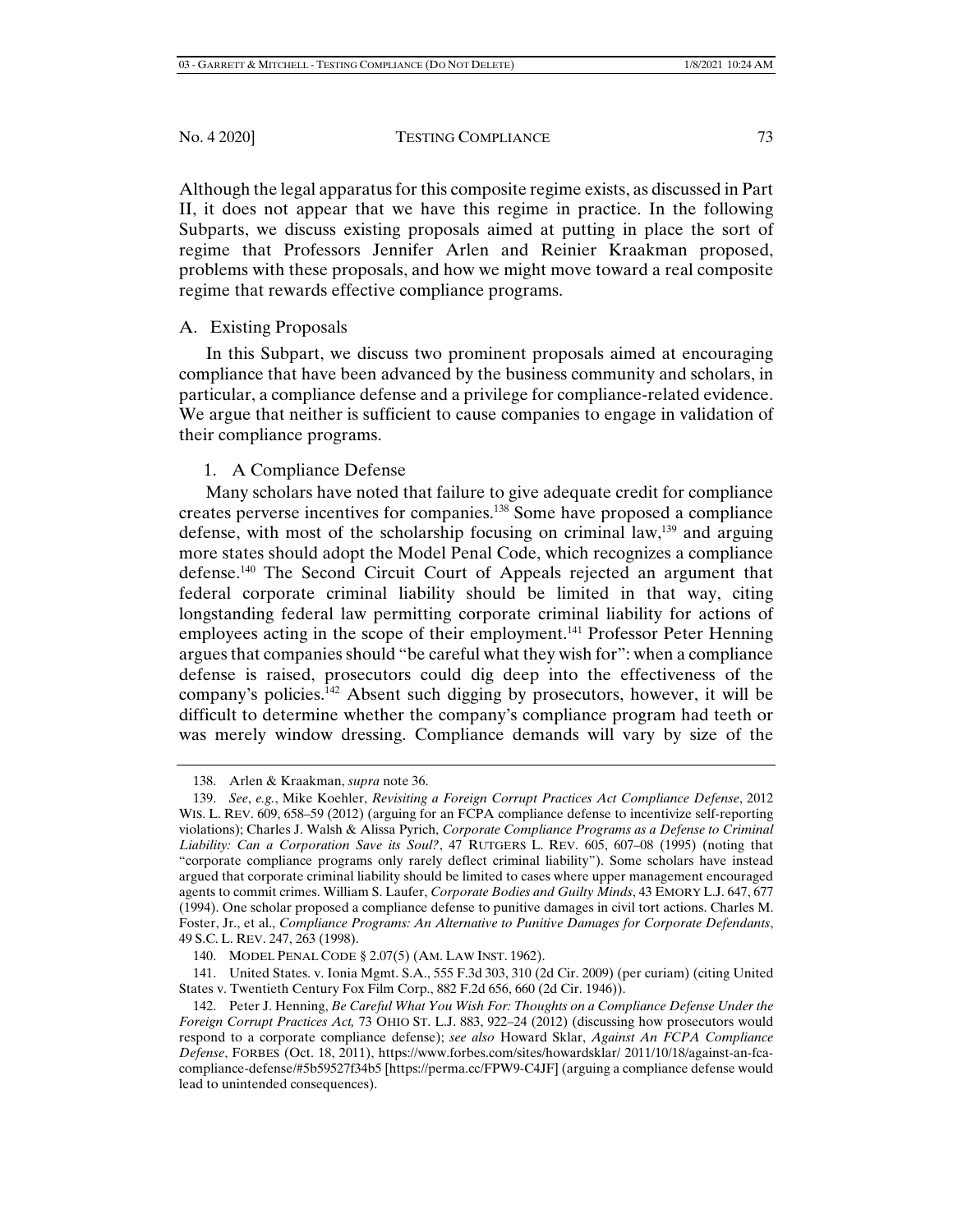workforce and nature of the compliance risks: what works for one company may not work for another.143 Furthermore, few cases go to a trial, making the benefits of such a defense in incentivizing compliance equivocal. Thus, while legal recognition of a compliance defense may encourage some companies to invest in effective compliance programs, the calculus is much more complicated than it may at first appear.

Nevertheless, an existing compliance defense already exists informally in that prosecutors and a range of regulators examine compliance when deciding whether to offer leniency during settlement negotiations with corporations, and this practice has encouraged a growing compliance industry. As detailed above, however, this practice and the resulting compliance programs do not focus on effective compliance. Moreover, while companies know that prosecutors and regulators often value compliance, they also know that empirical evidence of effectiveness will often not be demanded and that the overseers will look at other factors, such as seriousness of violations, cooperation, ability to pay fines, and a host of others to make charging and plea decisions and sentencing recommendations.

Uncertainty about the availability of a broad compliance defense under the law or a compliance discount in practice will lead many companies to question how many resources to devote to compliance. In order to incentivize effective compliance, the law and overseers need to require proof that compliance measures are being rigorously evaluated before the compliance defense or a compliance discount is available, and the circumstances where the defense and discount will apply need to be clear and predictable. Clarity in application, combined with a requirement of rigor, will allow companies truly committed to effective compliance to benefit from their investments—leading those companies to welcome rather than fear outside investigations into their compliance records—and will discourage companies from investing in meaningless compliance programs that today may be rewarded by regulators who fail to focus on rigor.

### 2. A Compliance Privilege

An alternative proposal to encourage compliance is to privilege compliance information whether generated under the direction of lawyers or not, thereby extending protection for compliance information beyond that currently available under the work-product and attorney-client privileges. Traditionally, privileges are created where an important societal goal will be served by ensuring confidentiality for the production of information or the communication of information.144 As shown by the increasing emphasis on internal compliance,

 <sup>143.</sup> Shaun Cassin, *The Best Offense is a Good Defense: How the Adoption of an FCPA Compliance Defense Could Decrease Foreign Bribery*, 36 HOUS. J. INT'L. L. 19, 45 (2014) ("Compliance programs should be tailored to the specific needs of each company that implements one.").

 <sup>144.</sup> *See* EDWARD J.IMWINKELRIED, THE NEW WIGMORE: EVIDENTIARY PRIVILEGES § 3.2.1 (3d. ed. 2016) (discussing competing instrumental rationales for evidentiary privileges).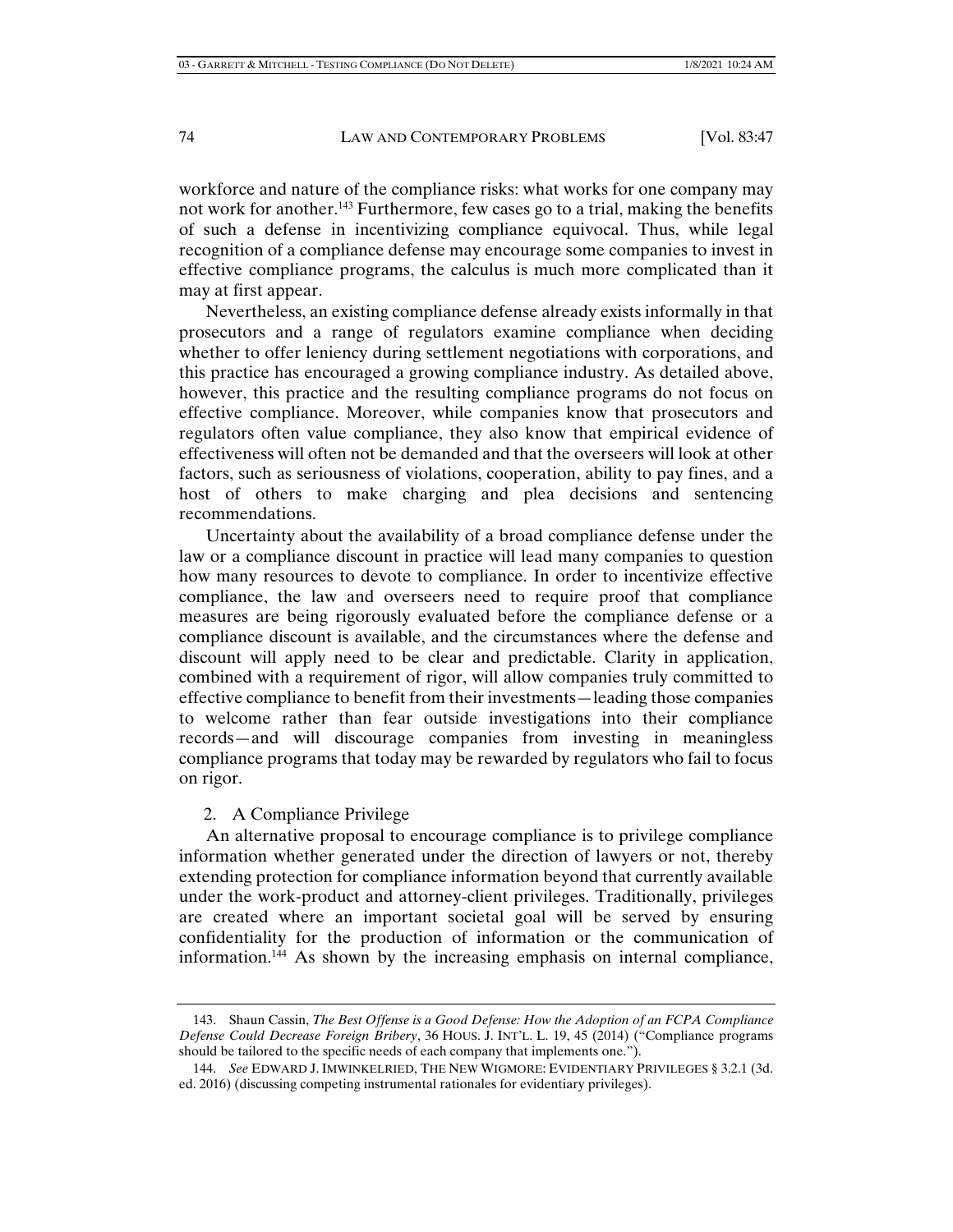lawmakers and regulators see considerable value in having organizations selfregulate, and every indication is that organizations are in fact investing in compliance programs, as shown by our discussion of the Fortune 100. What is missing is evidence that organizations are investing in *effective* compliance. Would a compliance privilege provide a way out of the compliance trap?

Advocates of a compliance privilege argue that, because of the perverse effects that may come from effective compliance, namely, that the risks of detection and sanctions increase when an organization vigorously polices itself, a privilege is necessary to remove this perverse effect. The idea is that once companies no longer fear that vigorous self-policing will increase litigation risks, they will engage in more compliance efforts and undertake self-critical analyses of those efforts to make them more effective at preventing misconduct that may be costly to the organization. The fear of opponents of compliance privilege is that the privilege will be used to conceal otherwise discoverable information about an ineffective compliance program and shoddy efforts to investigate and prevent wrongdoing by organizational insiders.

Aside from the political opposition by skeptics of internal compliance, many practical problems plague the privilege proposal. Most notably, absent parallel privileges under state and federal law, as well as international law for global players, a compliance privilege is unlikely to disabuse companies of their fear that information from their audits of internal compliance programs will see the light of day and be used against them. In addition, the privilege would need to address what counts as compliance-related information for purposes of the privilege and with whom the information may be shared without losing the privilege. To the extent a broad answer is given to each question, the chance that companies will abuse the privilege increases, but a broad approach is needed to encourage companies to engage in organization-wide assessments of compliance programs without the hurdles imposed when only the work-product and attorney-client privileges provide protection.

The limits placed on what can be done and who can participate in compliance review by having to operate under only the attorney-client and work-product privileges are substantial. For instance, one commentator, while recommending the creation of a "culture of compliance," strongly counsels that "the matter should be referred to the corporation's legal counsel for review, investigation, and legal analysis,"145 and one recommended compliance questionnaire reads:

Do not at this time prepare any written notes, tape recordings, memoranda, or any other tangible material relating to this questionnaire. Also, do not at this time provide anyone else, except your attorney, with any information, either oral or written, relating to this questionnaire. (DON'T pass this around the office for comment.)<sup>146</sup>

Such guidance hampers communication and self-critical scrutiny, even if it does help maintain privilege. Moreover, to fulfill the promise of internal compliance,

 <sup>145.</sup> H. Lowell Brown, *The Corporate Director's Compliance Oversight Responsibility in the Post*  Caremark *Era*, 26 DEL. J. CORP. L. 1, 141 (2001).

 <sup>146.</sup> ROBERT B. HUGHES, LEGAL COMPLIANCE CHECKUPS: BUSINESS CLIENTS § 2:1 (2020).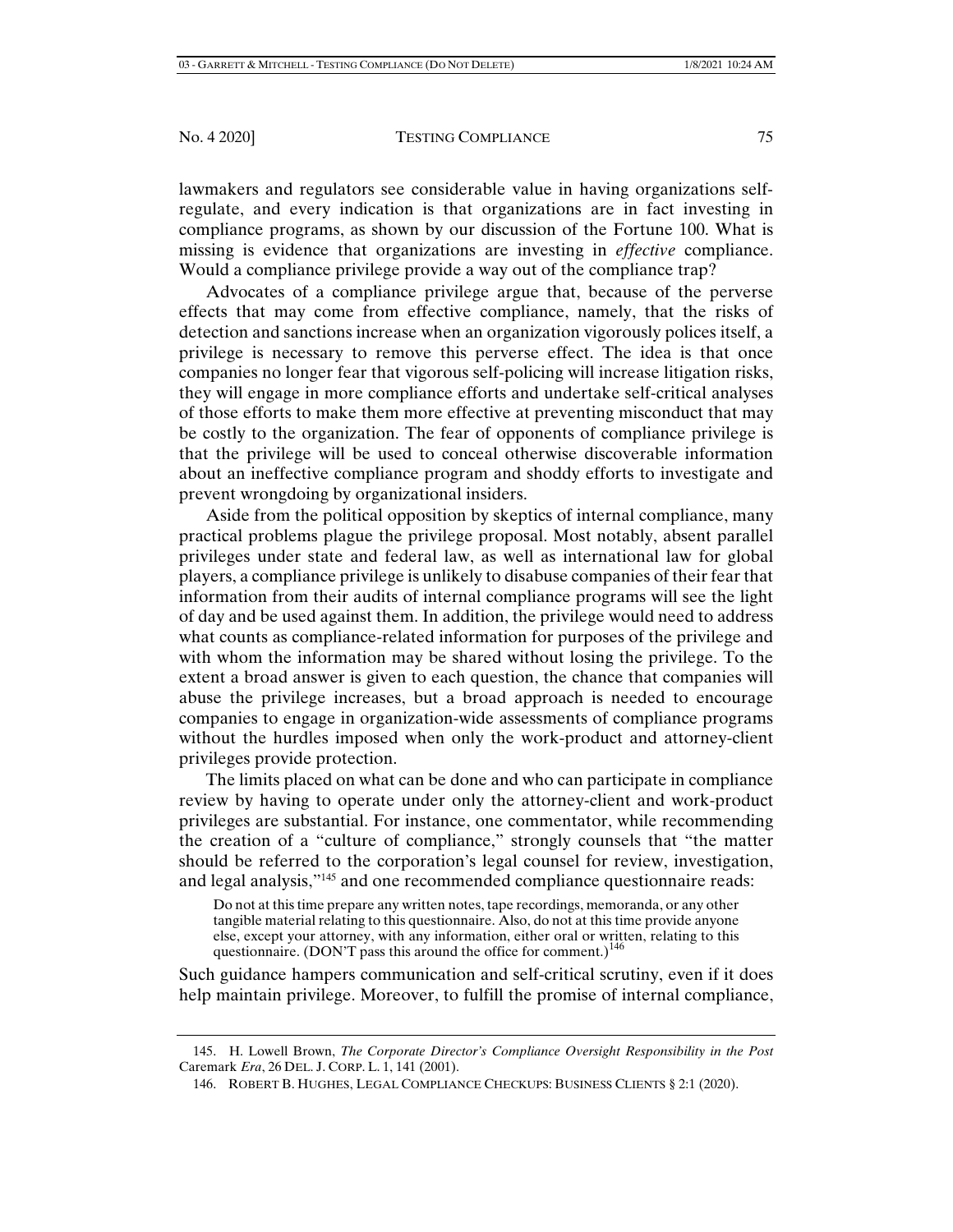companies need to engage in compliance audits before litigation is on the horizon—indeed, the goal is to head off behavior that might lead to criminal or civil liability—but a business motivation or a desire to reduce litigation risks generally may take the audit outside the protection of the work-product doctrine.147

Some state statutes create privileges that extend beyond the attorney-client and work product privileges and can be used to protect audits of internal systems under some conditions. For example, a Colorado statute privileges environmental audits on the theory "that limited expansion of the protection against disclosure will encourage such voluntary compliance and improve environmental quality and that the voluntary provisions of this act will not inhibit the exercise of the regulatory authority by those entrusted with protecting our environment."148 Perhaps most common is a privilege for discussions of hospital peer review committees, the idea being that such a privilege will improve patient safety by encouraging candid review of the causes of a bad medical outcome.<sup>149</sup> Some states even privilege self-critical analysis generally, but most states have declined to adopt such a privilege.<sup>150</sup> Even when a state has adopted a privilege that might cover compliance audits, the privilege will not apply in federal court where a federal law is at issue,<sup>151</sup> and federal agencies may not honor the state law privilege (for example, the EPA does not recognize the environmental audit privilege).<sup>152</sup> Likewise, although a few federal courts have recognized a qualified self-evaluative privilege for reports mandated by the government and for an institution's self-critical analysis,153 state and federal courts are not bound to apply the privilege with respect to state law issues.<sup>154</sup>

The idea behind a compliance privilege is sound because it addresses a key cause of the compliance trap: a fear that internal reviews of compliance programs will be used against the company. But the privilege proposal raises political and

151. FED. R. EVID. 501.

 152. Incentives for Self-Policing: Discovery, Disclosure, Correction and Prevention of Violations, 60 Fed. Reg. 66,706, 66,707 (Env't Prot. Agency, Dec. 22, 1995).

 <sup>147.</sup> S. Bell Tel. & Tel. Co. v. Deason, 632 So. 2d 1377, 1384 (Fla. 1994).

 <sup>148.</sup> COLO. REV. STAT. § 13-25-126.5(1) (2016); *see also* CAROL DECK, CORPORATE COMPLIANCE SERIES: ENVIRONMENTAL § 2:7 (2020) (identifying other states with similar environmental privileges).

 <sup>149.</sup> *See generally* IMWINKELRIED, *supra* note 144 at § 7.8.2 (2014) (discussing privilege for medical peer review).

 <sup>150.</sup> *See, e.g.*, WIS. STAT. § 146.38 (2019) (articulating a broad confidentiality for self-evaluations in health care); Roman Catholic Diocese of Jackson v. Morrison, 905 So. 2d 1213, 1245 (Miss. 2005) (declining to recognize self-critical analysis privilege).

 <sup>153.</sup> *Compare*, Bredice v. Doctors Hosp., Inc., 50 F.R.D. 249, 251 (D.D.C. 1970) (recognizing a selfcritical analysis privilege in context of hospital peer review), *with* James F. Flanagan, *Rejecting a General Privilege for Self-Critical Analyses*, 51 GEO. WASH. L. REV. 551, 574–76 (1983), *and* Ronald G. Blum & Andrew J. Turro, *The Self-Evaluative Privilege in the Second Circuit: Dead or Alive?*, 75 N.Y. ST. BAR ASS'N J., June 2003, at 44, 45 (listing federal court decisions rejecting the privilege). *See generally* Clyde C. Kahrl, *The Attorney-Client Privilege, the Self-Evaluation Privilege, and Diversified Industries, Inc. v. Meredith*, 40 OHIO ST. L. J. 699 (1979) (describing different approaches federal courts take in applying evidentiary privileges).

 <sup>154.</sup> FED. R. EVID. 501.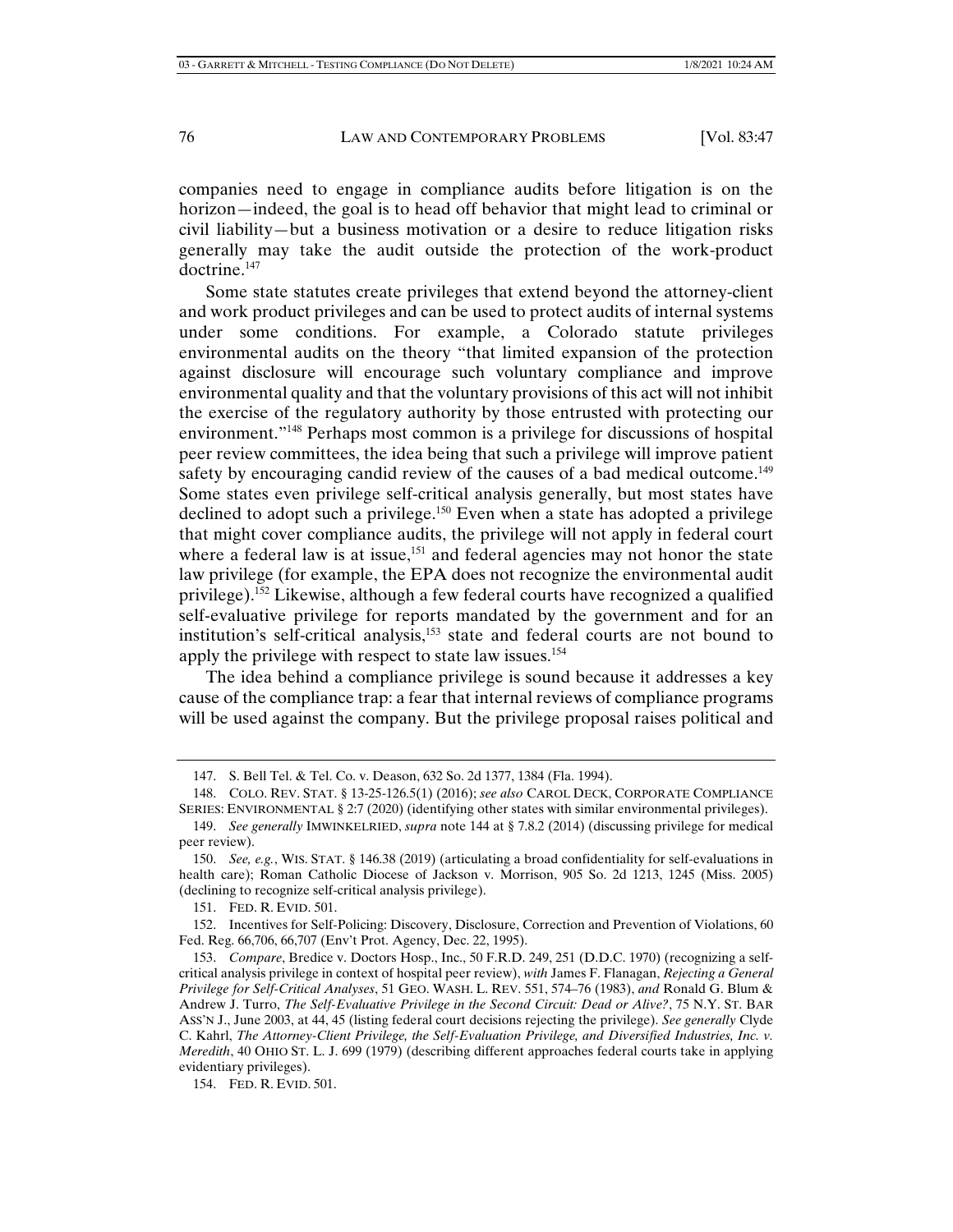practical problems that make it of limited use in really solving the compliance trap. We propose a related, but different approach that seeks to address the practical and political problems associated with prior privilege proposals.

# B. An Alternative Approach: Mandated Confidential Reporting of Validation Efforts and Results

To many public and private watchdogs, giving companies a privilege for compliance information will do little more than allow companies to hide misbehavior and their failures to prevent it. As one court noted when rejecting a self-critical privilege in an employment case, "Carried to its logical extreme, such a privilege would foreclose discovery of material which might be most strongly probative of discriminatory intent."155 And even if the privilege is applied uniformly across courts and administrative proceedings, the problem remains that the organization may lack the willpower or know-how to engage in proactive efforts to audit compliance systems whether the privilege exists or not. What is needed, in short, is a legal mandate that organizations regularly test their compliance systems for effectiveness. But to incentivize companies to put in place strong compliance programs and audit those programs rigorously, the mandated reports should not increase their litigation exposure. To do this, the mandatory reports cannot become litigation fodder.

Following the model of the Employer Information Form (known informally as the EEO-1 form) that companies must submit under federal employment law, we propose that companies be required to report their efforts to validate compliance programs, and the results of that testing, to the federal government.<sup>156</sup> Failure to file the form would subject the company to fines or other penalties, such as debarment or delisting, as would the making of willfully false statements in the reports, as is the case with EEO-1 forms.157 No requirements would be set on what compliance measures must be in place, but the measures put in place must be evaluated using a disclosed methodology, including a disclosure of the outcome measures used and a detailed description of the data on which the report is based. The information would not report details of any individual incidents of misbehavior detected—that is, summary descriptive statistics would be reported—and would remain confidential under federal law, as is the case with EEO-1 reporting.

Regulators would not be able to use the information provided in enforcement efforts, contrary to the case with EEO-1 information which can be used in government enforcement efforts.158 Additionally, the compliance data provided and evidence related to reviews undertaken to satisfy the reporting requirement would not be admissible against the company in any proceeding by a government

 <sup>155.</sup> Webb v. Westinghouse Elec. Corp., 81 F.R.D. 431, 433–34 (E.D. Pa. 1978).

 <sup>156.</sup> *EEO-1 Survey*, U.S. EQUAL EMPLOYMENT OPPORTUNITY COMM'N, https://www.eeoc.gov/ employers/eeo-1-survey [https://perma.cc/C29S-774U].

 <sup>157.</sup> *Webb*, 81 F.R.D. at 433–34.

 <sup>158.</sup> *Id.*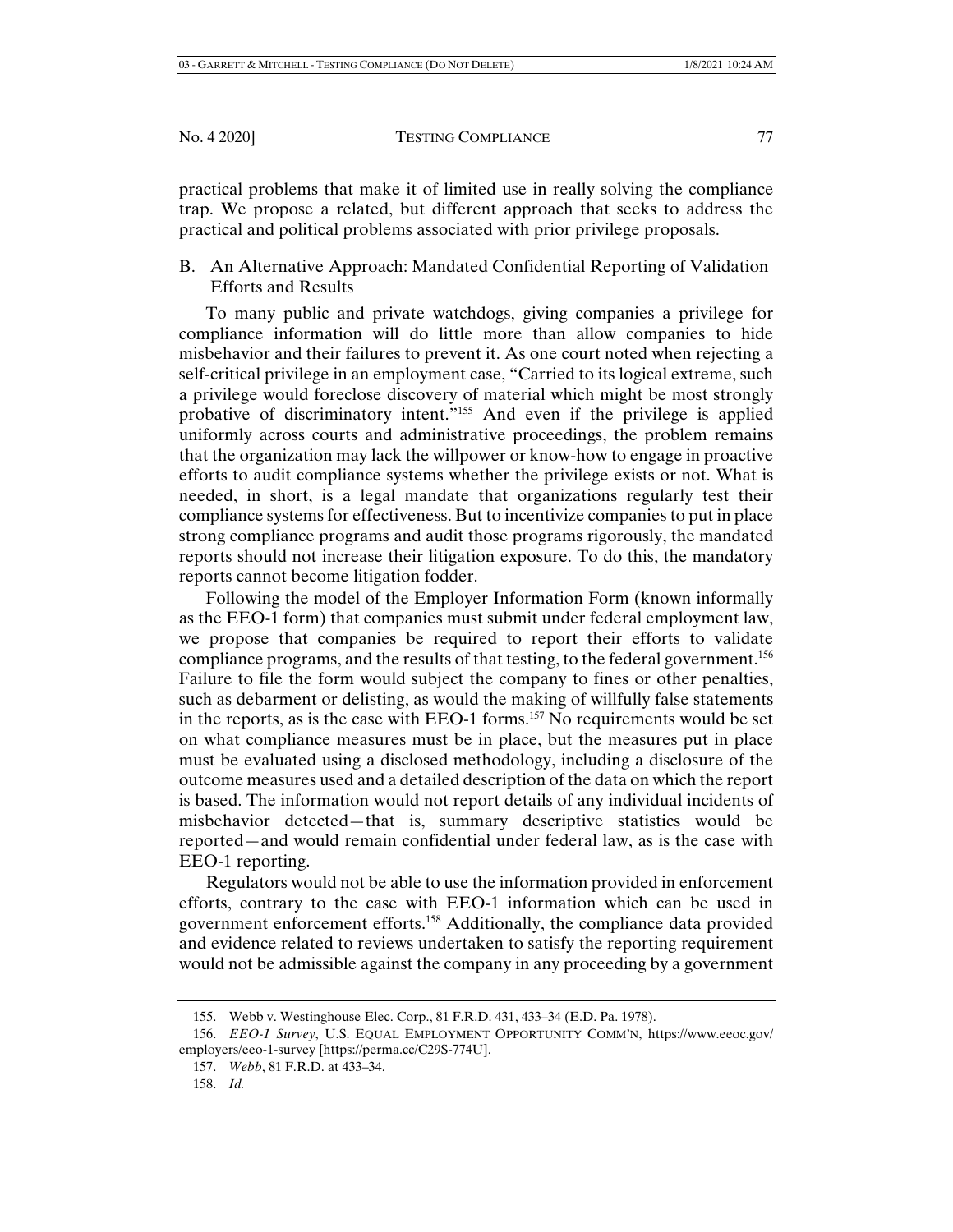agency or other party except with respect to an action enforcing the reporting requirement or seeking to impose a penalty for failure to file. Organizations would be free to waive confidentiality and introduce the data and supporting evidence as part of a defense or to use the information in connection with plea negotiations or a sentencing report. Furthermore, organizations would be free to share compliance information with other companies or even publicize their compliance disclosures if they sought to compete with other companies regarding the rigor of their compliance systems and audits of those systems. We propose that the place to start for such reporting is with public companies that are subject to SEC oversight, given the federal government's legitimate interest in regulating publicly-traded companies and the attendant broad powers available to the SEC to compel disclosure of information related to internal controls.159

The reporting requirement would not mandate use of any particular compliance measures, leaving that to the company to determine in light of other laws and the benefits that may come from internal compliance. This alternative approach addresses three of the factors that give rise to the compliance trap: organizational fear that compliance audits create dangerous information, the reluctance of organizational insiders to test their own programs due to the reputational harms that may come from failed interventions, and the failure of courts, prosecutors and regulators to compel companies to validate their compliance programs. However, because it is agnostic on specific measures to put in place and how to evaluate them, this new framework would not address other causes of the compliance trap, namely, the lack of information about what works and the lack of sound testing needed to find out what works. We address these problems in the next Part.

#### V

#### FINDING WHAT WORKS

A mandate to engage in compliance validation does not mean that all companies will employ the same measures or means of validation. Depending on risks within particular industries, the needs of particular companies, and applicable laws and regulations, different compliance regimes will be tested with different results. Mandated reporting offers the opportunity to harness new data to examine the effects of different compliance approaches.

A. Compliance Cartels

By ensuring that a large set of regulated entities must validate their compliance programs, the mandate presents the opportunity for coordination among similarly situated companies to leverage knowledge. Members of the compliance cartel agree to share information and, often, to abide by codes of conduct that collectively benefit the group, but which could put individual

 <sup>159.</sup> *See* SEC Form Requirement Rule, 17 C.F.R. § 210 (2003) (listing disclosure requirements for internal financial and audit forms).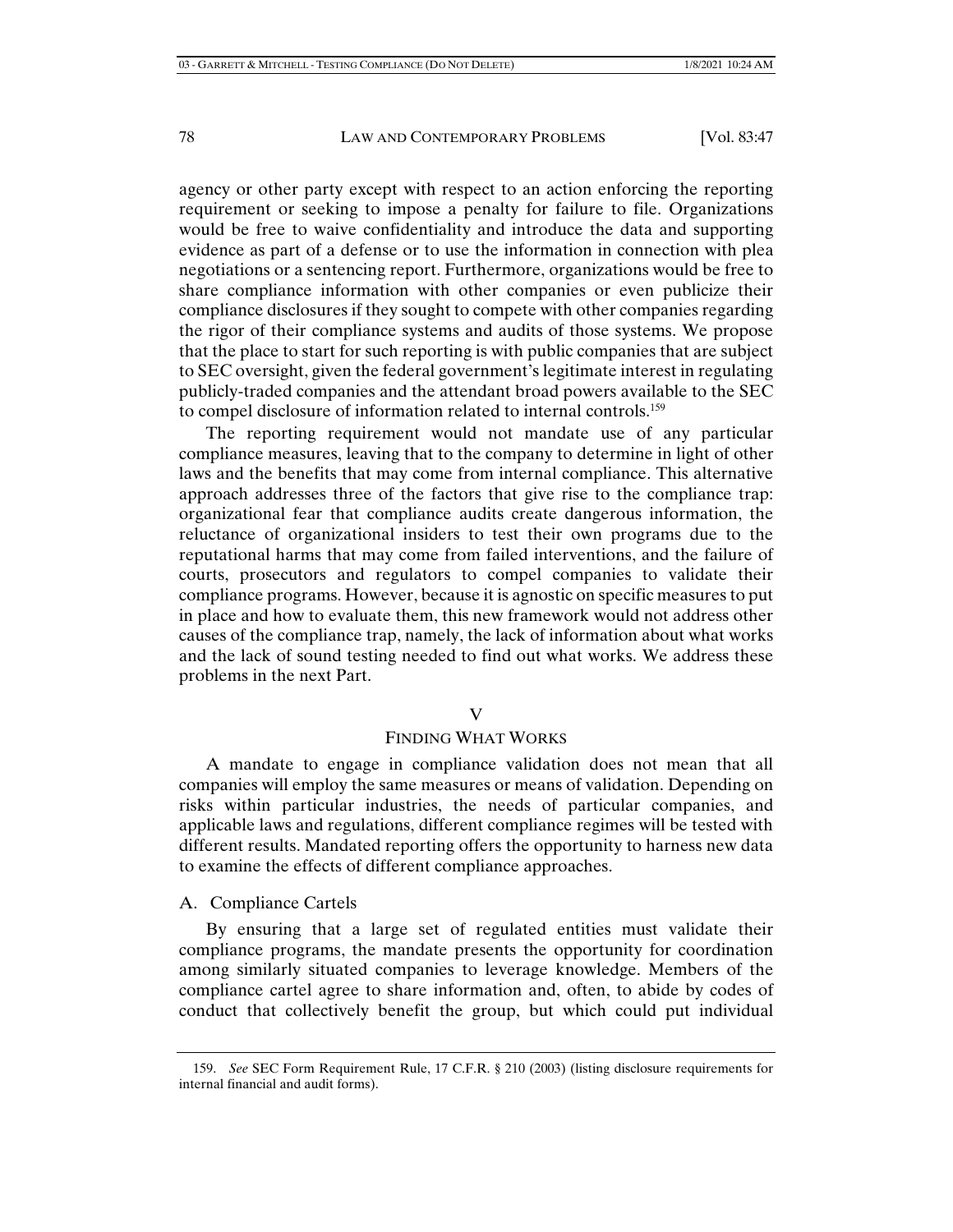companies at a comparative disadvantage absent coordinated group efforts. We have examples of subsets of companies already engaging in such efforts, such as the defense industry in the 1980s combining efforts in wake of military procurement scandals and an effort spearheaded by the Siemens Corporation to bring together companies and government anti-corruption officers to agree on ethics rules when contracting in foreign countries in order to prevent bribery and other forms of corruption.160

To prevent defection among members of the cartel, the members agree to tell one another if misconduct is discovered and even blow the whistle with government regulators if the misconduct persists. Siemens has described how, as part of the collective actions regarding corruption it initiated, Siemens promises to tell management of a competing company if it hears about an agent engaging in behavior that violates the code of conduct.161 In areas where competitors cannot monitor one another easily, however, compliance cartels may serve only as an information-sharing source to learn effective compliance measures more quickly and efficiently.

To learn what works to prevent misconduct, companies need to do more than measure employee understanding of their obligations under the law and code of conduct and investigate an area for misconduct only when a complaint is filed. Companies need to proactively test whether their employees, when given the chance to misbehave, really do. Such testing need not involve comprehensive data collection or expensive analytics, although firms increasingly use such tools, and consultants may market AI approaches to compliance. Rather, experiments, relying on blind performance testing of randomly sampled employees, can quite inexpensively measure whether employees comply in realistic work situations. We have previously argued that all expertise proffered in court should be validated through proficiency testing.162 Compliance can similarly be tested, through simple in-house experiments.

B. Compliance Testing

Companies test the performance of their employees in a wide range of settings, using job and personality tests to determine whether they have the basic knowledge, skills, and abilities to perform a particular job, using drug and alcohol tests to promote safety and integrity, using proficiency testing to measure accuracy and train, and using in-house phishing tests to monitor information technology security. In some fields, performance testing is standard and required. For clinical laboratories, all employees examining samples for potentially cancerous cells are routinely tested for proficiency pursuant to federal legislation,

 <sup>160.</sup> *Collective Action*, SIEMENS, https://new.siemens.com/global/en/company/sustainability/ compliance/collective-action.html [https://perma.cc/NL78-ZBA5] (describing initiatives called "integrity pacts" and "collective actions," following a proposal by Transparency International).

 <sup>161.</sup> GARRETT, *supra* note 46, at 173, 194 (describing "integrity pacts" entered by Siemens).

 <sup>162.</sup> Brandon L. Garrett & Gregory Mitchell, *The Proficiency of Experts*, 166 U. PA. L. REV. 901 (2018).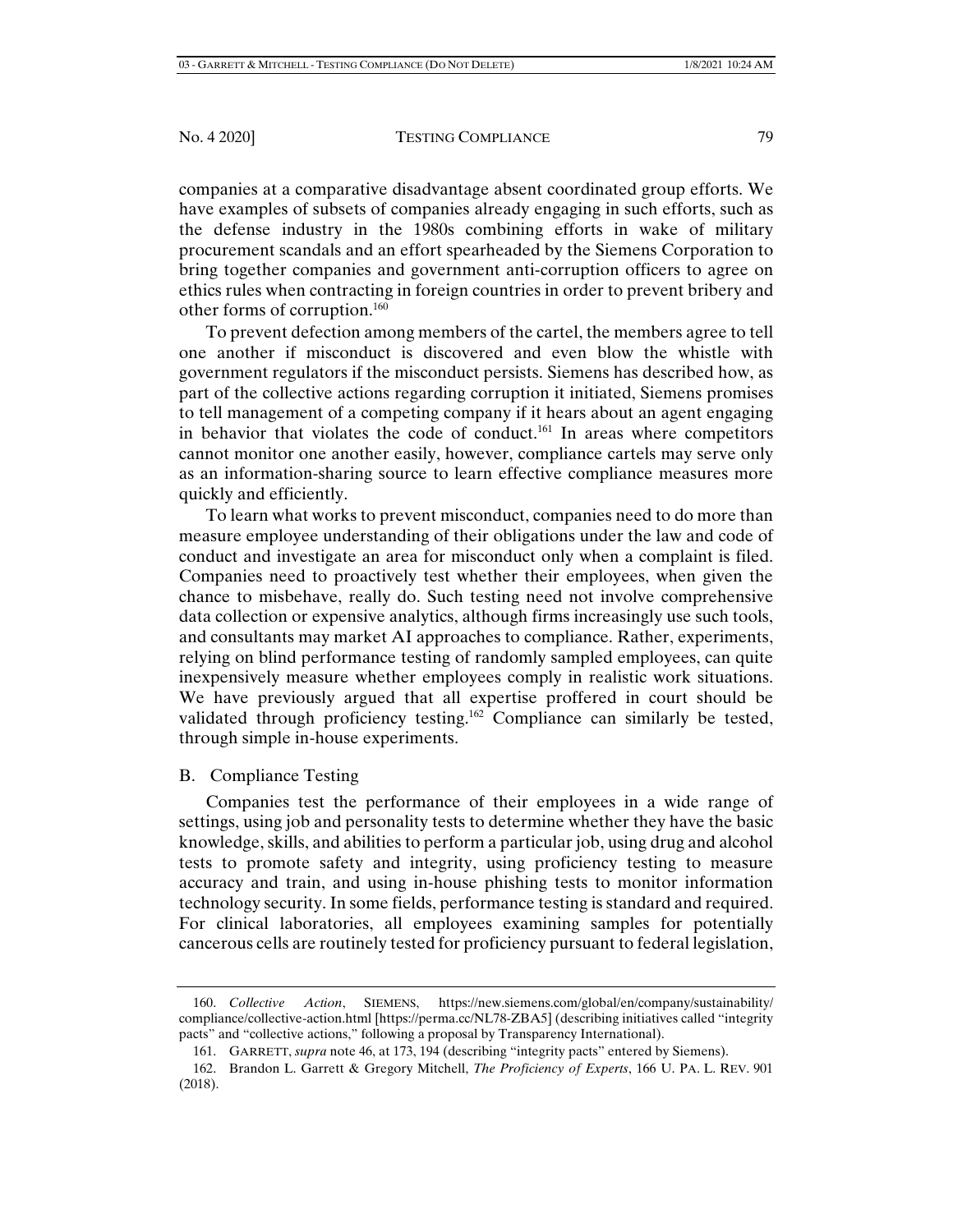the Clinical Laboratories Improvement Act.<sup>163</sup> Courtroom interpreters must demonstrate minimal and objective proficiency in order to be hired.164 We have argued that for forensic laboratories, blind proficiency testing should be more routinely used to assess the accuracy of lab analysts.<sup>165</sup> Currently, accreditation requirements do require annual proficiency testing in a minimal form.166 Further, as in other areas of performance, an individual person may not perform consistently over time.<sup>167</sup>

Any expertise can be empirically assessed, based on a standard of performance.168 Compliance is no exception. Employees can be given tasks, resembling those they would ordinarily be given in their work, where the correct answer is known. Such a test is blind. They can be given work that they themselves did some time in the past, which they might not recall, to measure consistency of their performance over time. Compliance tests can assess, for example, whether employees report transactions or results that raise compliance flags. In banking, those might be suspicious transaction reports that require further investigation. In the foreign bribery context, it might involve conducting further due diligence on a vendor.<sup>169</sup> In the environmental context, it might involve a borderline reading from an emissions test, and the need to inquire further. For each, quality or compliance staff can assess whether employees perform appropriately when compliance issues arise in these mock cases.

In domains where the risks associated with certain behaviors are high and consequential, the company may want to employ more aggressive testing, such as examining how employees working in foreign countries respond to a request for a bribe. Alternatively, to test for internal reporting of misconduct, simulated misconduct could be displayed or made known to employees to determine whether the misconduct gets reported. Although such aggressive efforts may

 <sup>163.</sup> Proficiency Testing, Clinical Laboratory Improvement Amendments of 1988 ("CLIA"), 42 C.F.R. § 493(h); *see generally* Garrett & Mitchell, *supra* note 162, at 915–17 (discussing the federal CLIA Act of 1967 and its subsequent amendments).

 <sup>164.</sup> *See Federal Court Interpreter Certification Examination*, U.S. COURTS, http://www.uscourts.gov/ services-forms/federal-court-interpreters/federal-court-interpreter-certification-examination [https:// perma.cc/4H9N-S6X6] (describing the examinations required to be certified as a federal court interpreter).

 <sup>165.</sup> Garrett & Mitchell, *supra* note 162, at 918–24.

 <sup>166.</sup> *Id.*

 <sup>167.</sup> Daniel Kahneman, Andrew M. Rosenfield, Linnea Gandhi & Tom Blaser, *Noise: How to Overcome the High, Hidden Cost of Inconsistent Decision Making*, HARV. BUS. REV., Oct. 2016, at 38, 40 (finding that professionals are inconsistent decision makers when presented the same data at different times).

 <sup>168.</sup> *See* David J. Weiss & James Shanteau, *Empirical Assessment of Expertise*, 45 HUMAN FACTORS 104 (2003) ("The ideal is to correlate action with a gold standard, an unequivocally valid, universally accepted outcome measure that directly reflects the behaviors under scrutiny.").

 <sup>169.</sup> See, e.g. Joseph E. Murphy, The ISO 37001 anti-corruption compliance program standard: What's good, what's bad, and why it matters (Jan. 14, 2019) (unpublished manuscript), https://ssrn.com/ abstract=3315737 [https://perma.cc/JH27-EU7N] (describing ISO requirements to "continually review" anti-corruption compliance but noting unclear and circular definition of "effectiveness" with reference to the company's own "planned results").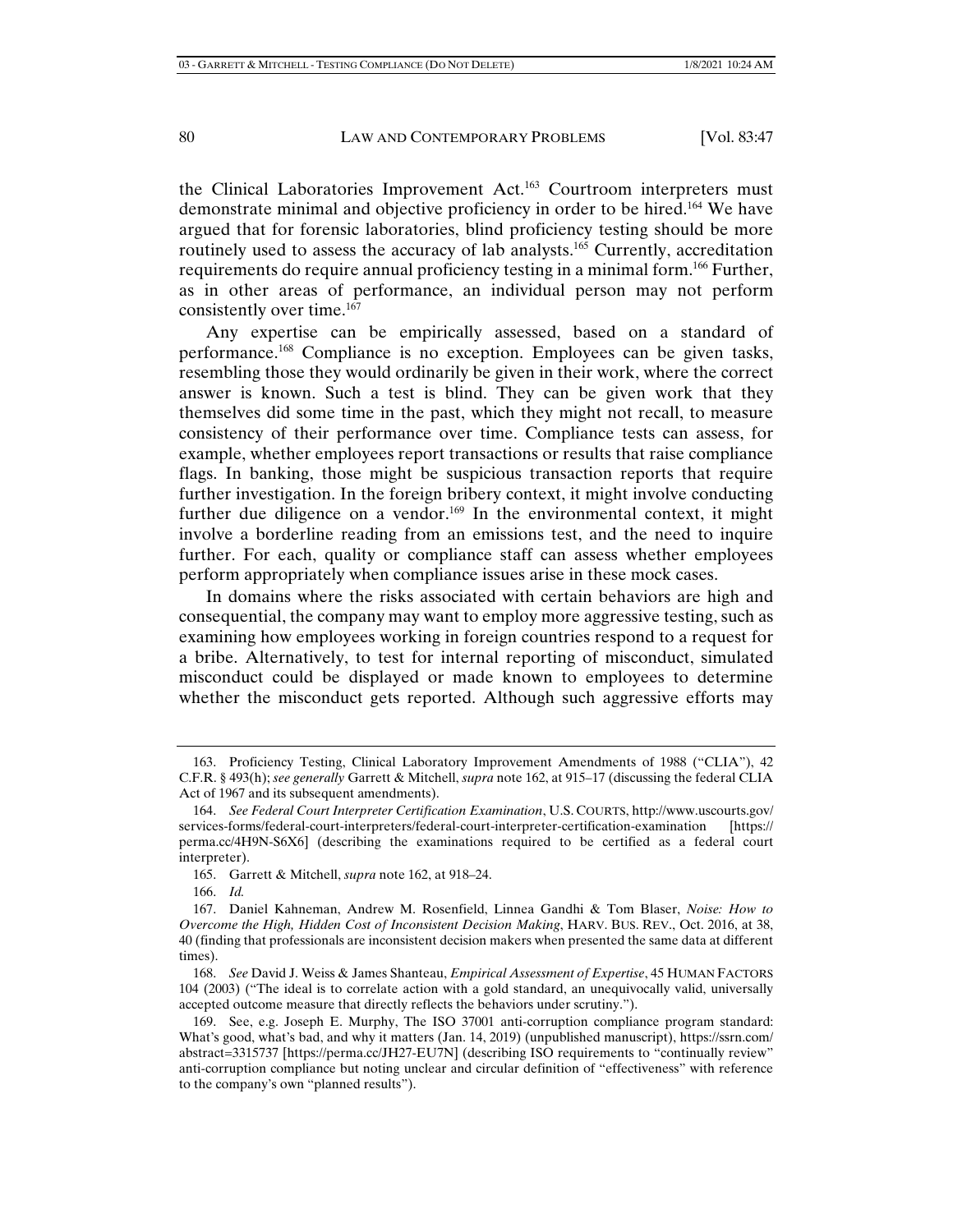cause some employees to feel they are not trusted, given the legal mandate for compliance validation, the organization can attribute the testing to the law rather than a lack of trust. Likewise, organizations can emphasize the risks that come from a lack of compliance, such as breach of information security systems that can lead to calamitous results as with the Equifax breach, to reduce employee concerns or opposition to the testing program. Moreover, for many issues the testing need not involve efforts to detect criminal behavior but rather testing to determine whether existing internal control and educational efforts are effective. Just as the TSA regularly conducts experiments to examine whether different procedures and training are needed to detect dangerous items,170 companies can use experiments to find areas where new controls and training are needed.

Such blind performance testing is not as expensive as data mining systems offered by vendors. It can be done using random samples of employees or focused testing on units or the areas of greatest concern. If knowledge of such testing becomes widespread within a company, then efforts must be taken to make sure employees cannot discern the testing when it occurs. For instance, imagine submitting fake suspicious financial transactions to measure detection; the main challenge would be ensuring that employees will not be able to distinguish decoys from real transactions. In the context of proficiency testing fingerprint examiners, the Houston Forensic Science Center (which conducts forensic testing for area police enforcement) addressed the problem by making it a game: employees receive a Starbucks card if they correctly guess that a case is a test, while they must pay the lab CEO a dollar if they guess wrong.171 Before too long, the common reasons why employees suspected that a case was a blind test were identified, and the proficiency testing scheme became widely operational within the lab. $172$ 

Compliance testing should not just be used to test the performance of individual employees; proficiency testing can also be used to measure system performance. Thus, testing can assess whether compliance programs are working. If employees, after receiving a compliance training or new compliance rules, subsequently pass blind tests, then perhaps that training or those rules are working. If employees fail, then questions arise whether it is a poorly performing employee, or a poorly performing compliance system. Companies can conduct internal experimental studies, rolling out changes to compliance, in part, to assess whether the employees subject to new procedures perform better. Doing so may be cumbersome, but it limits the cost of rolling out an entirely new program before knowing whether it works. Such efforts could involve academics with expertise in research design who could provide internal reports or publish academic work with anonymized data to inform compliance efforts generally.

 <sup>170.</sup> *See generally* U.S. GOV'T ACCOUNTABILITY OFF., GAO-19-633T, AVIATION SECURITY: TSA HAS TAKEN STEPS TO CONDUCT MORE RISK-INFORMED COVERT TESTS AND ADDRESS VULNERABILITIES (2019), https://www.gao.gov/assets/700/699951.pdf [https://perma.cc/9VCH-GXMR].

 <sup>171.</sup> BRANDON L. GARRETT, AUTOPSY OF A CRIME LAB Ch. 9 (forthcoming, U. Cal. Press, 2021).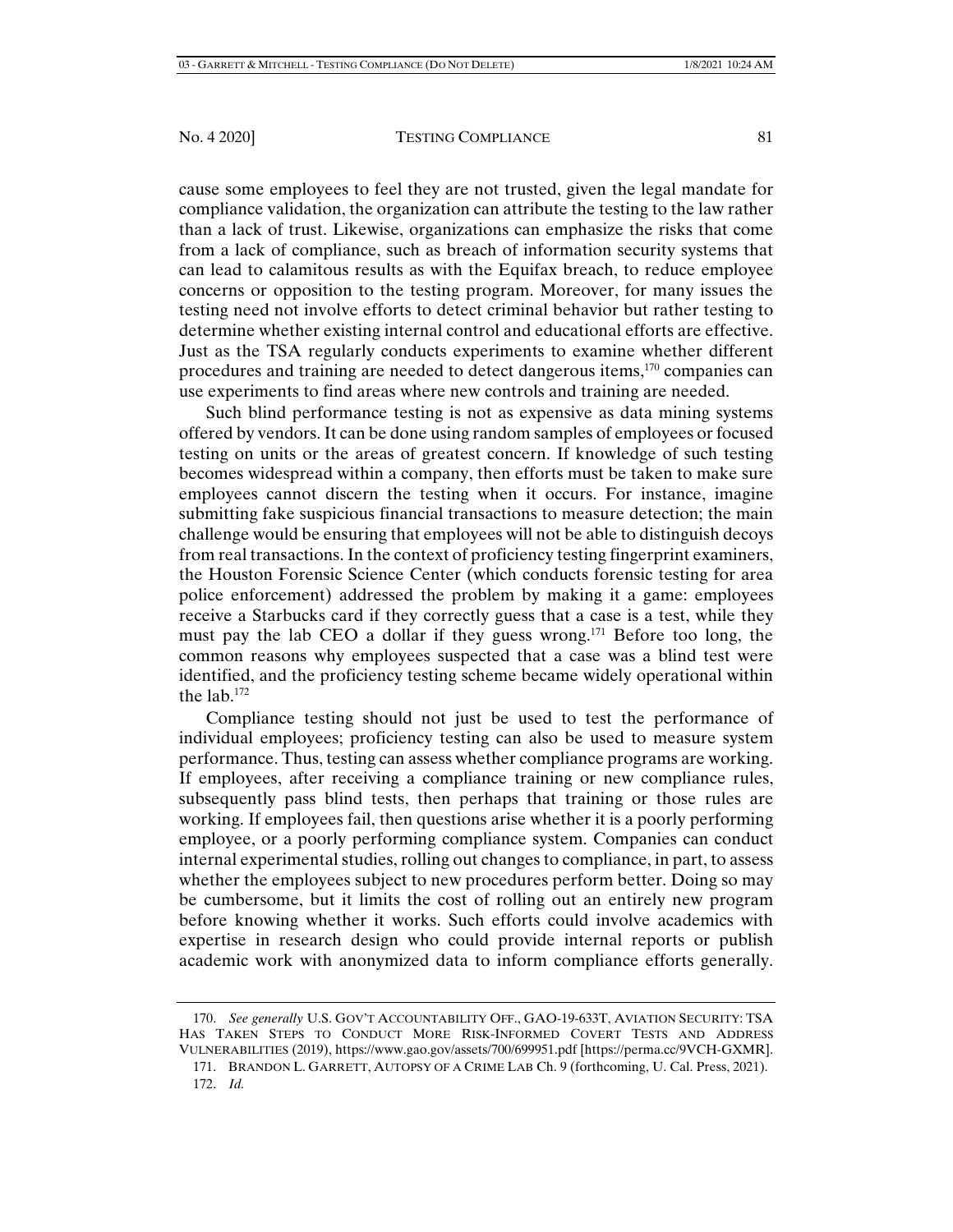Indeed, the ultimate goal should be to create strong compliance programs that can serve as effective defenses when a company is threatened with litigation and to generate compliance data that can be used to inform enforcers and regulators on compliance efforts that we know work well.

### C. Data Mining

Corporations have powerful tools available to analyze internal data and detect violations. Corporations keep far more data concerning employee communications and behavior than ever before. That data can be, and increasingly is, mined for information that might create red flags worthy of investigation. In the FCPA arena, data concerning contracting and payments to third-party vendors can be analyzed for suspicious transactions.173 Government regulators and investigators themselves increasingly use data-mining techniques. In the area of health care fraud, predictive analytics are used to detect fraudulent billing.<sup>174</sup> For example, using these new systems, regulators uncovered false hospital billing in the WakeMed case in North Carolina when they noticed abnormal patterns in the billing records.<sup>175</sup> More broadly, the FBI advertises that it is promoting "sophisticated data-mining techniques to identify patterns of fraud, systemic weaknesses, and aberrant billing activity."176 The FBI uses data mining to detect mortgage fraud and in 2009 created a Financial Intelligence Center "to provide tactical analysis of financial intelligence datasets and databases" and uncover securities fraud, money laundering, and other financial fraud.177 If regulators and investigators are increasingly using such techniques, there will be more pressure, of course, for industry to use similar techniques to detect and prevent violations before they come to the attention of the authorities.

# D. Audits

A company, or its auditors and monitors, may conduct unannounced and surprise examinations of a company's business. They may select paperwork or contracts or transactions at random, using a random sampling strategy. Such efforts can similarly be targeted towards risk areas. Blind and random auditing may have a real deterrent effect encouraging compliance, if the program is truly blind and if it is advertised within the organization. Relatedly, in the FCPA area

 <sup>173.</sup> Joseph Warin, Michael Diamant & Oleh Vretsona, *How to Use Company Data Efficiently to Detect Fraud and Corruption*, FINANCIER WORLDWIDE MAGAZINE (Aug. 2013), https:// www.financierworldwide.com/how-to-use-company-data-efficiently-to-detect-fraud-andcorruption#.X8p66thKiUl [https://perma.cc/B87J-4HGA].

 <sup>174.</sup> U.S. GOV'T ACCOUNTABILITY OFF., GAO-13-104, MEDICARE FRAUD PREVENTION: CMS HAS IMPLEMENTED A PREDICTIVE ANALYTICS SYSTEM, BUT NEEDS TO DEFINE MEASURES TO DETERMINE ITS EFFECTIVENESS 5–6 (2012), http://www.gao.gov/assets/650/649537.pdf [https:// perma.cc/Q6RJ-AZ97].

 <sup>175.</sup> GARRETT, *supra* note 46, at 271.

 <sup>176. 2010–2011</sup> FED. BUREAU OF INVESTIGATION FIN. CRIMES REP. 17, https://www.fbi.gov/filerepository/stats-services-publications-financial-crimes-report-2010-2011-financial-crimes-report-2010- 2011.pdf/view[https://perma.cc/H9ND-NKCB].

<sup>177</sup>*. Id.* at 18.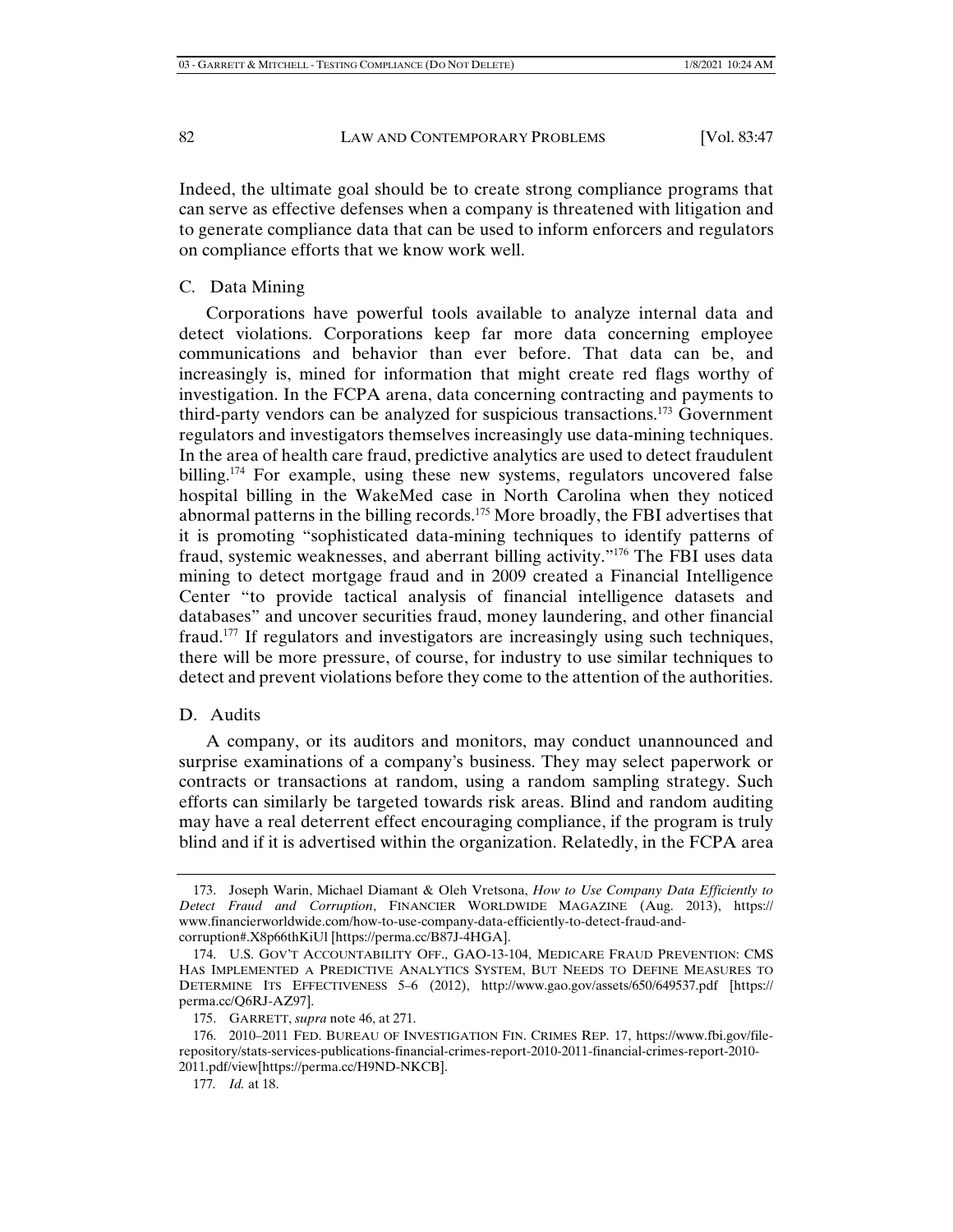and the BSA area, as well as others described, regulations and enforcers ask that companies conduct risk-based analysis in assessing the need for compliance. Thus, the DOJ called for "targeted audits" to test compliance procedure in the FCPA context.<sup>178</sup> The suggestion was that audits be targeted at areas posing special risks; for example, if particular countries were known to be high in corruption, or particular types of contractors thought to be less regulated or reliable, then audits would begin with those areas.179 Compliance is not an all or nothing proposition, and compliance resources can be directed towards areas of risk.

### E. Anonymous Reporting

Organizations can incentivize internal reporting of information. Prosecution agreements commonly provide for the creation of anonymous hot lines that employees may call.<sup>180</sup> Now Dodd-Frank, following a qui tam type model, financially rewards those who report to regulators, $181$  but companies can and often do maintain internal systems aimed at encouraging reporting, precisely in hopes of avoiding external whistleblowing. Compliance offices may occasionally test these avenues by lodging sample complaints and tracking responses.<sup>182</sup> Whether employees actually employ these tip lines, or whether they instead fear retaliation, is itself an important question that can be investigated.

One method for examining the corporate climate and fear of retaliation is through employee surveys. Employee surveys are commonly used to assess how well officers and employees have retained training and policies. Such surveys may gauge employee perceptions and even understanding of training and policy, and they can be adapted to measure corporate climates, including assessments of how seriously supervisors take compliance issues and how they react to reports of problems. Employee surveys are not a reliable source of information about a respondent's own behaviors, because the employee may fear revealing conduct that could lead to adverse consequences, but surveys can be designed to elicit even reliable information about misconduct possibly observed within the company.<sup>183</sup> But such surveys, while useful, are no substitute for the tools described above that more directly probe for weaknesses in compliance mechanisms.

 <sup>178.</sup> FCPA Resource Guide, *supra* note 85, at 58, 62.

 <sup>179.</sup> *Id.*

 <sup>180.</sup> GARRETT, *supra* note 46, at 77, 280.

 <sup>181.</sup> *Id.* at 37, 226.

 <sup>182.</sup> Eugene Soltes, *Paper Versus Practice: A Field Test of Integrity Hotlines*, 58 J. ACCT. RES. 429 (2020).

 <sup>183.</sup> *See generally* Gregory Mitchell, *Employee Surveys on Sensitive Topics*, COMPLIANCE & ETHICS PRO. MAG., Sept. 2019, at 28.